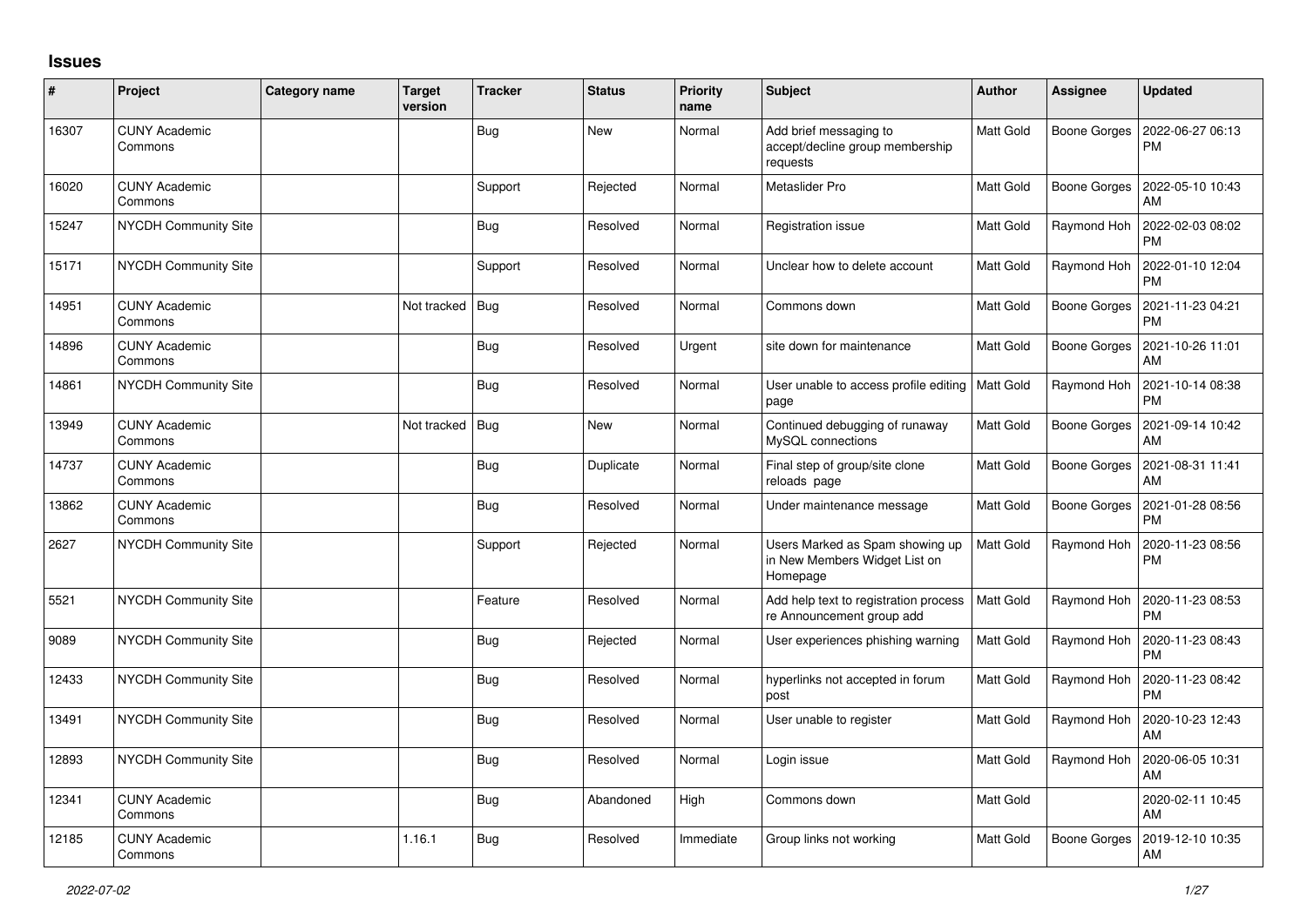| #     | Project                         | <b>Category name</b> | <b>Target</b><br>version | <b>Tracker</b> | <b>Status</b> | <b>Priority</b><br>name | <b>Subject</b>                                                         | Author           | <b>Assignee</b> | <b>Updated</b>                |
|-------|---------------------------------|----------------------|--------------------------|----------------|---------------|-------------------------|------------------------------------------------------------------------|------------------|-----------------|-------------------------------|
| 11619 | <b>CUNY Academic</b><br>Commons |                      | 1.15.5                   | <b>Bug</b>     | Rejected      | Normal                  | Homepage thumbnails not loading                                        | <b>Matt Gold</b> | Raymond Hoh     | 2019-07-09 03:49<br>AM        |
| 11610 | <b>CUNY Academic</b><br>Commons |                      | 1.15.5                   | Bug            | Resolved      | Normal                  | Homepage thumbnails not loading                                        | Matt Gold        | Boone Gorges    | 2019-06-29 10:38<br><b>PM</b> |
| 11456 | <b>NYCDH Community Site</b>     |                      |                          | Bug            | Resolved      | Normal                  | Group has no admins                                                    | <b>Matt Gold</b> | Raymond Hoh     | 2019-06-01 04:24<br><b>PM</b> |
| 11280 | NYCDH Community Site            |                      |                          | Bug            | Resolved      | Normal                  | Member search not working                                              | <b>Matt Gold</b> | Raymond Hoh     | 2019-04-01 06:23<br><b>PM</b> |
| 11000 | NYCDH Community Site            |                      |                          | <b>Bug</b>     | Rejected      | Normal                  | SSL / link redirection issue for DH<br>Week site from NYCDH homepage   | Matt Gold        | Raymond Hoh     | 2019-01-24 10:00<br><b>PM</b> |
| 10950 | <b>CUNY Academic</b><br>Commons |                      |                          | Support        | Resolved      | High                    | Create slide for system maintenance   Matt Gold                        |                  | scott voth      | 2019-01-12 10:23<br>AM        |
| 10563 | <b>CUNY Academic</b><br>Commons |                      | 1.13.12                  | Bug            | Resolved      | Urgent                  | cllicking on links from site menu<br>leads to 500 error                | <b>Matt Gold</b> | Boone Gorges    | 2018-10-23 10:48<br>AM        |
| 10538 | <b>CUNY Academic</b><br>Commons |                      |                          | <b>Bug</b>     | Resolved      | Normal                  | "This Site Can't be Reached"                                           | Matt Gold        | Boone Gorges    | 2018-10-16 09:39<br><b>PM</b> |
| 9076  | <b>NYCDH Community Site</b>     |                      |                          | Bug            | Resolved      | Normal                  | Email group subscription reset<br>erroneously                          | Matt Gold        | Raymond Hoh     | 2018-09-25 09:52<br>AM        |
| 10325 | NYCDH Community Site            |                      |                          | Bug            | Resolved      | Normal                  | Digest email formatting                                                | <b>Matt Gold</b> | Raymond Hoh     | 2018-09-14 09:34<br><b>PM</b> |
| 9242  | NYCDH Community Site            |                      |                          | <b>Bug</b>     | Resolved      | Normal                  | Default subscription to NYCDH<br>Announcements group                   | Matt Gold        | Raymond Hoh     | 2018-02-22 12:47<br><b>PM</b> |
| 8406  | NYCDH Community Site            |                      |                          | Feature        | Resolved      | Normal                  | Error message for WP-Cerber<br>lockouts                                | Matt Gold        | Raymond Hoh     | 2018-02-22 09:26<br>AM        |
| 3286  | NYCDH Community Site            |                      |                          | <b>Bug</b>     | Resolved      | Normal                  | Have BP Docs take on Access<br>Defaults of group                       | Matt Gold        | Raymond Hoh     | 2018-02-21 07:23<br><b>PM</b> |
| 8397  | NYCDH Community Site            |                      |                          | <b>Bug</b>     | Resolved      | Normal                  | Profile question                                                       | Matt Gold        | Raymond Hoh     | 2018-02-21 07:21<br><b>PM</b> |
| 7448  | NYCDH Community Site            |                      |                          | <b>Bug</b>     | Duplicate     | Normal                  | Email subscription changed                                             | <b>Matt Gold</b> | Raymond Hoh     | 2018-02-21 07:20<br><b>PM</b> |
| 2628  | NYCDH Community Site            |                      |                          | Bug            | Resolved      | Low                     | Spam User Changes Password                                             | Matt Gold        | Raymond Hoh     | 2018-02-21 07:18<br><b>PM</b> |
| 5989  | NYCDH Community Site            |                      |                          | Support        | Resolved      | Normal                  | Buddypress/WP question                                                 | Matt Gold        | Raymond Hoh     | 2018-02-21 07:16<br><b>PM</b> |
| 5939  | NYCDH Community Site            |                      |                          | <b>Bug</b>     | Resolved      | Normal                  | Embedded link doesn't come<br>through CBOX/NYCDH email<br>notification | Matt Gold        | Raymond Hoh     | 2018-02-21 07:16<br><b>PM</b> |
| 5530  | NYCDH Community Site            |                      |                          | <b>Bug</b>     | Resolved      | Normal                  | Error updating plugin                                                  | <b>Matt Gold</b> | Raymond Hoh     | 2018-02-21 07:16<br><b>PM</b> |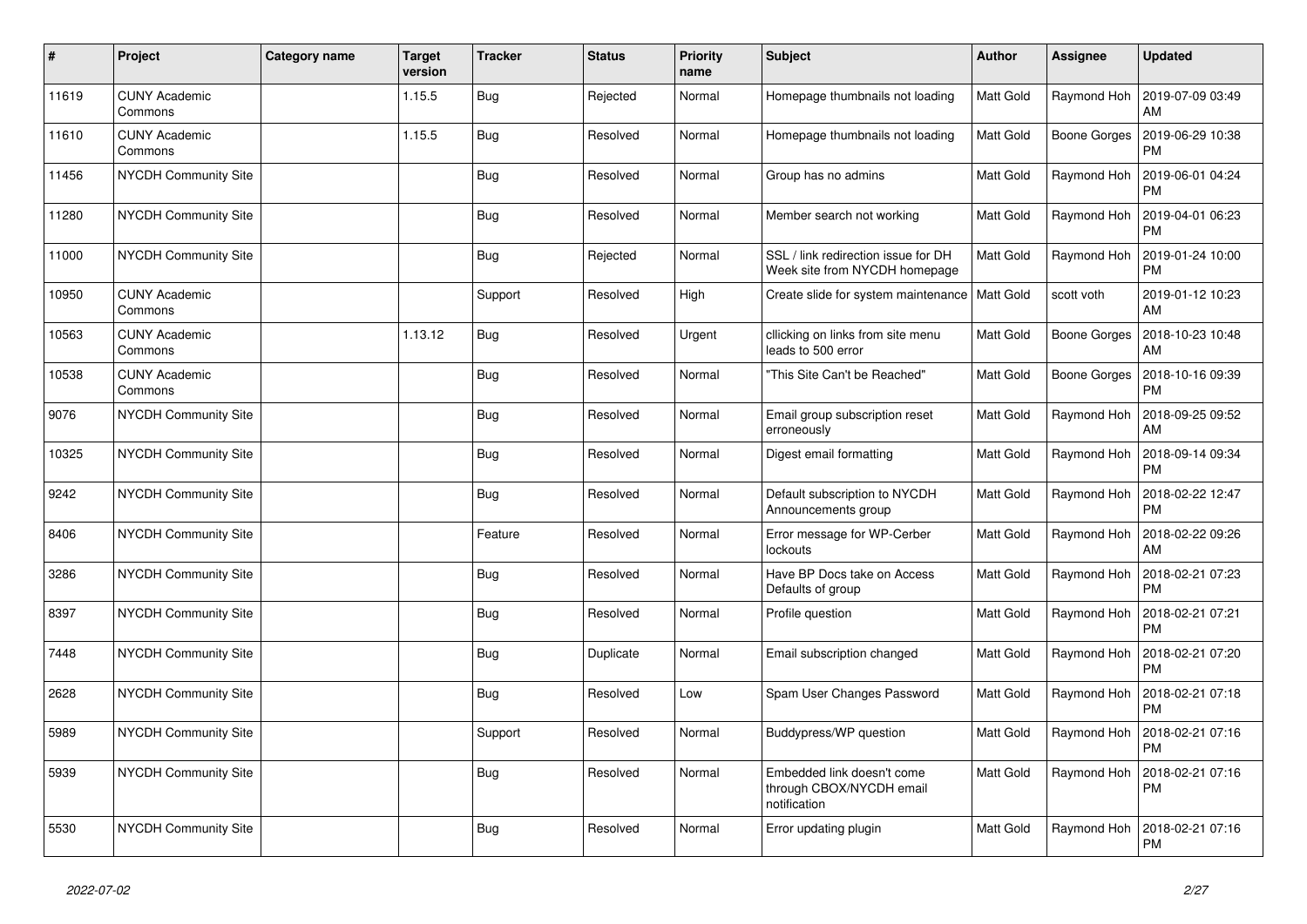| #    | Project                         | <b>Category name</b> | <b>Target</b><br>version | <b>Tracker</b> | <b>Status</b> | <b>Priority</b><br>name | Subject                                                                               | Author           | <b>Assignee</b>     | <b>Updated</b>                               |
|------|---------------------------------|----------------------|--------------------------|----------------|---------------|-------------------------|---------------------------------------------------------------------------------------|------------------|---------------------|----------------------------------------------|
| 5430 | <b>NYCDH Community Site</b>     |                      |                          | Support        | Resolved      | Normal                  | Question about deleting account                                                       | Matt Gold        | Raymond Hoh         | 2018-02-21 07:15<br>PM                       |
| 2888 | <b>NYCDH Community Site</b>     |                      |                          | Feature        | Resolved      | Normal                  | Make Text Posting the Default?                                                        | Matt Gold        | Raymond Hoh         | 2018-02-21 07:14<br><b>PM</b>                |
| 8582 | <b>NYCDH Community Site</b>     |                      |                          | <b>Bug</b>     | Resolved      | High                    | Forum post doesn't work                                                               | Matt Gold        | Raymond Hoh         | 2018-02-21 07:13<br>PM                       |
| 2773 | <b>NYCDH Community Site</b>     |                      |                          | Bug            | Resolved      | Urgent                  | Severe site weirdness                                                                 | <b>Matt Gold</b> | Raymond Hoh         | 2018-02-21 07:13<br><b>PM</b>                |
| 9115 | <b>CUNY Academic</b><br>Commons |                      | Not tracked              | Support        | Resolved      | Normal                  | question about invite by email                                                        | Matt Gold        | Matt Gold           | 2018-02-13 11:14<br>AM                       |
| 9112 | <b>CUNY Academic</b><br>Commons |                      | Not tracked              | Bug            | Resolved      | High                    | GCDI site down                                                                        | Matt Gold        |                     | Boone Gorges   2018-01-23 10:18<br><b>PM</b> |
| 8992 | <b>NYCDH Community Site</b>     |                      |                          | <b>Bug</b>     | Assigned      | Normal                  | Multiple RBE error reports                                                            | <b>Matt Gold</b> | Raymond Hoh         | 2017-12-11 05:43<br><b>PM</b>                |
| 8837 | <b>CUNY Academic</b><br>Commons |                      | Not tracked              | Feature        | Assigned      | Normal                  | Create a form to request info from<br>people requesting premium themes<br>and plugins | Matt Gold        | Marilyn Weber       | 2017-11-14 03:35<br><b>PM</b>                |
| 8239 | <b>CUNY Academic</b><br>Commons |                      |                          | Bug            | Duplicate     | Normal                  | Help page should have an email<br>address on it                                       | Matt Gold        | Paige Dupont        | 2017-10-11 11:28<br>AM                       |
| 8161 | <b>CUNY Academic</b><br>Commons |                      |                          | Bug            | Rejected      | Normal                  | Contact form info sent to Commons<br>email                                            | <b>Matt Gold</b> | <b>Boone Gorges</b> | 2017-05-21 10:52<br><b>PM</b>                |
| 8051 | <b>NYCDH Community Site</b>     |                      |                          | Bug            | Resolved      | Normal                  | User reports registration problem                                                     | Matt Gold        | Raymond Hoh         | 2017-04-27 04:29<br><b>PM</b>                |
| 8050 | <b>NYCDH Community Site</b>     |                      |                          | Bug            | Rejected      | Normal                  | problem resetting pw                                                                  | <b>Matt Gold</b> | Raymond Hoh         | 2017-04-27 03:54<br><b>PM</b>                |
| 7689 | <b>CUNY Academic</b><br>Commons |                      |                          | Bug            | Duplicate     | Immediate               | <b>Commons in Blank State</b>                                                         | Matt Gold        | Boone Gorges        | 2017-02-15 10:19<br><b>PM</b>                |
| 5954 | <b>CUNY Academic</b><br>Commons |                      | Not tracked              | Feature        | Resolved      | Normal                  | replace video on homepage with<br>featured sites/groups                               | Matt Gold        | <b>Boone Gorges</b> | 2016-09-23 02:23<br><b>PM</b>                |
| 5840 | <b>NYCDH Community Site</b>     |                      |                          | Bug            | Resolved      | Normal                  | request membership in private<br>group issue                                          | Matt Gold        | Raymond Hoh         | 2016-07-26 06:58<br>AM                       |
| 5519 | <b>NYCDH Community Site</b>     |                      |                          | Feature        | Resolved      | Normal                  | Add all NYCDH members to the<br>Announcements Group                                   | Matt Gold        | Raymond Hoh         | 2016-07-20 07:30<br><b>PM</b>                |
| 5742 | NYCDH Community Site            |                      |                          | <b>Bug</b>     | Resolved      | Normal                  | images in slideshow not working                                                       | Matt Gold        |                     | Raymond Hoh   2016-07-20 07:24<br>PM         |
| 5520 | NYCDH Community Site            |                      |                          | Feature        | Resolved      | Normal                  | Auto-Add Newly Registered<br>Members to the Announcements<br>Group                    | Matt Gold        |                     | Raymond Hoh 2016-05-03 07:25<br><b>PM</b>    |
| 5440 | <b>CUNY Academic</b><br>Commons |                      |                          | <b>Bug</b>     | Rejected      | Normal                  | New account notification email<br>question                                            | Matt Gold        | Raymond Hoh         | 2016-04-21 12:12<br>AM                       |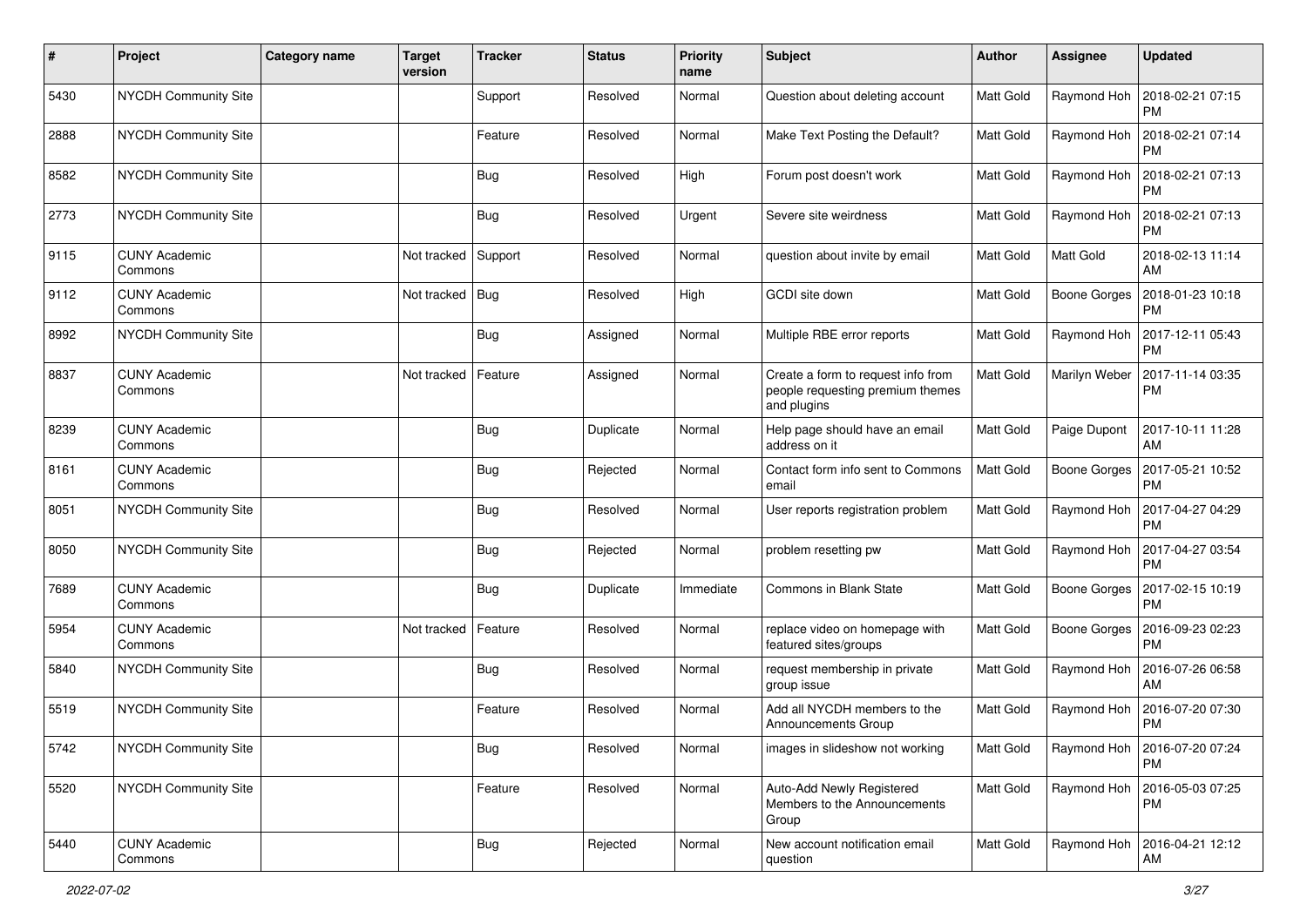| $\vert$ # | Project                         | Category name | <b>Target</b><br>version | <b>Tracker</b> | <b>Status</b> | <b>Priority</b><br>name | <b>Subject</b>                                                     | Author           | Assignee            | <b>Updated</b>                |
|-----------|---------------------------------|---------------|--------------------------|----------------|---------------|-------------------------|--------------------------------------------------------------------|------------------|---------------------|-------------------------------|
| 5447      | <b>NYCDH Community Site</b>     |               |                          | <b>Bug</b>     | Resolved      | Normal                  | Forum post notification doesn't note<br>presence of an attachment  | <b>Matt Gold</b> | Raymond Hoh         | 2016-04-15 12:19<br><b>PM</b> |
| 5445      | <b>NYCDH Community Site</b>     |               |                          | <b>Bug</b>     | Resolved      | Normal                  | Private group question                                             | Matt Gold        | Raymond Hoh         | 2016-04-13 01:58<br>PM        |
| 5274      | <b>CUNY Academic</b><br>Commons |               |                          | Bug            | Resolved      | Normal                  | RBE - received erroneous<br>notification of reply not being posted | Matt Gold        |                     | 2016-02-29 03:46<br><b>PM</b> |
| 329       | <b>CUNY Academic</b><br>Commons |               | Not tracked              | Support        | Resolved      | Normal                  | 10 Things to Do After You Sign Up                                  | Matt Gold        | <b>Brian Foote</b>  | 2016-01-26 10:51<br>AM        |
| 5055      | <b>NYCDH Community Site</b>     |               |                          | Bug            | Resolved      | Normal                  | Up file size limit on forum<br>attachments                         | Matt Gold        |                     | 2015-12-21 01:30<br><b>PM</b> |
| 4763      | NYCDH Community Site            |               |                          | Bug            | Resolved      | Normal                  | Embedded HTML link doesn't<br>appear in email notification         | Matt Gold        | Raymond Hoh         | 2015-10-10 10:11<br>AM        |
| 4736      | NYCDH Community Site            |               |                          | <b>Bug</b>     | Resolved      | Normal                  | NYCDH email notifications don't list<br>attachments                | <b>Matt Gold</b> | Raymond Hoh         | 2015-10-08 09:35<br>PM        |
| 4641      | <b>CUNY Academic</b><br>Commons |               | Not tracked              | Bug            | Resolved      | Normal                  | Reply by email going to the wrong<br>address                       | Matt Gold        | Boone Gorges        | 2015-09-21 04:05<br><b>PM</b> |
| 4640      | <b>CUNY Academic</b><br>Commons |               |                          | Bug            | Resolved      | Normal                  | Group forum problem                                                | Matt Gold        | Boone Gorges        | 2015-09-21 03:44<br>PM        |
| 4235      | <b>CUNY Academic</b><br>Commons |               | Not tracked              | Design/UX      | Assigned      | Normal                  | Explore user experience around<br>comments on forum topics vs docs | Matt Gold        | Samantha<br>Raddatz | 2015-07-21 10:23<br>AM        |
| 4196      | <b>CUNY Academic</b><br>Commons |               |                          | <b>Bug</b>     | Rejected      | High                    | News feed weirdness                                                | Matt Gold        | Boone Gorges        | 2015-06-25 03:41<br><b>PM</b> |
| 4178      | <b>NYCDH Community Site</b>     |               |                          | Outreach       | Resolved      | Normal                  | Please export member email<br>addresses for a site-wide mailing    | Matt Gold        | Raymond Hoh         | 2015-06-19 04:40<br>AM        |
| 3640      | <b>CUNY Academic</b><br>Commons |               | Future<br>release        | <b>Bug</b>     | Rejected      | Normal                  | Logged out of commons when trying<br>to publish a post             | <b>Matt Gold</b> | Daniel Jones        | 2015-03-09 11:27<br>AM        |
| 3642      | <b>CUNY Academic</b><br>Commons |               |                          | Bug            | Rejected      | Normal                  | Group search hanging                                               | Matt Gold        | Boone Gorges        | 2014-11-10 12:50<br><b>PM</b> |
| 3429      | NYCDH Community Site            |               |                          | <b>Bug</b>     | Resolved      | Normal                  | Forum Attachments not working                                      | Matt Gold        | Raymond Hoh         | 2014-09-01 04:04<br><b>PM</b> |
| 3289      | <b>NYCDH Community Site</b>     |               |                          | Bug            | Resolved      | Normal                  | BP Docs revision overflowing div<br>containers                     | Matt Gold        | Raymond Hoh         | 2014-06-26 05:19<br>PM        |
| 3287      | <b>NYCDH Community Site</b>     |               |                          | Bug            | Resolved      | Normal                  | Link to Private Doc bounces<br>non-logged-in users to homepage     | Matt Gold        | Raymond Hoh         | 2014-06-25 05:30<br><b>PM</b> |
| 2953      | NYCDH Community Site            |               |                          | <b>Bug</b>     | Resolved      | Normal                  | <b>WP Update Failed</b>                                            | Matt Gold        | Raymond Hoh         | 2014-06-24 10:48<br><b>PM</b> |
| 3263      | <b>NYCDH Community Site</b>     |               |                          | <b>Bug</b>     | Resolved      | Normal                  | RBE could not be posted                                            | Matt Gold        | Raymond Hoh         | 2014-06-24 10:48<br><b>PM</b> |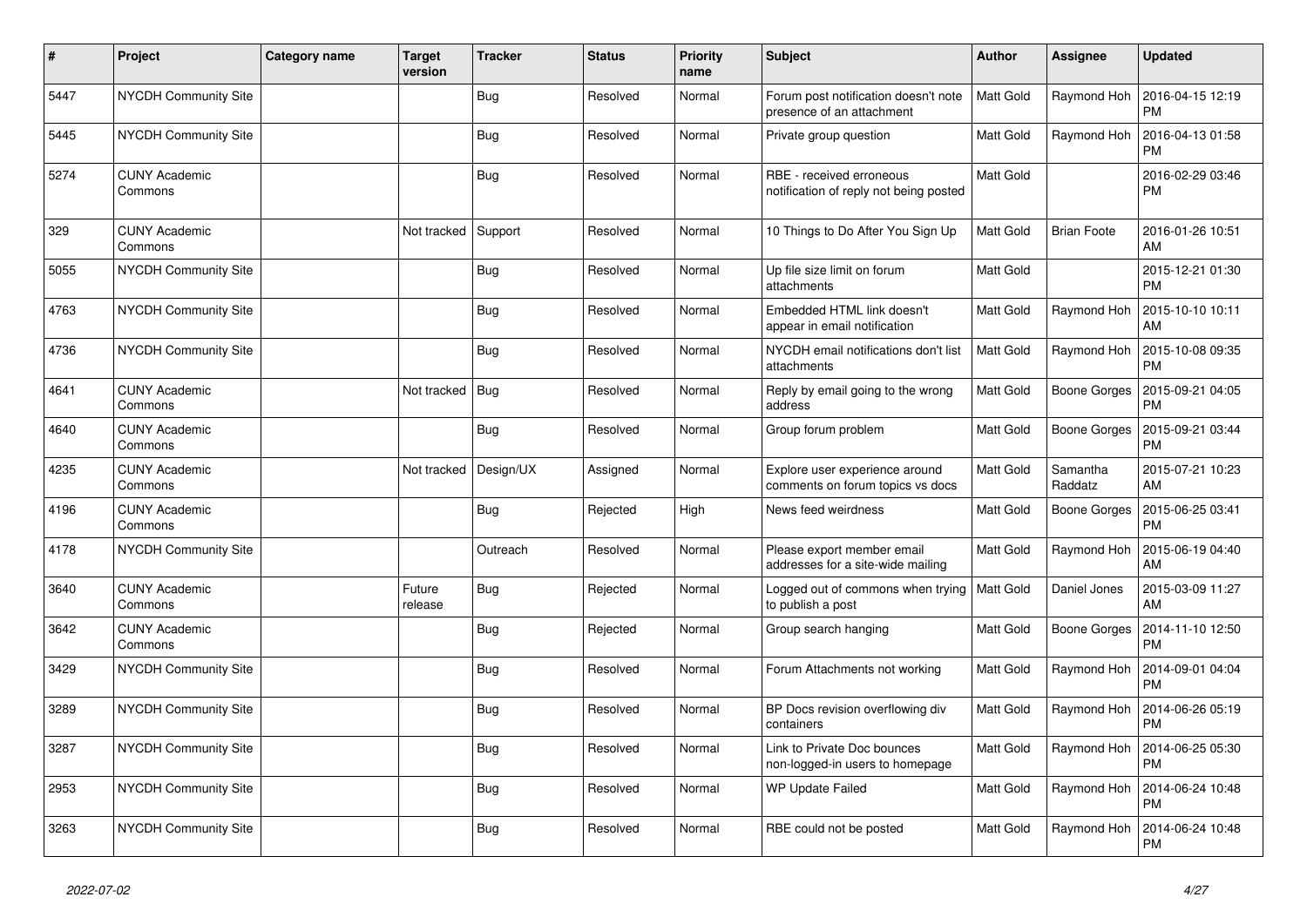| #    | Project                         | <b>Category name</b> | <b>Target</b><br>version | <b>Tracker</b> | <b>Status</b> | <b>Priority</b><br>name | Subject                                                                       | Author           | <b>Assignee</b> | <b>Updated</b>                |
|------|---------------------------------|----------------------|--------------------------|----------------|---------------|-------------------------|-------------------------------------------------------------------------------|------------------|-----------------|-------------------------------|
| 3266 | NYCDH Community Site            |                      |                          | Bug            | Resolved      | Normal                  | Report of difficulty posting the<br>NYCDH forum                               | Matt Gold        | Raymond Hoh     | 2014-06-12 03:27<br><b>PM</b> |
| 2787 | <b>CUNY Academic</b><br>Commons |                      | Not tracked              | Bug            | Resolved      | Normal                  | Create annotated screenshot for<br>portfolio codex page                       | <b>Matt Gold</b> | scott voth      | 2014-02-08 02:38<br><b>PM</b> |
| 2148 | <b>CUNY Academic</b><br>Commons |                      | Not tracked              | Publicity      | Resolved      | Normal                  | Feature SmashingMag article in<br>Commons Buzz, Gallery Slide                 | Matt Gold        | scott voth      | 2014-02-08 02:38<br><b>PM</b> |
| 1527 | <b>CUNY Academic</b><br>Commons |                      | Not tracked              | Publicity      | Resolved      | Normal                  | Add "THEME SONG FOR OUR<br>TIME: SLF, OWS, CUNY AC" to<br><b>Commons Buzz</b> | <b>Matt Gold</b> | scott voth      | 2014-02-08 02:37<br><b>PM</b> |
| 1870 | <b>CUNY Academic</b><br>Commons |                      | Not tracked              | Publicity      | Resolved      | Normal                  | Create Homepage Slide for Fashion<br><b>Studies Conference</b>                | Matt Gold        | scott voth      | 2014-02-08 02:37<br><b>PM</b> |
| 2980 | <b>CUNY Academic</b><br>Commons |                      |                          | Support        | Resolved      | Normal                  | Create Instructions for Inviting<br>People to Groups and Blogs                | <b>Matt Gold</b> | scott voth      | 2014-02-08 02:12<br><b>PM</b> |
| 3014 | <b>CUNY Academic</b><br>Commons |                      | Not tracked              | Outreach       | Resolved      | Normal                  | Create homepage slide for CUE<br>conference                                   | Matt Gold        | scott voth      | 2014-02-08 01:40<br><b>PM</b> |
| 2590 | <b>CUNY Academic</b><br>Commons |                      | Not tracked              | Feature        | Resolved      | Normal                  | Show Marilyn and Erika how to<br>create homepage slides                       | <b>Matt Gold</b> | scott voth      | 2014-02-08 10:09<br>AM        |
| 2814 | NYCDH Community Site            |                      |                          | Feature        | Resolved      | Normal                  | Restricting Sign-Ups                                                          | <b>Matt Gold</b> | Raymond Hoh     | 2014-01-24 09:16<br><b>PM</b> |
| 2971 | JustPublics@365<br>MediaCamp    |                      |                          | Bug            | Resolved      | Normal                  | <b>CBOX Theme Error</b>                                                       | <b>Matt Gold</b> | Raymond Hoh     | 2014-01-24 09:00<br><b>PM</b> |
| 2690 | NYCDH Community Site            |                      |                          | <b>Bug</b>     | Resolved      | Normal                  | Spam Registrations                                                            | Matt Gold        | Raymond Hoh     | 2013-10-29 09:21<br><b>PM</b> |
| 2815 | NYCDH Community Site            |                      |                          | Bug            | Resolved      | Normal                  | Group Activity dates don't match<br>latest activity                           | <b>Matt Gold</b> | Raymond Hoh     | 2013-10-14 11:40<br><b>PM</b> |
| 2649 | NYCDH Community Site            |                      |                          | <b>Bug</b>     | Resolved      | Normal                  | RBE problems                                                                  | Matt Gold        | Raymond Hoh     | 2013-10-11 02:04<br><b>PM</b> |
| 2643 | NYCDH Community Site            |                      |                          | <b>Bug</b>     | Resolved      | Normal                  | WordPress update through<br>dashboard failed                                  | <b>Matt Gold</b> |                 | 2013-10-11 01:46<br><b>PM</b> |
| 2762 | NYCDH Community Site            |                      |                          | Bug            | Resolved      | Urgent                  | Unable to Delete Spam Groups                                                  | <b>Matt Gold</b> | Raymond Hoh     | 2013-09-04 11:23<br><b>PM</b> |
| 2651 | NYCDH Community Site            |                      |                          | <b>Bug</b>     | Rejected      | Normal                  | BP Doc save button returns users to<br>doc directory instead of to group      | Matt Gold        | Boone Gorges    | 2013-08-02 12:47<br><b>PM</b> |
| 2664 | NYCDH Community Site            |                      |                          | Bug            | Resolved      | Normal                  | WordPress update fails                                                        | Matt Gold        |                 | 2013-07-31 09:47<br>AM        |
| 2622 | NYCDH Community Site            |                      |                          | Support        | Resolved      | Normal                  | BuddyPress Members Widget on<br>Homepage doesn't show new<br>members          | Matt Gold        | Raymond Hoh     | 2013-06-19 09:37<br>AM        |
| 2584 | NYCDH Community Site            |                      |                          | <b>Bug</b>     | Resolved      | Normal                  | Forum disabled                                                                | Matt Gold        | Raymond Hoh     | 2013-06-13 01:46<br>PM        |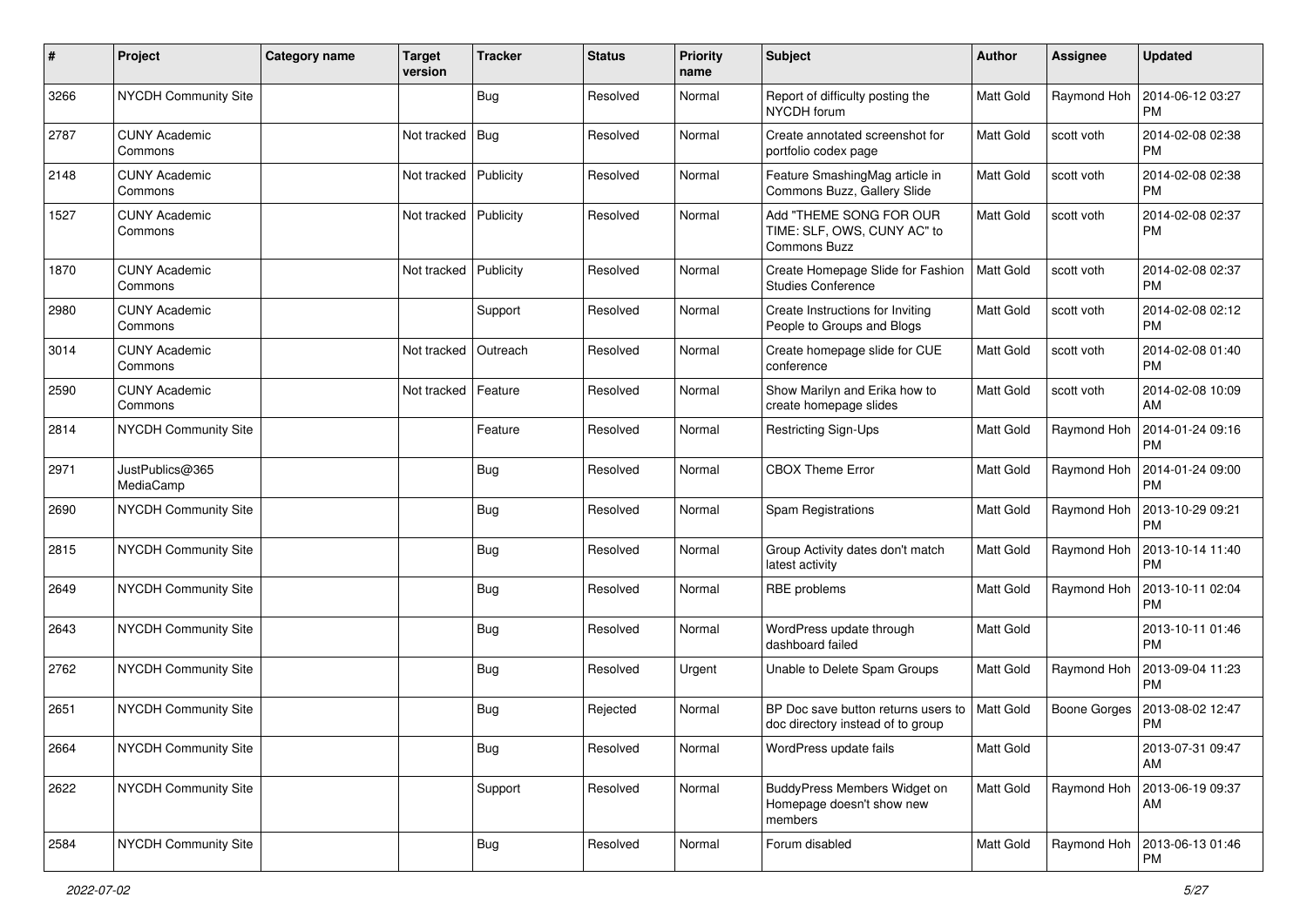| #    | Project                         | Category name | <b>Target</b><br>version | <b>Tracker</b> | <b>Status</b> | <b>Priority</b><br>name | <b>Subject</b>                                                                        | Author           | Assignee           | <b>Updated</b>                |
|------|---------------------------------|---------------|--------------------------|----------------|---------------|-------------------------|---------------------------------------------------------------------------------------|------------------|--------------------|-------------------------------|
| 2618 | <b>NYCDH Community Site</b>     |               |                          | Bug            | Assigned      | Low                     | Mark blogs as spam when created<br>by users marked as spam                            | <b>Matt Gold</b> | Boone Gorges       | 2013-06-09 11:38<br><b>PM</b> |
| 2582 | <b>NYCDH Community Site</b>     |               |                          | Bug            | Rejected      | High                    | Forum posting/notification problem                                                    | <b>Matt Gold</b> | Raymond Hoh        | 2013-05-20 09:16<br><b>PM</b> |
| 2233 | <b>CUNY Academic</b><br>Commons |               | Not tracked              | Support        | Resolved      | Normal                  | Slider plugin                                                                         | Matt Gold        |                    | 2013-03-01 11:06<br>AM        |
| 2423 | <b>CUNY Academic</b><br>Commons |               | Not tracked              | Feature        | Resolved      | Normal                  | Incorporate posts from Brian's<br>Footnotes blog into the News blog?                  | Matt Gold        | <b>Brian Foote</b> | 2013-02-13 07:24<br>AM        |
| 2265 | <b>CUNY Academic</b><br>Commons |               | Not tracked              | Bug            | Rejected      | Normal                  | "Need Support" widget in cbox<br>documentation                                        | <b>Matt Gold</b> | Boone Gorges       | 2012-11-20 01:07<br><b>PM</b> |
| 2267 | <b>CUNY Academic</b><br>Commons |               |                          | Bug            | Resolved      | Normal                  | Change "Cbox" to "CBOX" in<br>Dashboard Menu                                          | Matt Gold        | Boone Gorges       | 2012-11-18 11:01<br><b>PM</b> |
| 2268 | <b>CUNY Academic</b><br>Commons |               |                          | Bug            | Rejected      | Normal                  | Add CBOX icon to dashboard<br>menu?                                                   | <b>Matt Gold</b> | Boone Gorges       | 2012-11-18 10:58<br><b>PM</b> |
| 2003 | <b>CUNY Academic</b><br>Commons |               | Not tracked              | Publicity      | Resolved      | Low                     | Add Sloan-C award to wikipedia<br>page                                                | <b>Matt Gold</b> | scott voth         | 2012-08-06 10:15<br>AM        |
| 1869 | <b>CUNY Academic</b><br>Commons |               | Not tracked              | Support        | Resolved      | Normal                  | Create Slide for Victorian<br>Conference                                              | Matt Gold        | scott voth         | 2012-06-08 10:29<br><b>PM</b> |
| 1830 | <b>CUNY Academic</b><br>Commons |               | Not tracked Support      |                | Resolved      | Normal                  | Addition to Help Wanted Blog                                                          | <b>Matt Gold</b> | scott voth         | 2012-04-16 09:47<br><b>PM</b> |
| 1197 | <b>CUNY Academic</b><br>Commons |               | 1.3.13                   | Feature        | Resolved      | Low                     | <b>Remove Quotation Marks from</b><br><b>Email Notifications of Uploaded</b><br>Files | <b>Matt Gold</b> | Boone Gorges       | 2012-04-16 03:11<br><b>PM</b> |
| 1500 | <b>CUNY Academic</b><br>Commons |               | Not tracked              | Publicity      | Resolved      | Normal                  | Make Article Titles on Commons<br><b>Buzz Links</b>                                   | <b>Matt Gold</b> | scott voth         | 2011-12-31 03:53<br><b>PM</b> |
| 213  | <b>CUNY Academic</b><br>Commons |               | 1.1                      | Bug            | Rejected      | Normal                  | Wiki Style                                                                            | <b>Matt Gold</b> | Chris Stein        | 2010-11-30 04:17<br><b>PM</b> |
| 304  | CUNY Academic<br>Commons        |               | Not tracked              | Feature        | Rejected      | Normal                  | Feature Roadmap                                                                       | <b>Matt Gold</b> | Boone Gorges       | 2010-08-30 04:38<br><b>PM</b> |
| 211  | <b>CUNY Academic</b><br>Commons |               |                          | Bug            | Resolved      | Normal                  | Weird Display of Text on Homepage   Matt Gold<br>Load                                 |                  |                    | 2010-05-06 11:45<br>AM        |
| 68   | <b>CUNY Academic</b><br>Commons |               |                          | Feature        | Resolved      | Normal                  | Email Addresses for the Commons                                                       | <b>Matt Gold</b> |                    | 2010-03-01 12:18<br><b>PM</b> |
| 133  | <b>CUNY Academic</b><br>Commons |               |                          | Feature        | Resolved      | Low                     | Add TinyMCE to BP Profiles?                                                           | <b>Matt Gold</b> | Boone Gorges       | 2010-01-07 01:59<br><b>PM</b> |
| 49   | <b>CUNY Academic</b><br>Commons |               |                          | <b>Bug</b>     | Resolved      | High                    | Development Site Showing Up in<br>Google Results                                      | <b>Matt Gold</b> | Zach Davis         | 2009-10-20 06:23<br><b>PM</b> |
| 26   | <b>CUNY Academic</b><br>Commons |               |                          | Bug            | Resolved      | Normal                  | <b>Install Akismet Sitewide</b>                                                       | <b>Matt Gold</b> | Matt Gold          | 2009-09-22 11:43<br><b>PM</b> |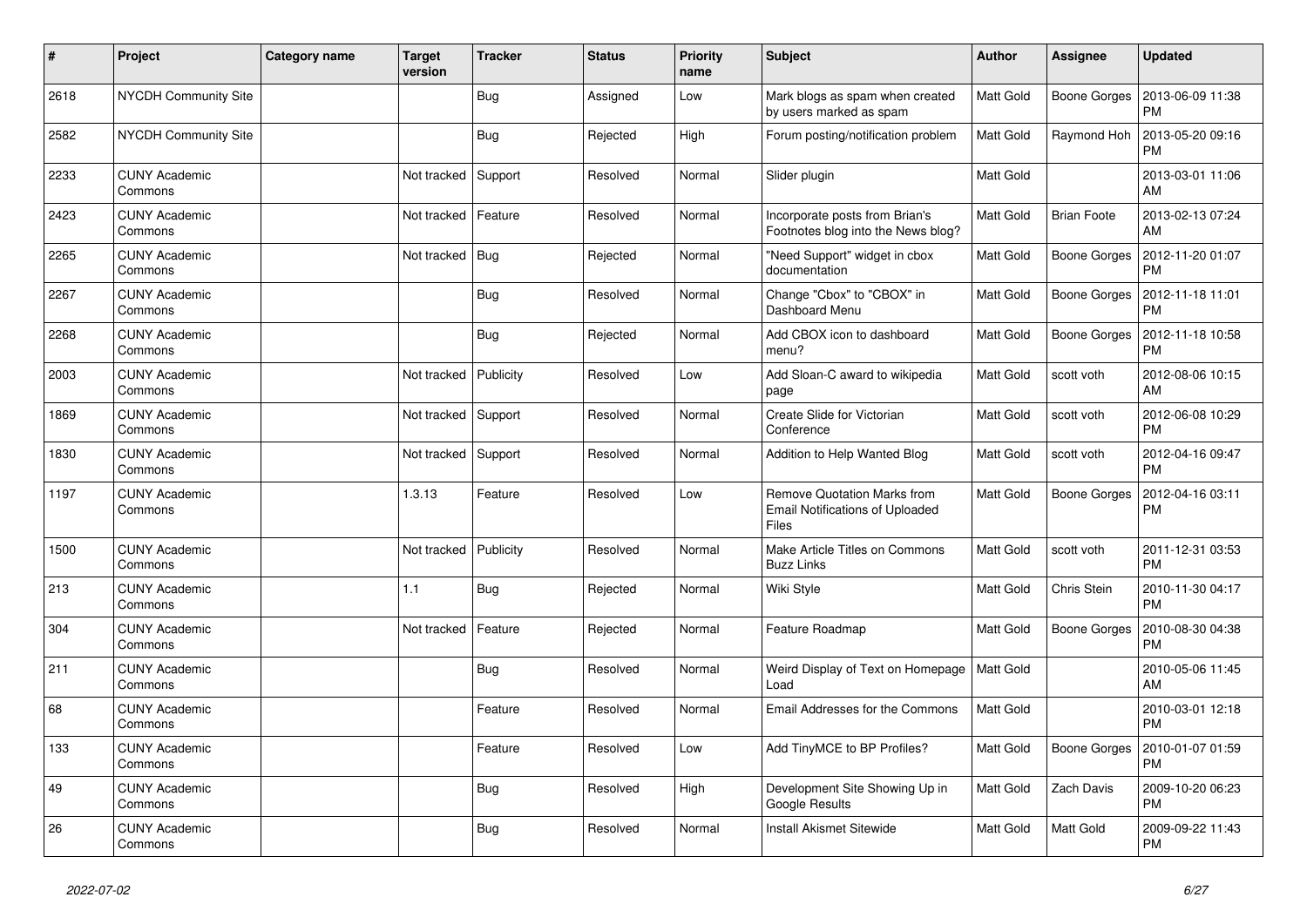| #     | Project                         | Category name      | <b>Target</b><br>version | <b>Tracker</b> | <b>Status</b> | <b>Priority</b><br>name | <b>Subject</b>                                                                        | <b>Author</b>    | Assignee            | <b>Updated</b>         |
|-------|---------------------------------|--------------------|--------------------------|----------------|---------------|-------------------------|---------------------------------------------------------------------------------------|------------------|---------------------|------------------------|
| 8900  | <b>CUNY Academic</b><br>Commons | Accessibility      | Future<br>release        | Feature        | Assigned      | Normal                  | Look into tools to enforce<br>accessibility in WP environment                         | Matt Gold        | Boone Gorges        | 2022-04-26 11:59<br>AM |
| 8901  | <b>CUNY Academic</b><br>Commons | Accessibility      | Future<br>release        | Feature        | Assigned      | Normal                  | Theme analysis for accessibility                                                      | Matt Gold        | Boone Gorges        | 2022-04-26 11:59<br>AM |
| 13496 | CUNY Academic<br>Commons        | Accessibility      | 1.18.0                   | Bug            | Resolved      | Normal                  | Review contrast issues on<br>registration page and profile page                       | Matt Gold        | Sonja Leix          | 2020-12-08 11:31<br>AM |
| 8899  | <b>CUNY Academic</b><br>Commons | Accessibility      | 1.13                     | Feature        | Resolved      | Normal                  | <b>Accessibility Fixes</b>                                                            | Matt Gold        | Boone Gorges        | 2018-04-23 10:55<br>AM |
| 5581  | <b>CUNY Academic</b><br>Commons | Analytics          | Future<br>release        | Feature        | Assigned      | Normal                  | Explore alternatives to Google<br>Analytics                                           | Matt Gold        | Valerie<br>Townsend | 2020-04-17 03:12<br>РM |
| 4070  | <b>CUNY Academic</b><br>Commons | Analytics          | Not tracked              | Support        | Assigned      | Normal                  | Request for JITP site analytics                                                       | Matt Gold        | Seth Persons        | 2016-02-23 03:09<br>PM |
| 1334  | <b>CUNY Academic</b><br>Commons | Analytics          | Future<br>release        | Feature        | Abandoned     | Normal                  | <b>Create Tool To Count Email</b><br>Notifications                                    | Matt Gold        | Matt Gold           | 2015-11-12 12:56<br>AM |
| 342   | <b>CUNY Academic</b><br>Commons | Blogs (BuddyPress) | 1.10.2                   | Feature        | Resolved      | Low                     | <b>Blog Listing Displays User Avatars</b><br>Instead of Blog Avatars                  | Matt Gold        | Boone Gorges        | 2019-12-06 11:08<br>AM |
| 8836  | CUNY Academic<br>Commons        | Blogs (BuddyPress) | Future<br>release        | Feature        | Assigned      | Normal                  | Redesign site launch process                                                          | Matt Gold        | Boone Gorges        | 2019-10-03 02:49<br>PM |
| 6350  | <b>CUNY Academic</b><br>Commons | Blogs (BuddyPress) | 1.9.31                   | Bug            | Resolved      | Normal                  | Editing blog posts results in activity<br>items                                       | Matt Gold        | Boone Gorges        | 2016-10-18 09:24<br>PM |
| 5691  | <b>CUNY Academic</b><br>Commons | Blogs (BuddyPress) | Future<br>release        | Bug            | Assigned      | High                    | Differing numbers on Sites display                                                    | Matt Gold        | Raymond Hoh         | 2016-06-13 01:37<br>РM |
| 1098  | <b>CUNY Academic</b><br>Commons | Blogs (BuddyPress) | 1.6                      | Feature        | Resolved      | Low                     | Create way for people to search<br>through authors on blog listings                   | Matt Gold        | Boone Gorges        | 2014-03-31 07:01<br>PM |
| 15228 | <b>CUNY Academic</b><br>Commons | BuddyPress (misc)  | 1.19.3                   | <b>Bug</b>     | Resolved      | Normal                  | Broken site icon in "Sites Across<br><b>CUNY Listing</b>                              | Matt Gold        | Raymond Hoh         | 2022-01-26 07:48<br>PM |
| 15123 | <b>CUNY Academic</b><br>Commons | BuddyPress (misc)  | 1.19.1                   | Feature        | Resolved      | Low                     | Actions in notification list unclear?                                                 | Matt Gold        | Boone Gorges        | 2022-01-11 04:41<br>PM |
| 12966 | <b>CUNY Academic</b><br>Commons | BuddyPress (misc)  | 1.16.15                  | Feature        | Resolved      | Normal                  | Adjust export data page language to<br>indicate that you should not leave<br>the page | <b>Matt Gold</b> | Raymond Hoh         | 2020-07-14 12:07<br>PM |
| 12957 | <b>CUNY Academic</b><br>Commons | BuddyPress (misc)  | 1.16.14                  | Support        | Resolved      | Normal                  | Export data question                                                                  | Matt Gold        | Raymond Hoh         | 2020-06-23 10:53<br>AM |
| 12353 | <b>CUNY Academic</b><br>Commons | BuddyPress (misc)  | Not tracked              | <b>Bug</b>     | Abandoned     | Normal                  | Member filtering not working                                                          | Matt Gold        | Boone Gorges        | 2020-03-10 11:14<br>AM |
| 11209 | <b>CUNY Academic</b><br>Commons | BuddyPress (misc)  | 1.14.11                  | <b>Bug</b>     | Resolved      | Normal                  | Activity timestamp errors                                                             | Matt Gold        | Raymond Hoh         | 2019-04-23 12:27<br>PM |
| 10209 | <b>CUNY Academic</b><br>Commons | BuddyPress (misc)  | 1.13.8                   | Bug            | Resolved      | Normal                  | Additional login prompt                                                               | Matt Gold        | Raymond Hoh         | 2018-08-29 03:23<br>PM |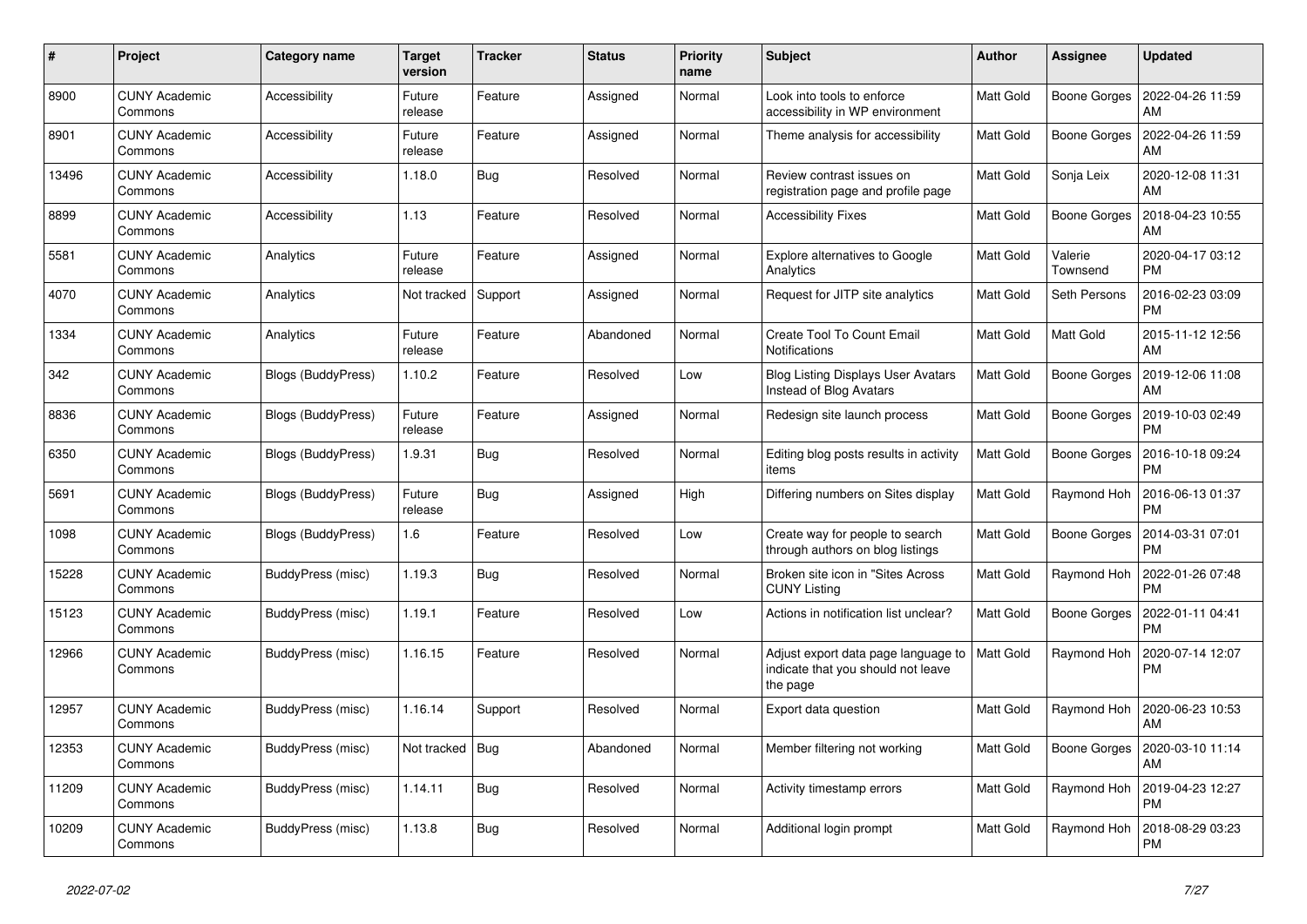| #    | Project                         | Category name     | <b>Target</b><br>version | <b>Tracker</b> | <b>Status</b> | <b>Priority</b><br>name | <b>Subject</b>                                                              | <b>Author</b>    | <b>Assignee</b>     | <b>Updated</b>                |
|------|---------------------------------|-------------------|--------------------------|----------------|---------------|-------------------------|-----------------------------------------------------------------------------|------------------|---------------------|-------------------------------|
| 6467 | <b>CUNY Academic</b><br>Commons | BuddyPress (misc) | Not tracked              | Support        | Resolved      | Normal                  | Question about what happens when<br>people leave/are removed from<br>groups | <b>Matt Gold</b> | Boone Gorges        | 2017-11-15 01:24<br>PM        |
| 2880 | <b>CUNY Academic</b><br>Commons | BuddyPress (misc) | 1.11                     | Feature        | Resolved      | Normal                  | RBE Group Post New Topic<br><b>Shortlink Addresses</b>                      | Matt Gold        | Raymond Hoh         | 2017-05-18 01:04<br>PM        |
| 615  | <b>CUNY Academic</b><br>Commons | BuddyPress (misc) |                          | Feature        | Rejected      | Low                     | "Enter" should trigger autocomplete<br>event                                | Matt Gold        | Boone Gorges        | 2016-10-24 11:49<br>AM        |
| 506  | <b>CUNY Academic</b><br>Commons | BuddyPress (misc) |                          | Feature        | Rejected      | Normal                  | <b>Attachments for Group</b><br><b>Announcement Posts</b>                   | Matt Gold        | Boone Gorges        | 2016-10-24 11:20<br>AM        |
| 6365 | <b>CUNY Academic</b><br>Commons | BuddyPress (misc) | Not tracked              | Feature        | Duplicate     | Normal                  | Create Undergraduate Student<br>status/role on the CAC                      | Matt Gold        | Boone Gorges        | 2016-10-20 11:38<br>AM        |
| 5978 | CUNY Academic<br>Commons        | BuddyPress (misc) | Not tracked              | Feature        | Resolved      | Normal                  | Add Undergraduate Student to<br>Checkable filters on People page            | Matt Gold        | Boone Gorges        | 2016-09-04 09:48<br><b>PM</b> |
| 654  | <b>CUNY Academic</b><br>Commons | BuddyPress (misc) | Not tracked              | Feature        | Rejected      | Normal                  | User Interface Issues                                                       | Matt Gold        | Chris Stein         | 2016-01-26 10:53<br>AM        |
| 2106 | <b>CUNY Academic</b><br>Commons | BuddyPress (misc) | Not tracked              | Support        | Resolved      | Normal                  | Blog posts part of group activity feed                                      | Matt Gold        | Boone Gorges        | 2016-01-26 12:30<br>AM        |
| 157  | <b>CUNY Academic</b><br>Commons | BuddyPress (misc) | Not tracked              | Feature        | Rejected      | Normal                  | Conduct a review of BuddyPress<br>plugins                                   | Matt Gold        | Boone Gorges        | 2016-01-26 12:16<br>AM        |
| 402  | <b>CUNY Academic</b><br>Commons | BuddyPress (misc) | Not tracked              | Support        | Resolved      | Normal                  | Name Change Request                                                         | Matt Gold        | Boone Gorges        | 2016-01-26 12:15<br>AM        |
| 291  | <b>CUNY Academic</b><br>Commons | BuddyPress (misc) | Future<br>release        | Feature        | Rejected      | Normal                  | Add Chat/IM functionality                                                   | Matt Gold        | Boone Gorges        | 2015-11-12 01:36<br>AM        |
| 120  | <b>CUNY Academic</b><br>Commons | BuddyPress (misc) | 1.4                      | Feature        | Resolved      | Normal                  | <b>Consider Adding Privacy Options</b><br><b>Plugin for Profiles</b>        | Matt Gold        | Boone Gorges        | 2015-11-12 01:02<br>AM        |
| 554  | <b>CUNY Academic</b><br>Commons | BuddyPress (misc) | Future<br>release        | Feature        | Assigned      | Normal                  | Add Trackback notifications to<br>site-wide activity feed                   | Matt Gold        | Boone Gorges        | 2015-11-09 06:19<br><b>PM</b> |
| 1191 | <b>CUNY Academic</b><br>Commons | BuddyPress (misc) |                          | Feature        | Rejected      | Normal                  | Integrate Zotero Libraries into<br>Individual and Group Profiles            | Matt Gold        | Boone Gorges        | 2015-11-09 05:46<br>PM        |
| 310  | <b>CUNY Academic</b><br>Commons | BuddyPress (misc) | Future<br>release        | Feature        | Assigned      | Low                     | <b>Friend Request Email</b>                                                 | Matt Gold        | Samantha<br>Raddatz | 2015-11-09 05:08<br>PM        |
| 3995 | <b>CUNY Academic</b><br>Commons | BuddyPress (misc) | Not tracked              | Bug            | Resolved      | Normal                  | Possible People Page filter error                                           | Matt Gold        | Boone Gorges        | 2015-04-16 07:51<br>AM        |
| 2978 | <b>CUNY Academic</b><br>Commons | BuddyPress (misc) |                          | Feature        | Deferred      | Normal                  | Revise Invite Anyone Workflow                                               | Matt Gold        | Chris Stein         | 2015-04-01 08:54<br>PM        |
| 3809 | <b>CUNY Academic</b><br>Commons | BuddyPress (misc) | 1.7.17                   | Bug            | Resolved      | Normal                  | BuddyPress member filters not<br>working correctly                          | Matt Gold        | Matt Gold           | 2015-03-22 01:03<br>AM        |
| 3853 | <b>CUNY Academic</b><br>Commons | BuddyPress (misc) | 1.7.16                   | Bug            | Resolved      | High                    | Post erroneously ascribed to wrong<br>author in activity feed               | Matt Gold        | Raymond Hoh         | 2015-03-21 01:13<br>PM        |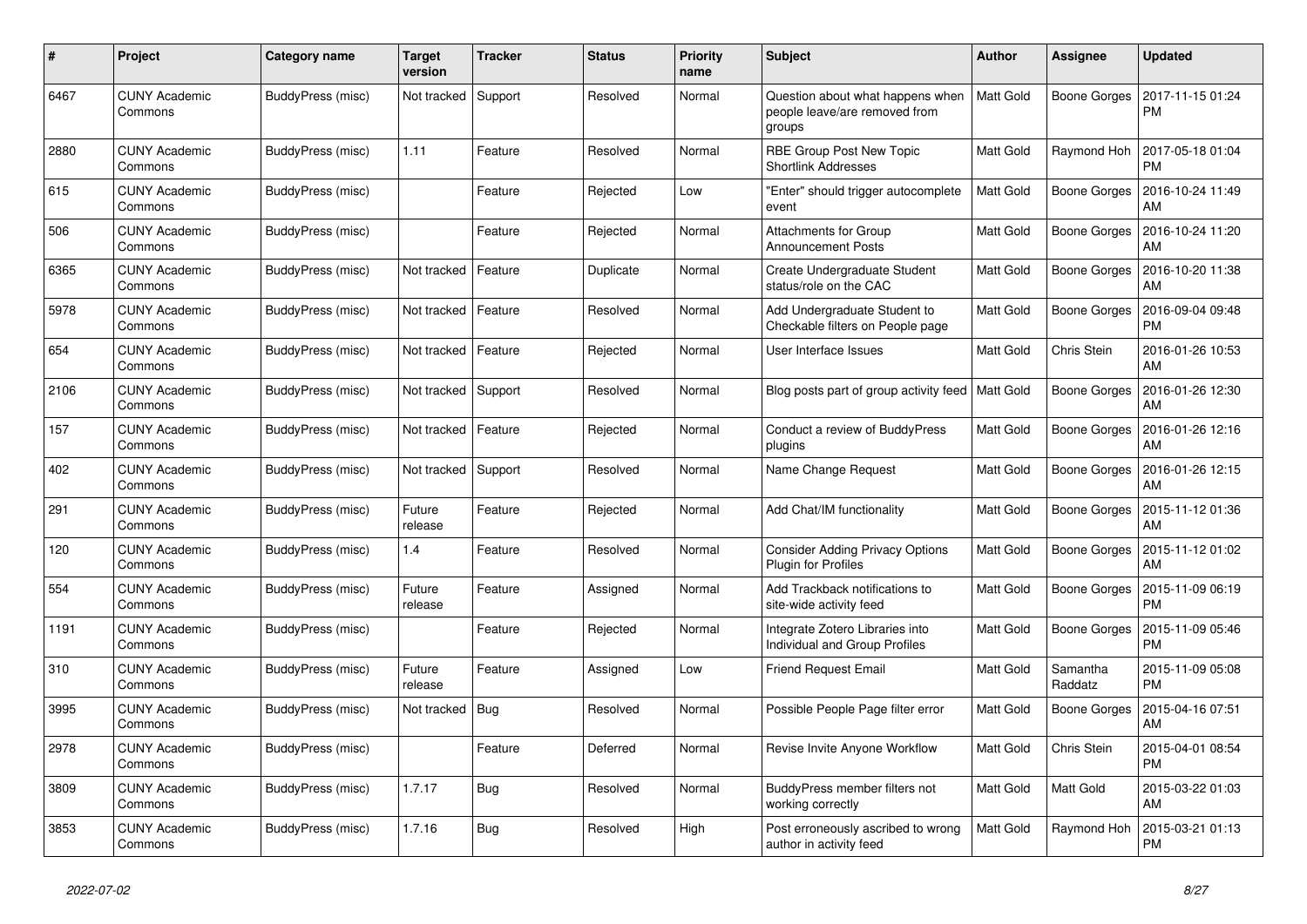| #    | Project                         | <b>Category name</b>     | <b>Target</b><br>version | <b>Tracker</b> | <b>Status</b> | <b>Priority</b><br>name | <b>Subject</b>                                                                                 | <b>Author</b>    | <b>Assignee</b>     | <b>Updated</b>                        |
|------|---------------------------------|--------------------------|--------------------------|----------------|---------------|-------------------------|------------------------------------------------------------------------------------------------|------------------|---------------------|---------------------------------------|
| 3346 | <b>CUNY Academic</b><br>Commons | <b>BuddyPress (misc)</b> | 1.8                      | Design/UX      | Resolved      | Normal                  | Notification page option ordering                                                              | <b>Matt Gold</b> | Daniel Jones        | 2015-03-13 05:25<br><b>PM</b>         |
| 2691 | <b>CUNY Academic</b><br>Commons | BuddyPress (misc)        |                          | Bug            | Rejected      | Normal                  | Problems inviting members to a<br>group                                                        | <b>Matt Gold</b> | Dominic Giglio      | 2015-01-02 03:12<br><b>PM</b>         |
| 3343 | <b>CUNY Academic</b><br>Commons | BuddyPress (misc)        | 1.6.11                   | <b>Bug</b>     | Resolved      | Low                     | Minor Email display error                                                                      | <b>Matt Gold</b> | <b>Boone Gorges</b> | 2014-08-01 10:01<br>AM                |
| 3293 | <b>CUNY Academic</b><br>Commons | <b>BuddyPress</b> (misc) |                          | <b>Bug</b>     | Rejected      | Normal                  | Page Not Found' Message<br>Received After Clicking on<br>View/Reply Link in Email Notification | <b>Matt Gold</b> | <b>Boone Gorges</b> | 2014-07-02 08:47<br>PM                |
| 3219 | <b>CUNY Academic</b><br>Commons | BuddyPress (misc)        | 1.6.7                    | Bug            | Resolved      | Normal                  | new_groupblog_post emails not<br>being sent as HTML                                            | <b>Matt Gold</b> | Raymond Hoh         | 2014-06-23 08:36<br>AM                |
| 2706 | <b>CUNY Academic</b><br>Commons | BuddyPress (misc)        | 1.6.4                    | <b>Bug</b>     | Resolved      | Normal                  | Problem sending group invitations                                                              | <b>Matt Gold</b> | Boone Gorges        | 2014-05-18 11:36<br>AM                |
| 3190 | <b>CUNY Academic</b><br>Commons | BuddyPress (misc)        | 1.6.3                    | Bug            | Resolved      | Normal                  | Mention link on Member Profile<br>Leads to SiteWide activity stream                            | Matt Gold        | <b>Boone Gorges</b> | 2014-05-12 02:53<br>PM                |
| 2519 | <b>CUNY Academic</b><br>Commons | BuddyPress (misc)        |                          | <b>Bug</b>     | Rejected      | Low                     | User doesn't show up in site search                                                            | Matt Gold        | Boone Gorges        | 2014-05-01 08:33<br>PM                |
| 256  | <b>CUNY Academic</b><br>Commons | <b>BuddyPress (misc)</b> | Not tracked              | <b>Bug</b>     | Resolved      | High                    | Security warnings on site                                                                      | Matt Gold        | Boone Gorges        | 2014-05-01 09:23<br>AM                |
| 244  | <b>CUNY Academic</b><br>Commons | BuddyPress (misc)        |                          | <b>Bug</b>     | Rejected      | Low                     | Some notifications persist after<br>being clicked                                              | <b>Matt Gold</b> | Boone Gorges        | 2014-05-01 09:20<br>AM                |
| 2795 | <b>CUNY Academic</b><br>Commons | BuddyPress (misc)        | 1.6                      | Bug            | Resolved      | Normal                  | Friendship Request Acceptance<br>interface                                                     | Matt Gold        | Chris Stein         | 2014-03-27 03:07<br><b>PM</b>         |
| 2791 | <b>CUNY Academic</b><br>Commons | BuddyPress (misc)        | 1.5.19                   | <b>Bug</b>     | Rejected      | Normal                  | Modify yellow profile bar alert                                                                | Matt Gold        | Chris Stein         | 2014-02-21 03:52<br><b>PM</b>         |
| 3058 | <b>CUNY Academic</b><br>Commons | BuddyPress (misc)        | 1.5.18.1                 | <b>Bug</b>     | Resolved      | Urgent                  | Main navigation bar not working                                                                | <b>Matt Gold</b> | Boone Gorges        | 2014-02-21 09:28<br>AM                |
| 2976 | <b>CUNY Academic</b><br>Commons | BuddyPress (misc)        | 1.5.16                   | Feature        | Resolved      | Normal                  | Allow users to permanently dismiss<br>notification of new profiles on profile<br>page          | Matt Gold        | Boone Gorges        | 2014-02-01 02:56<br>PM                |
| 2979 | <b>CUNY Academic</b><br>Commons | BuddyPress (misc)        |                          | <b>Bug</b>     | Resolved      | Normal                  | Frame error in Invite Anyone                                                                   | <b>Matt Gold</b> | Boone Gorges        | 2014-01-29 03:53<br><b>PM</b>         |
| 2944 | <b>CUNY Academic</b><br>∪ommons | <b>BuddyPress (misc)</b> | 1.5.13                   | Bug            | Resolved      | Normal                  | Long load time on send invites<br>group pages                                                  | <b>Matt Gold</b> | Boone Gorges        | 2014-01-02 02:50<br>PM                |
| 2922 | <b>CUNY Academic</b><br>Commons | BuddyPress (misc)        |                          | <b>Bug</b>     | Rejected      | Normal                  | Unconfirmed Plugin error - user<br>could not be activated                                      | Matt Gold        |                     | Boone Gorges   2013-12-10 04:47<br>PM |
| 2906 | <b>CUNY Academic</b><br>Commons | BuddyPress (misc)        | 1.5.10                   | <b>Bug</b>     | Resolved      | Normal                  | Unable to delete file attachment<br>from forum post                                            | <b>Matt Gold</b> |                     | Boone Gorges   2013-12-01 09:35<br>PM |
| 2892 | <b>CUNY Academic</b><br>Commons | BuddyPress (misc)        |                          | <b>Bug</b>     | Rejected      | High                    | Commons homepage - blog column                                                                 | Matt Gold        | Boone Gorges        | 2013-11-14 01:00<br>PM                |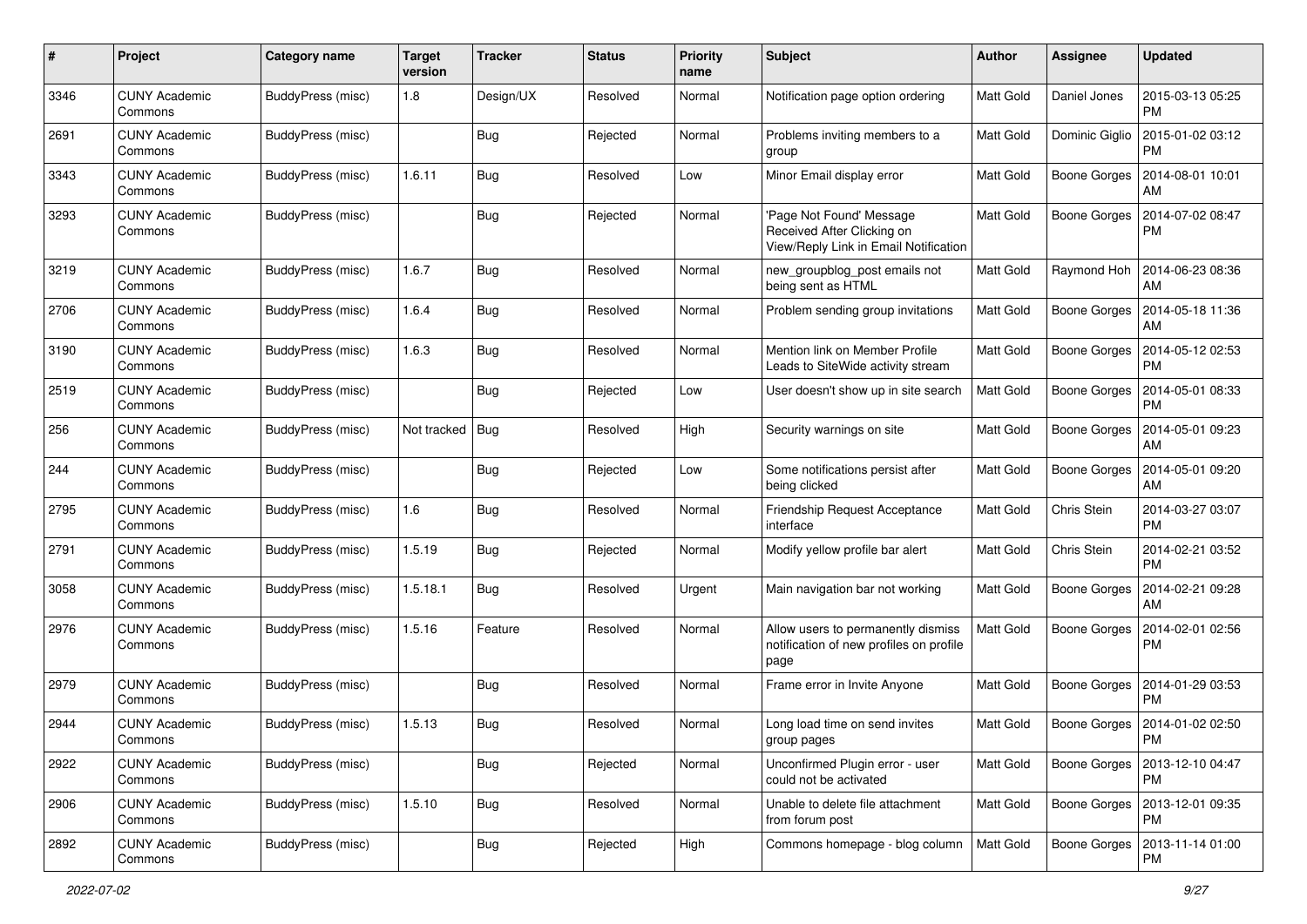| #    | Project                         | <b>Category name</b>     | <b>Target</b><br>version | <b>Tracker</b> | <b>Status</b> | <b>Priority</b><br>name | Subject                                                                                 | Author           | <b>Assignee</b> | <b>Updated</b>                |
|------|---------------------------------|--------------------------|--------------------------|----------------|---------------|-------------------------|-----------------------------------------------------------------------------------------|------------------|-----------------|-------------------------------|
| 2845 | <b>CUNY Academic</b><br>Commons | <b>BuddyPress (misc)</b> | 1.5.7                    | <b>Bug</b>     | Resolved      | Normal                  | Anchor errors with bp activity items<br>created from associated blog<br>postings        | Matt Gold        | Boone Gorges    | 2013-11-01 08:15<br><b>PM</b> |
| 2816 | <b>CUNY Academic</b><br>Commons | BuddyPress (misc)        | Future<br>release        | <b>Bug</b>     | Resolved      | Normal                  | Double posting/email notification                                                       | Matt Gold        | Raymond Hoh     | 2013-11-01 08:04<br><b>PM</b> |
| 2857 | <b>CUNY Academic</b><br>Commons | BuddyPress (misc)        | Not tracked              | <b>Bug</b>     | Resolved      | Normal                  | Double posting via RBE                                                                  | <b>Matt Gold</b> | Boone Gorges    | 2013-11-01 02:55<br><b>PM</b> |
| 2858 | <b>CUNY Academic</b><br>Commons | BuddyPress (misc)        | 1.5.7                    | Bug            | Resolved      | Normal                  | […] redux                                                                               | <b>Matt Gold</b> | Boone Gorges    | 2013-10-30 10:08<br>PM        |
| 2830 | <b>CUNY Academic</b><br>Commons | <b>BuddyPress</b> (misc) | Not tracked              | Support        | Resolved      | Normal                  | User question: "How do I stop the<br>automatic underlining of things in my<br>profile?" | <b>Matt Gold</b> | Boone Gorges    | 2013-10-15 03:32<br><b>PM</b> |
| 2800 | <b>CUNY Academic</b><br>Commons | <b>BuddyPress</b> (misc) | 1.5.6                    | Feature        | Resolved      | Normal                  | Add Vimeo & Github social media<br>account fields to Profiles                           | Matt Gold        | Dominic Giglio  | 2013-10-14 04:51<br>PM        |
| 2821 | <b>CUNY Academic</b><br>Commons | <b>BuddyPress</b> (misc) |                          | Bug            | Duplicate     | Normal                  | RBE attempted double posts                                                              | <b>Matt Gold</b> | Raymond Hoh     | 2013-10-11 01:53<br><b>PM</b> |
| 2827 | <b>CUNY Academic</b><br>Commons | BuddyPress (misc)        |                          | Bug            | Duplicate     | Normal                  | Double email notification                                                               | <b>Matt Gold</b> | Raymond Hoh     | 2013-10-11 01:53<br><b>PM</b> |
| 2798 | <b>CUNY Academic</b><br>Commons | BuddyPress (misc)        | 1.5.4                    | Bug            | Resolved      | Normal                  | IE10 Profile Display Errors                                                             | <b>Matt Gold</b> | Raymond Hoh     | 2013-09-25 03:33<br><b>PM</b> |
| 2786 | <b>CUNY Academic</b><br>Commons | <b>BuddyPress</b> (misc) | 1.5.3                    | Bug            | Resolved      | Normal                  | Move position of close window<br>checkbox on overlay                                    | Matt Gold        | Boone Gorges    | 2013-09-19 12:07<br><b>PM</b> |
| 2785 | <b>CUNY Academic</b><br>Commons | BuddyPress (misc)        | Not tracked              | Bug            | Resolved      | Normal                  | Don't see cuny is shortlink for myself   Matt Gold                                      |                  | Boone Gorges    | 2013-09-12 10:56<br><b>AM</b> |
| 2776 | <b>CUNY Academic</b><br>Commons | BuddyPress (misc)        | 1.5.2                    | Bug            | Resolved      | Normal                  | Change Name of SPS in College list   Matt Gold                                          |                  | Boone Gorges    | 2013-09-11 08:19<br>PM        |
| 2771 | <b>CUNY Academic</b><br>Commons | BuddyPress (misc)        | 1.5.2                    | Feature        | Resolved      | Normal                  | Change Brief Descriptor Text Color<br>Again                                             | <b>Matt Gold</b> | Boone Gorges    | 2013-09-10 06:07<br>AM        |
| 2775 | <b>CUNY Academic</b><br>Commons | <b>BuddyPress</b> (misc) | 1.5.1.1                  | Bug            | Resolved      | High                    | Add Lehman College to List of<br>Colleges in Profiles                                   | Matt Gold        | Boone Gorges    | 2013-09-06 04:40<br><b>PM</b> |
| 2730 | <b>CUNY Academic</b><br>Commons | BuddyPress (misc)        |                          | Bug            | Duplicate     | Normal                  | Limits on Publications Entry Field                                                      | Matt Gold        | Boone Gorges    | 2013-08-29 09:36<br>AM        |
| 2763 | <b>CUNY Academic</b><br>Commons | BuddyPress (misc)        |                          | Bug            | Rejected      | Normal                  | Send Invites Page Hang                                                                  | <b>Matt Gold</b> | Boone Gorges    | 2013-08-29 09:33<br>  AM      |
| 2755 | <b>CUNY Academic</b><br>Commons | BuddyPress (misc)        | 1.5.1                    | Bug            | Resolved      | Normal                  | Alphabetize list of colleges in<br>positions drop-down                                  | <b>Matt Gold</b> | Boone Gorges    | 2013-08-29 09:30<br>AM        |
| 2738 | <b>CUNY Academic</b><br>Commons | BuddyPress (misc)        | 1.5.0.2                  | <b>Bug</b>     | Resolved      | High                    | Users Unable to Change Email<br><b>Address in Settings</b>                              | Matt Gold        | Boone Gorges    | 2013-08-28 09:05<br>PM        |
| 2713 | <b>CUNY Academic</b><br>Commons | BuddyPress (misc)        | 1.5.1                    | Feature        | Resolved      | Normal                  | Lighten Brief Descriptor Text Color                                                     | Matt Gold        | Boone Gorges    | 2013-08-28 12:58<br><b>PM</b> |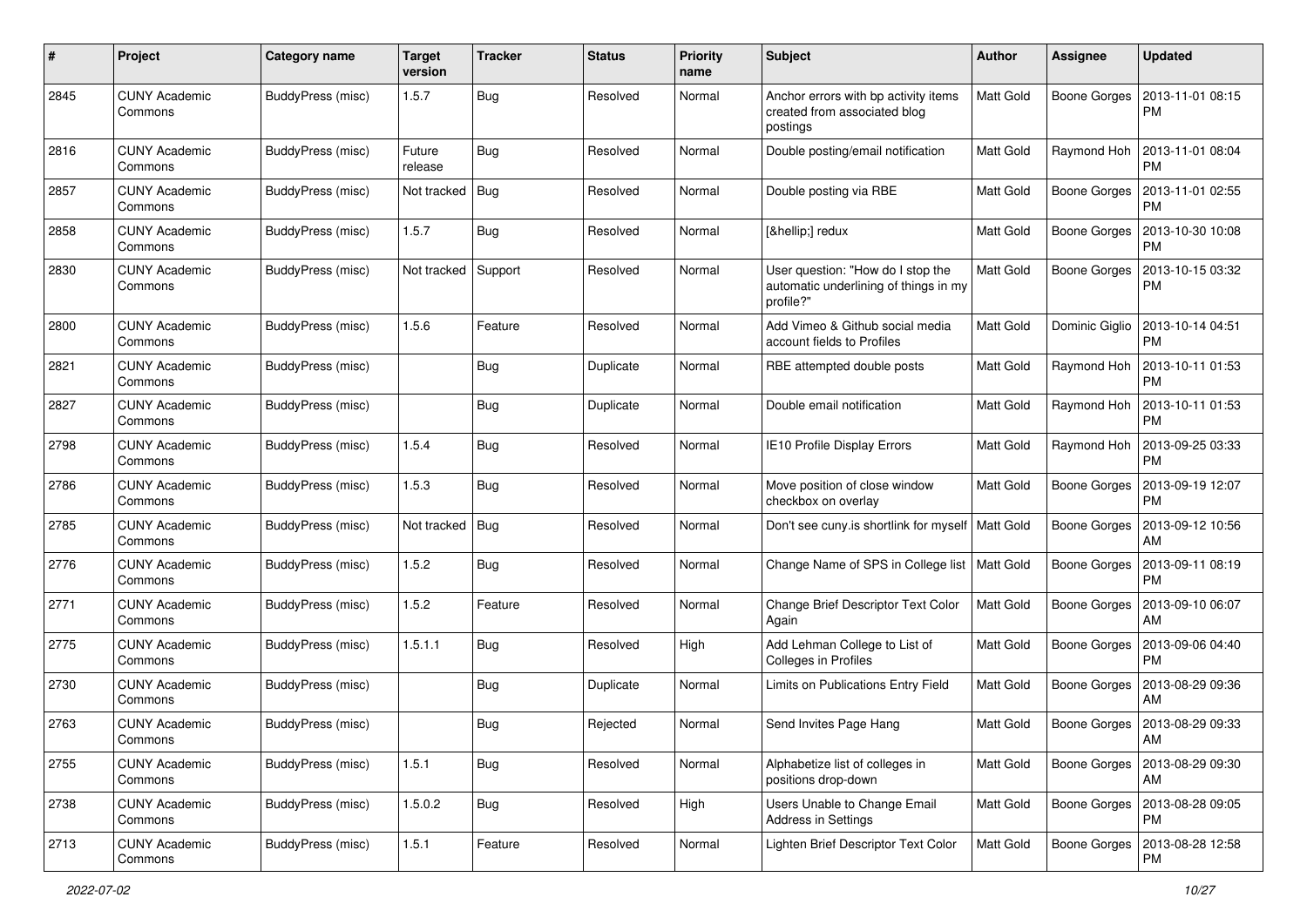| #    | Project                         | <b>Category name</b> | <b>Target</b><br>version | <b>Tracker</b> | <b>Status</b> | <b>Priority</b><br>name | <b>Subject</b>                                                                     | <b>Author</b>    | <b>Assignee</b> | <b>Updated</b>                |
|------|---------------------------------|----------------------|--------------------------|----------------|---------------|-------------------------|------------------------------------------------------------------------------------|------------------|-----------------|-------------------------------|
| 2732 | <b>CUNY Academic</b><br>Commons | BuddyPress (misc)    | 1.5.1                    | Feature        | Resolved      | Normal                  | Return users to profile public view<br>after editing save                          | <b>Matt Gold</b> | Boone Gorges    | 2013-08-28 12:53<br><b>PM</b> |
| 2711 | <b>CUNY Academic</b><br>Commons | BuddyPress (misc)    | 1.5.1                    | Feature        | Resolved      | Normal                  | Add Change Avatar Link/Interface to<br>Profile Editing Page                        | Matt Gold        | Boone Gorges    | 2013-08-28 12:40<br><b>PM</b> |
| 2735 | <b>CUNY Academic</b><br>Commons | BuddyPress (misc)    | 1.5.1                    | <b>Bug</b>     | Resolved      | Normal                  | Profile Incorrectly Shortens About<br>You Field                                    | <b>Matt Gold</b> | Boone Gorges    | 2013-08-28 11:36<br>AM        |
| 2737 | <b>CUNY Academic</b><br>Commons | BuddyPress (misc)    | 1.5.0.2                  | Bug            | Resolved      | Urgent                  | CAC Not allowing CUNY Addresses<br>to Register                                     | <b>Matt Gold</b> | Boone Gorges    | 2013-08-26 05:43<br><b>PM</b> |
| 2729 | <b>CUNY Academic</b><br>Commons | BuddyPress (misc)    | 1.5.0.2                  | Bug            | Resolved      | Urgent                  | Update Positions to Include Missing<br>Colleges                                    | Matt Gold        | Boone Gorges    | 2013-08-26 09:54<br>AM        |
| 2731 | <b>CUNY Academic</b><br>Commons | BuddyPress (misc)    | Not tracked              | Support        | Resolved      | Normal                  | <b>Profile Positions Question</b>                                                  | <b>Matt Gold</b> | Boone Gorges    | 2013-08-26 08:41<br>AM        |
| 2712 | <b>CUNY Academic</b><br>Commons | BuddyPress (misc)    | 1.5.0.1                  | Bug            | Resolved      | Normal                  | Font Size in BP Profile Menu Should   Matt Gold<br>be Larger                       |                  | Boone Gorges    | 2013-08-23 04:36<br><b>PM</b> |
| 2714 | <b>CUNY Academic</b><br>Commons | BuddyPress (misc)    | 1.5.0.1                  | Bug            | Resolved      | Normal                  | Font and Font Size Inconsistent in<br><b>Commons Profile</b>                       | <b>Matt Gold</b> | Boone Gorges    | 2013-08-23 04:17<br><b>PM</b> |
| 2322 | <b>CUNY Academic</b><br>Commons | BuddyPress (misc)    | 1.5                      | Feature        | Resolved      | Normal                  | Allow File uploads to be added<br>"quietly" (without email notification)           | Matt Gold        | Dominic Giglio  | 2013-08-21 05:23<br><b>PM</b> |
| 2066 | <b>CUNY Academic</b><br>Commons | BuddyPress (misc)    | 1.5                      | Feature        | Resolved      | Low                     | Public Blog Posts Associated with<br>Private Groups showing up in<br>Sitewide feed | Matt Gold        | Boone Gorges    | 2013-08-09 08:24<br><b>PM</b> |
| 2360 | <b>CUNY Academic</b><br>Commons | BuddyPress (misc)    | 1.5                      | Feature        | Resolved      | Low                     | Confirmation before File Deletion                                                  | Matt Gold        | Boone Gorges    | 2013-08-01 09:08<br><b>PM</b> |
| 2101 | <b>CUNY Academic</b><br>Commons | BuddyPress (misc)    | $1.5$                    | Feature        | Resolved      | Low                     | Provide Site Admins Access to Send   Matt Gold<br><b>Invites Menus</b>             |                  | Boone Gorges    | 2013-08-01 09:07<br><b>PM</b> |
| 2528 | <b>CUNY Academic</b><br>Commons | BuddyPress (misc)    | 1.4.31                   | Feature        | Resolved      | Low                     | BP emails sent from secondary sites   Matt Gold<br>should use main site headers    |                  | Raymond Hoh     | 2013-07-11 11:14<br>AM        |
| 2116 | <b>CUNY Academic</b><br>Commons | BuddyPress (misc)    | 1.4.31                   | <b>Bug</b>     | Resolved      | Normal                  | Include failed message in RBE<br><b>Failure Notification</b>                       | Matt Gold        | Raymond Hoh     | 2013-07-08 11:01<br><b>PM</b> |
| 2195 | <b>CUNY Academic</b><br>Commons | BuddyPress (misc)    |                          | Feature        | Rejected      | Normal                  | Reconfigure Files Page Layout                                                      | <b>Matt Gold</b> | Chris Stein     | 2013-06-28 03:57<br><b>PM</b> |
| 2595 | <b>CUNY Academic</b><br>Commons | BuddyPress (misc)    | 1.4.29                   | <b>Bug</b>     | Resolved      | Low                     | Group invitation script                                                            | Matt Gold        | Boone Gorges    | 2013-06-02 04:06<br><b>PM</b> |
| 2596 | <b>CUNY Academic</b><br>Commons | BuddyPress (misc)    |                          | Bug            | Rejected      | Normal                  | Homepage Recent blog posts<br>widget display                                       | Matt Gold        | Boone Gorges    | 2013-05-23 10:50<br><b>PM</b> |
| 2159 | <b>CUNY Academic</b><br>Commons | BuddyPress (misc)    | 1.4.24                   | Bug            | Resolved      | Normal                  | Page redirection after accepting<br>group invite                                   | Matt Gold        | Dominic Giglio  | 2013-04-11 08:00<br><b>PM</b> |
| 2479 | <b>CUNY Academic</b><br>Commons | BuddyPress (misc)    | 1.4.21                   | Bug            | Resolved      | Urgent                  | Double posting, double notification<br>of message posted via RBE                   | <b>Matt Gold</b> | Raymond Hoh     | 2013-04-09 02:04<br>AM        |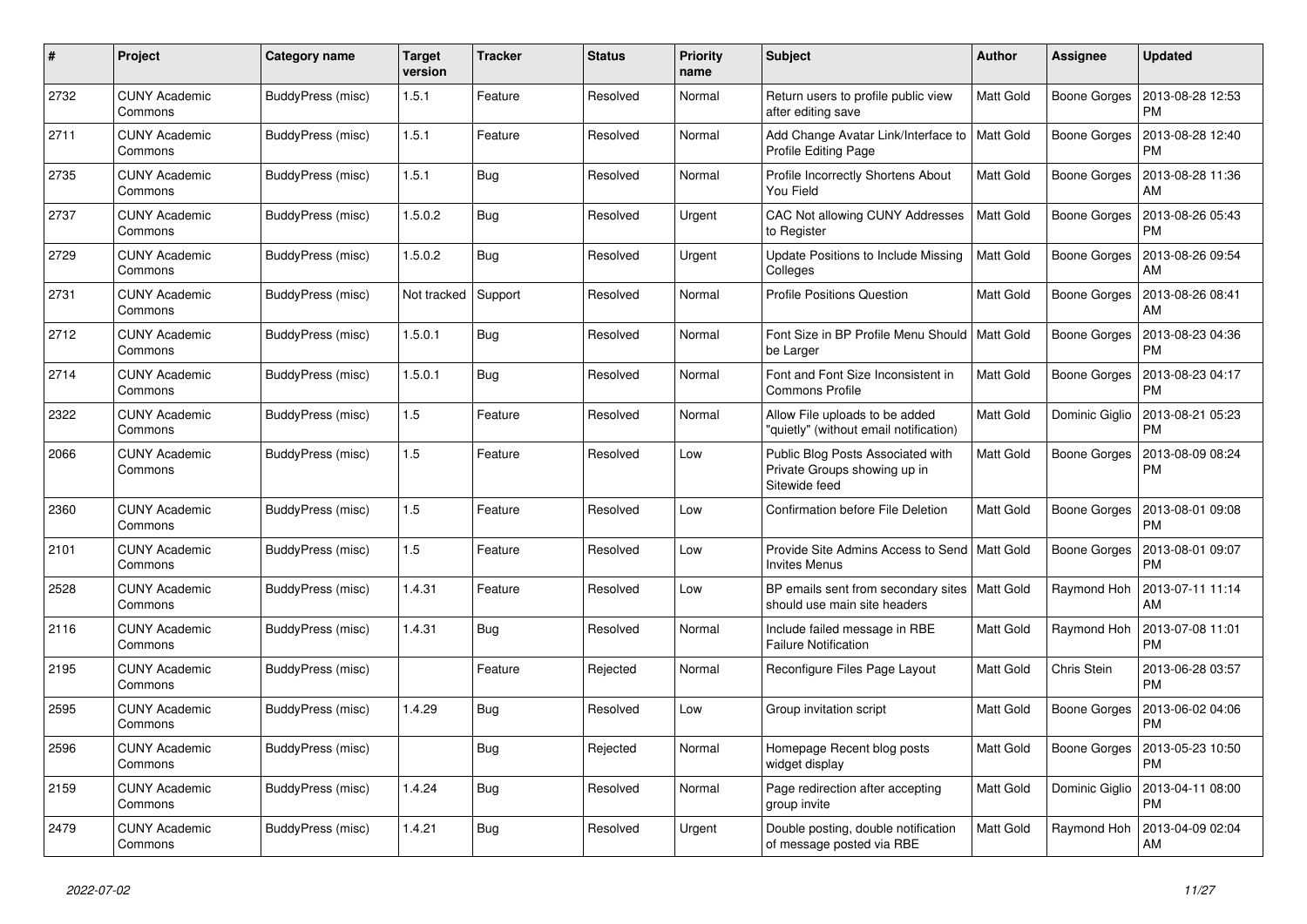| #    | Project                         | Category name     | <b>Target</b><br>version | <b>Tracker</b> | <b>Status</b> | <b>Priority</b><br>name | <b>Subject</b>                                                                   | <b>Author</b>    | <b>Assignee</b>     | <b>Updated</b>                |
|------|---------------------------------|-------------------|--------------------------|----------------|---------------|-------------------------|----------------------------------------------------------------------------------|------------------|---------------------|-------------------------------|
| 2469 | <b>CUNY Academic</b><br>Commons | BuddyPress (misc) | Not tracked              | Feature        | Resolved      | Normal                  | cuny.is shortlink request                                                        | Matt Gold        | Sarah<br>Morgano    | 2013-02-21 07:56<br><b>PM</b> |
| 2468 | <b>CUNY Academic</b><br>Commons | BuddyPress (misc) | Not tracked              | Support        | Resolved      | Normal                  | Group files total and individual size<br>limit?                                  | Matt Gold        | <b>Boone Gorges</b> | 2013-02-20 10:31<br>PM        |
| 2415 | <b>CUNY Academic</b><br>Commons | BuddyPress (misc) | 1.4.19                   | Bug            | Resolved      | Normal                  | Remove "Popular" link on<br>homepage members widget                              | Matt Gold        | Boone Gorges        | 2013-02-12 10:05<br>PM        |
| 2387 | <b>CUNY Academic</b><br>Commons | BuddyPress (misc) | 1.4.19                   | <b>Bug</b>     | Resolved      | Low                     | File upload notifications contain<br>escape characters                           | Matt Gold        | Boone Gorges        | 2013-02-11 02:21<br>PM        |
| 2251 | <b>CUNY Academic</b><br>Commons | BuddyPress (misc) | 1.4.13                   | Bug            | Resolved      | Low                     | From address of forum notifications                                              | Matt Gold        | Boone Gorges        | 2013-02-03 01:56<br><b>PM</b> |
| 2385 | <b>CUNY Academic</b><br>Commons | BuddyPress (misc) | 1.4.18                   | Bug            | Resolved      | Normal                  | Sitewide nav bar not appearing                                                   | Matt Gold        | Boone Gorges        | 2013-01-24 10:21<br>AM        |
| 2090 | <b>CUNY Academic</b><br>Commons | BuddyPress (misc) |                          | Feature        | Rejected      | Normal                  | Create Course Group Template that<br>includes notifications of new blog<br>posts | <b>Matt Gold</b> | Boone Gorges        | 2012-12-18 10:59<br>AM        |
| 1386 | <b>CUNY Academic</b><br>Commons | BuddyPress (misc) | 1.5                      | Feature        | Resolved      | Low                     | Create way to create custom order<br>BP Profile Field checklist items            | Matt Gold        | Dominic Giglio      | 2012-12-18 10:38<br>AM        |
| 2014 | <b>CUNY Academic</b><br>Commons | BuddyPress (misc) | 1.5                      | Bug            | Resolved      | Normal                  | Improper margins on Members<br>Directory                                         | Matt Gold        | Dominic Giglio      | 2012-12-18 10:37<br>AM        |
| 2248 | <b>CUNY Academic</b><br>Commons | BuddyPress (misc) | 1.4.11                   | Feature        | Resolved      | Low                     | Create Profile link to academia.edu<br>profile                                   | Matt Gold        | Dominic Giglio      | 2012-11-21 11:55<br><b>PM</b> |
| 2220 | <b>CUNY Academic</b><br>Commons | BuddyPress (misc) | 1.4.11                   | <b>Bug</b>     | Resolved      | Low                     | Spacing error on BP Doc comments                                                 | <b>Matt Gold</b> | Dominic Giglio      | 2012-11-20 03:47<br><b>PM</b> |
| 2191 | <b>CUNY Academic</b><br>Commons | BuddyPress (misc) | 1.4.10                   | <b>Bug</b>     | Resolved      | Low                     | File upload to group doesn't register<br>as activity?                            | <b>Matt Gold</b> | Dominic Giglio      | 2012-11-11 09:28<br><b>PM</b> |
| 2184 | <b>CUNY Academic</b><br>Commons | BuddyPress (misc) | 1.4.9                    | Support        | Resolved      | Normal                  | Adjust Invite Directions to include<br>info about max invites                    | Matt Gold        | Boone Gorges        | 2012-11-03 04:23<br><b>PM</b> |
| 2176 | <b>CUNY Academic</b><br>Commons | BuddyPress (misc) | 1.4.9                    | <b>Bug</b>     | Rejected      | Normal                  | Page error upon accepting group<br>membership request                            | Matt Gold        | Dominic Giglio      | 2012-11-01 09:48<br><b>PM</b> |
| 2188 | <b>CUNY Academic</b><br>Commons | BuddyPress (misc) | 1.4.9                    | <b>Bug</b>     | Resolved      | Normal                  | Line Spacing/Breaks on BP Docs                                                   | <b>Matt Gold</b> | Chris Stein         | 2012-11-01 03:15<br><b>PM</b> |
| 2105 | <b>CUNY Academic</b><br>Commons | BuddyPress (misc) | 1.4.9                    | <b>Bug</b>     | Resolved      | Normal                  | File name in a file uploaded to group<br>contains escape characters              | <b>Matt Gold</b> | Dominic Giglio      | 2012-11-01 12:02<br><b>PM</b> |
| 2206 | <b>CUNY Academic</b><br>Commons | BuddyPress (misc) | 1.4.9                    | Support        | Resolved      | Normal                  | Change anchor location for "Post"<br>New Topic" in group forums                  | Matt Gold        | Dominic Giglio      | 2012-11-01 11:16<br>AM        |
| 2221 | <b>CUNY Academic</b><br>Commons | BuddyPress (misc) |                          | Bug            | Duplicate     | Low                     | Spacing error on BP Doc comments                                                 | <b>Matt Gold</b> | Boone Gorges        | 2012-10-30 10:03<br>AM        |
| 2117 | <b>CUNY Academic</b><br>Commons | BuddyPress (misc) | 1.4.8                    | Bug            | Resolved      | Normal                  | User reports double notification of<br>announcements                             | Matt Gold        | Dominic Giglio      | 2012-10-22 09:37<br>AM        |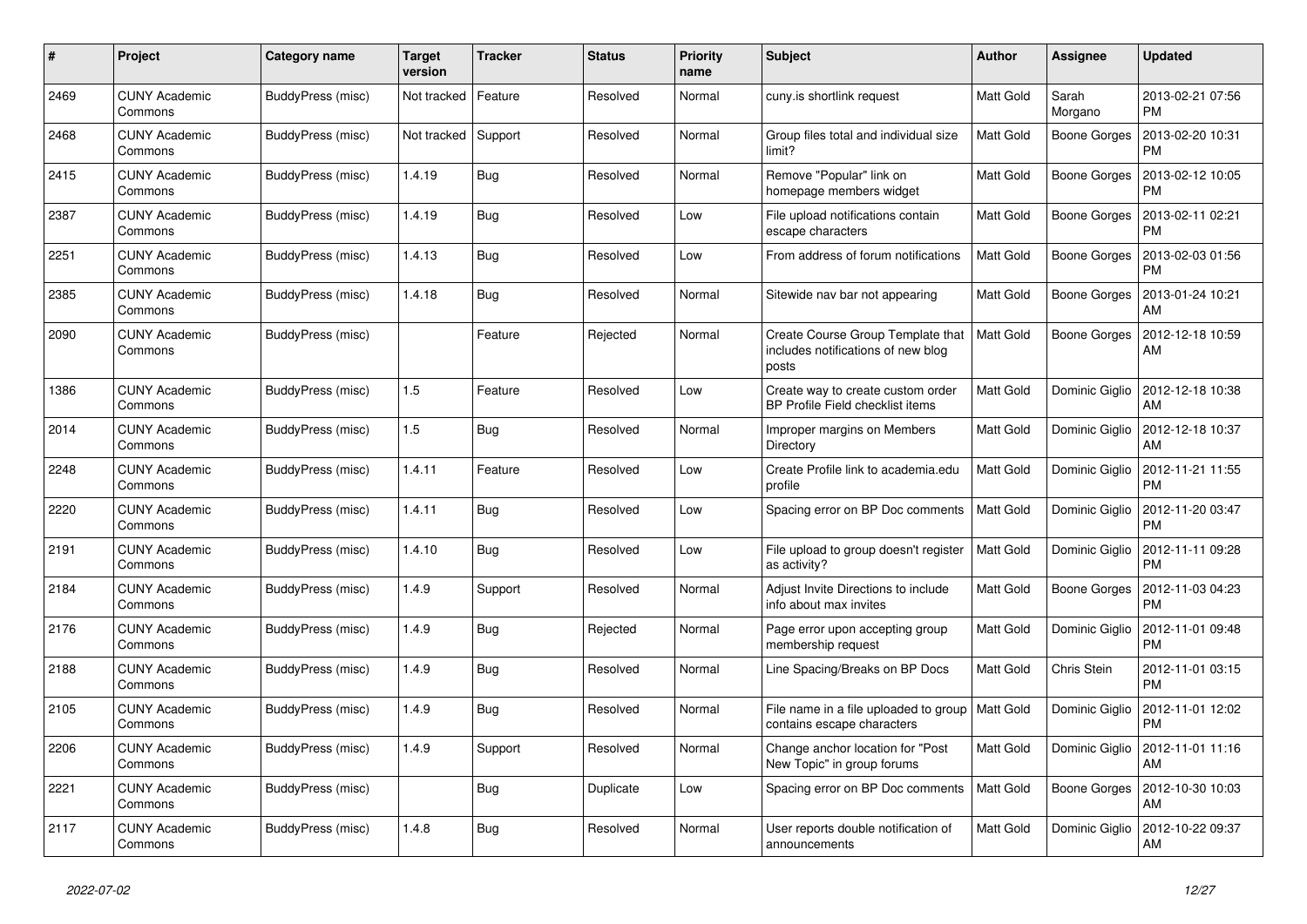| #    | Project                         | Category name            | <b>Target</b><br>version | <b>Tracker</b> | <b>Status</b> | <b>Priority</b><br>name | <b>Subject</b>                                                                      | Author           | <b>Assignee</b>     | <b>Updated</b>                        |
|------|---------------------------------|--------------------------|--------------------------|----------------|---------------|-------------------------|-------------------------------------------------------------------------------------|------------------|---------------------|---------------------------------------|
| 2082 | <b>CUNY Academic</b><br>Commons | BuddyPress (misc)        | 1.4.8                    | Support        | Resolved      | High                    | Default: No Email?                                                                  | Matt Gold        | Dominic Giglio      | 2012-10-19 04:55<br>PM                |
| 2185 | <b>CUNY Academic</b><br>Commons | BuddyPress (misc)        | 1.4.8                    | Feature        | Resolved      | Normal                  | Add WP Touch plugin                                                                 | Matt Gold        | Dominic Giglio      | 2012-10-15 01:33<br><b>PM</b>         |
| 2183 | CUNY Academic<br>Commons        | BuddyPress (misc)        | Not tracked              | Support        | Resolved      | Normal                  | Limit on group membership                                                           | <b>Matt Gold</b> | Boone Gorges        | 2012-10-12 03:40<br>PM                |
| 2169 | <b>CUNY Academic</b><br>Commons | <b>BuddyPress</b> (misc) | Not tracked              | Feature        | Resolved      | Normal                  | Increase Maximum Number of Invite<br>Anyone Invites                                 | Matt Gold        | <b>Boone Gorges</b> | 2012-10-04 07:36<br>AM                |
| 2053 | <b>CUNY Academic</b><br>Commons | BuddyPress (misc)        | 1.4.6                    | Feature        | Resolved      | Normal                  | <b>RBE on BP Docs</b>                                                               | <b>Matt Gold</b> | <b>Boone Gorges</b> | 2012-10-01 04:14<br><b>PM</b>         |
| 2129 | <b>CUNY Academic</b><br>Commons | <b>BuddyPress (misc)</b> | 1.4.6                    | Bug            | Resolved      | Low                     | […]                                                                                 | Matt Gold        | Boone Gorges        | 2012-09-30 09:53<br>AM                |
| 2121 | <b>CUNY Academic</b><br>Commons | <b>BuddyPress (misc)</b> | 1.4.6                    | Bug            | Resolved      | Low                     | Email notification of forum post<br>omits hyperlinked word                          | Matt Gold        | Boone Gorges        | 2012-09-30 09:05<br>AM                |
| 1997 | <b>CUNY Academic</b><br>Commons | BuddyPress (misc)        | 1.4.6                    | Bug            | Resolved      | Normal                  | Forum post notification didn't<br>indicate image attachments                        | Matt Gold        | Boone Gorges        | 2012-09-23 05:03<br>PM                |
| 2037 | <b>CUNY Academic</b><br>Commons | BuddyPress (misc)        | 1.4.5                    | <b>Bug</b>     | Resolved      | Normal                  | Special Character shows up in RBE<br>post                                           | Matt Gold        | Raymond Hoh         | 2012-09-17 07:12<br><b>PM</b>         |
| 2091 | <b>CUNY Academic</b><br>Commons | BuddyPress (misc)        | Not tracked              | Bug            | Resolved      | Normal                  | <b>RBE Down</b>                                                                     | <b>Matt Gold</b> | Raymond Hoh         | 2012-09-02 06:00<br><b>PM</b>         |
| 2046 | <b>CUNY Academic</b><br>Commons | BuddyPress (misc)        | 1.4.3                    | Bug            | Resolved      | High                    | <b>RBE Delayed Post</b>                                                             | <b>Matt Gold</b> | Raymond Hoh         | 2012-08-27 11:55<br>AM                |
| 2039 | <b>CUNY Academic</b><br>Commons | <b>BuddyPress (misc)</b> | 1.4.3                    | Support        | Resolved      | Normal                  | Create Failure function for RBE                                                     | Matt Gold        | Raymond Hoh         | 2012-08-27 09:44<br>AM                |
| 2057 | <b>CUNY Academic</b><br>Commons | BuddyPress (misc)        | 1.4.3                    | Bug            | Resolved      | Normal                  | Newest/Active/Popular Filters Not<br>working on Homepage List of<br>Groups, Members | Matt Gold        | Boone Gorges        | 2012-08-23 03:18<br><b>PM</b>         |
| 2035 | <b>CUNY Academic</b><br>Commons | <b>BuddyPress (misc)</b> | 1.4.3                    | Support        | Resolved      | High                    | Reply by Email - some possible<br>confusion                                         | <b>Matt Gold</b> | Raymond Hoh         | 2012-08-19 08:58<br>AM                |
| 2052 | <b>CUNY Academic</b><br>Commons | <b>BuddyPress (misc)</b> |                          | Bug            | Rejected      | Normal                  | <b>RBE Not Enabled?</b>                                                             | Matt Gold        | Boone Gorges        | 2012-08-18 09:16<br><b>PM</b>         |
| 1220 | <b>CUNY Academic</b><br>Commons | <b>BuddyPress</b> (misc) |                          | Feature        | Duplicate     | Normal                  | Create native WordPress version of<br>UserVoice integrated into the<br>Commons      | <b>Matt Gold</b> | <b>Boone Gorges</b> | 2012-08-15 01:15<br>PM                |
| 2045 | <b>CUNY Academic</b><br>Commons | BuddyPress (misc)        |                          | Bug            | Duplicate     | Normal                  | Double Post/RBE Notification                                                        | Matt Gold        |                     | Boone Gorges   2012-08-15 08:53<br>AM |
| 2040 | <b>CUNY Academic</b><br>Commons | BuddyPress (misc)        | 1.4.2                    | <b>Bug</b>     | Resolved      | Normal                  | RBE on BP Docs Edits?                                                               | Matt Gold        |                     | Boone Gorges   2012-08-14 08:13<br>AM |
| 2041 | <b>CUNY Academic</b><br>Commons | BuddyPress (misc)        | 1.4.2                    | Bug            | Resolved      | Low                     | Vertical Alignment on BP Doc<br>"delete" hoverlink                                  | Matt Gold        |                     | Boone Gorges   2012-08-13 10:54<br>PM |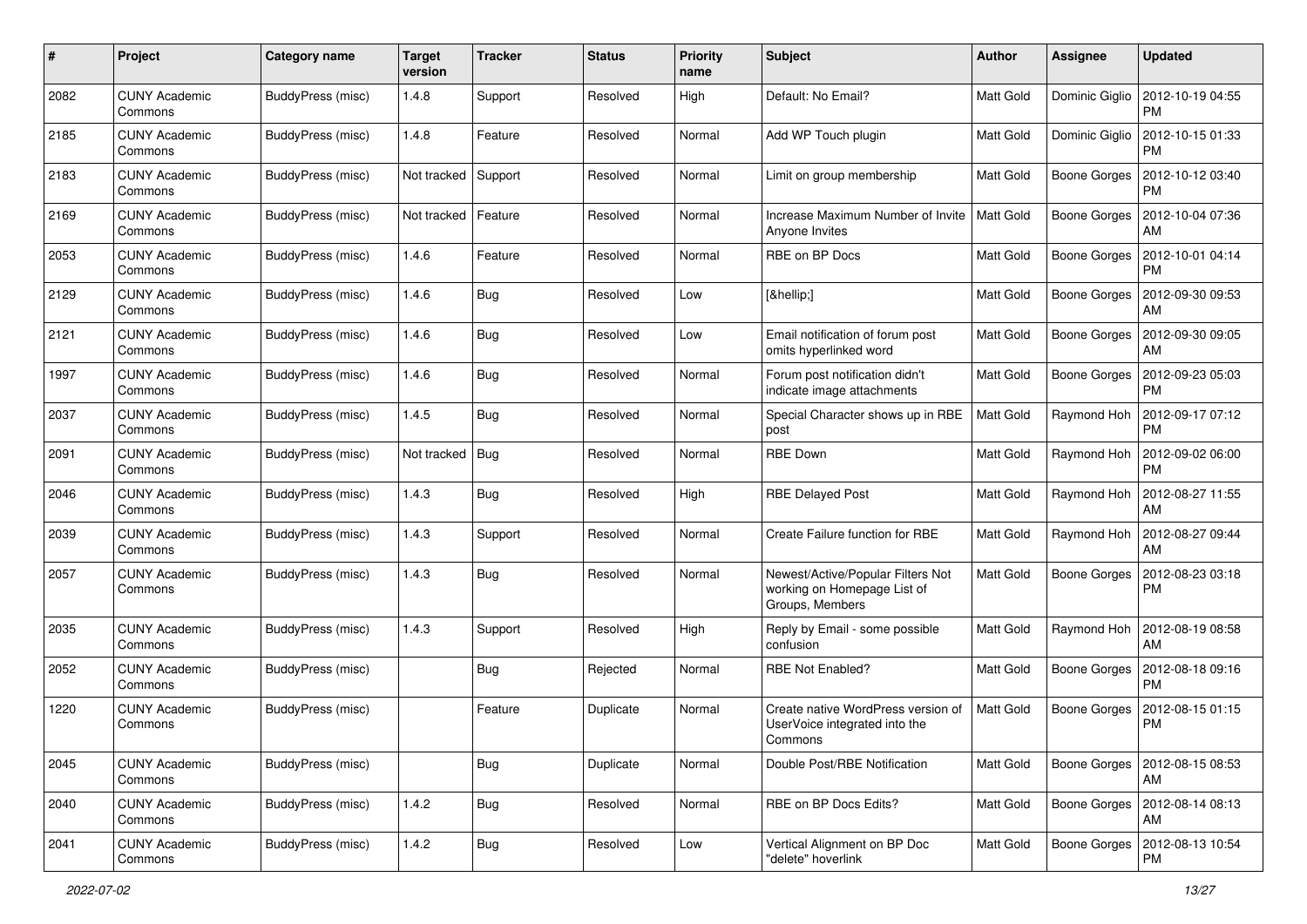| #    | Project                         | Category name     | <b>Target</b><br>version | <b>Tracker</b> | <b>Status</b> | <b>Priority</b><br>name | <b>Subject</b>                                                               | <b>Author</b>    | <b>Assignee</b> | <b>Updated</b>                |
|------|---------------------------------|-------------------|--------------------------|----------------|---------------|-------------------------|------------------------------------------------------------------------------|------------------|-----------------|-------------------------------|
| 2033 | <b>CUNY Academic</b><br>Commons | BuddyPress (misc) |                          | Feature        | Rejected      | Normal                  | Allow status update to be deleted<br>directly from profile page              | <b>Matt Gold</b> | Boone Gorges    | 2012-08-10 04:51<br><b>PM</b> |
| 1199 | <b>CUNY Academic</b><br>Commons | BuddyPress (misc) | 1.4                      | Feature        | Resolved      | Normal                  | Add Option for Open Text Field to<br><b>BP Profile Checkbox Fields</b>       | Matt Gold        | Boone Gorges    | 2012-08-01 05:23<br>PM        |
| 2008 | <b>CUNY Academic</b><br>Commons | BuddyPress (misc) | 1.4                      | Feature        | Resolved      | Normal                  | Show Recently Active Users on<br>Commons Homepage                            | Matt Gold        | Raymond Hoh     | 2012-08-01 05:23<br>PM        |
| 1504 | <b>CUNY Academic</b><br>Commons | BuddyPress (misc) | 1.4                      | Feature        | Resolved      | Normal                  | Allow members to choose multiple<br>colleges on Profile pages                | Matt Gold        | Boone Gorges    | 2012-08-01 03:34<br><b>PM</b> |
| 1990 | <b>CUNY Academic</b><br>Commons | BuddyPress (misc) | 1.3.17                   | Bug            | Resolved      | Low                     | In Forum post list, member avatar<br>partially obscures member name          | Matt Gold        | Boone Gorges    | 2012-07-29 08:42<br>PM        |
| 1401 | <b>CUNY Academic</b><br>Commons | BuddyPress (misc) | 1.4                      | <b>Bug</b>     | Resolved      | Low                     | Avoiding really long blog names                                              | Matt Gold        | Dominic Giglio  | 2012-07-16 01:02<br><b>PM</b> |
| 909  | <b>CUNY Academic</b><br>Commons | BuddyPress (misc) |                          | Feature        | Duplicate     | Normal                  | Create Calendar Feature for Groups                                           | Matt Gold        | Boone Gorges    | 2012-07-16 12:38<br><b>PM</b> |
| 1629 | <b>CUNY Academic</b><br>Commons | BuddyPress (misc) | 1.4                      | Support        | Resolved      | Normal                  | <b>Deleting Group Announcements</b>                                          | Matt Gold        | Dominic Giglio  | 2012-07-16 12:26<br><b>PM</b> |
| 1979 | <b>CUNY Academic</b><br>Commons | BuddyPress (misc) | 1.4                      | <b>Bug</b>     | Rejected      | Normal                  | Received two notifications of an<br>activity update                          | <b>Matt Gold</b> | Boone Gorges    | 2012-07-12 10:43<br>AM        |
| 1453 | <b>CUNY Academic</b><br>Commons | BuddyPress (misc) |                          | <b>Bug</b>     | Rejected      | High                    | Multiple problems with featured<br>image widget for blog posts               | Matt Gold        | Dominic Giglio  | 2012-07-02 04:22<br><b>PM</b> |
| 1411 | <b>CUNY Academic</b><br>Commons | BuddyPress (misc) | 1.3.17                   | Feature        | Resolved      | Low                     | <b>Deleting Docs</b>                                                         | Matt Gold        | Boone Gorges    | 2012-07-02 12:43<br>PM        |
| 1559 | <b>CUNY Academic</b><br>Commons | BuddyPress (misc) |                          | Feature        | Rejected      | Normal                  | Crop Text Length Field on Featured<br>Homepage Widget Doesn't Work           | <b>Matt Gold</b> | Dominic Giglio  | 2012-07-02 12:10<br><b>PM</b> |
| 1249 | <b>CUNY Academic</b><br>Commons | BuddyPress (misc) |                          | Feature        | Rejected      | Low                     | Highlight password-change options<br>for people using automated<br>passwords | Matt Gold        | Dominic Giglio  | 2012-07-02 07:50<br>AM        |
| 1953 | <b>CUNY Academic</b><br>Commons | BuddyPress (misc) | 1.3.15                   | Bug            | Resolved      | Normal                  | Email forum notification formatting<br>issue                                 | Matt Gold        | Boone Gorges    | 2012-06-21 03:32<br><b>PM</b> |
| 1881 | <b>CUNY Academic</b><br>Commons | BuddyPress (misc) | 1.3.13                   | <b>Bug</b>     | Resolved      | Low                     | Double forum notification received                                           | Matt Gold        | Boone Gorges    | 2012-05-22 02:51<br><b>PM</b> |
| 1859 | <b>CUNY Academic</b><br>Commons | BuddyPress (misc) | 1.3.13                   | <b>Bug</b>     | Resolved      | Low                     | Orthographical error on page in the<br>sign-up process                       | Matt Gold        | Boone Gorges    | 2012-05-02 11:43<br>AM        |
| 1457 | <b>CUNY Academic</b><br>Commons | BuddyPress (misc) | 1.4                      | Feature        | Resolved      | Low                     | Allow people to clear old status<br>updates                                  | Matt Gold        | Dominic Giglio  | 2012-04-24 10:35<br>AM        |
| 1560 | <b>CUNY Academic</b><br>Commons | BuddyPress (misc) | 1.3.12                   | Outreach       | Resolved      | Normal                  | Add social media icons/info to About   Matt Gold<br>page and Contact Us page |                  | Boone Gorges    | 2012-04-12 09:07<br>AM        |
| 1505 | <b>CUNY Academic</b><br>Commons | BuddyPress (misc) | 1.4                      | Feature        | Duplicate     | Normal                  | Allow members to clear past status<br>updates                                | Matt Gold        | Boone Gorges    | 2012-04-06 04:42<br><b>PM</b> |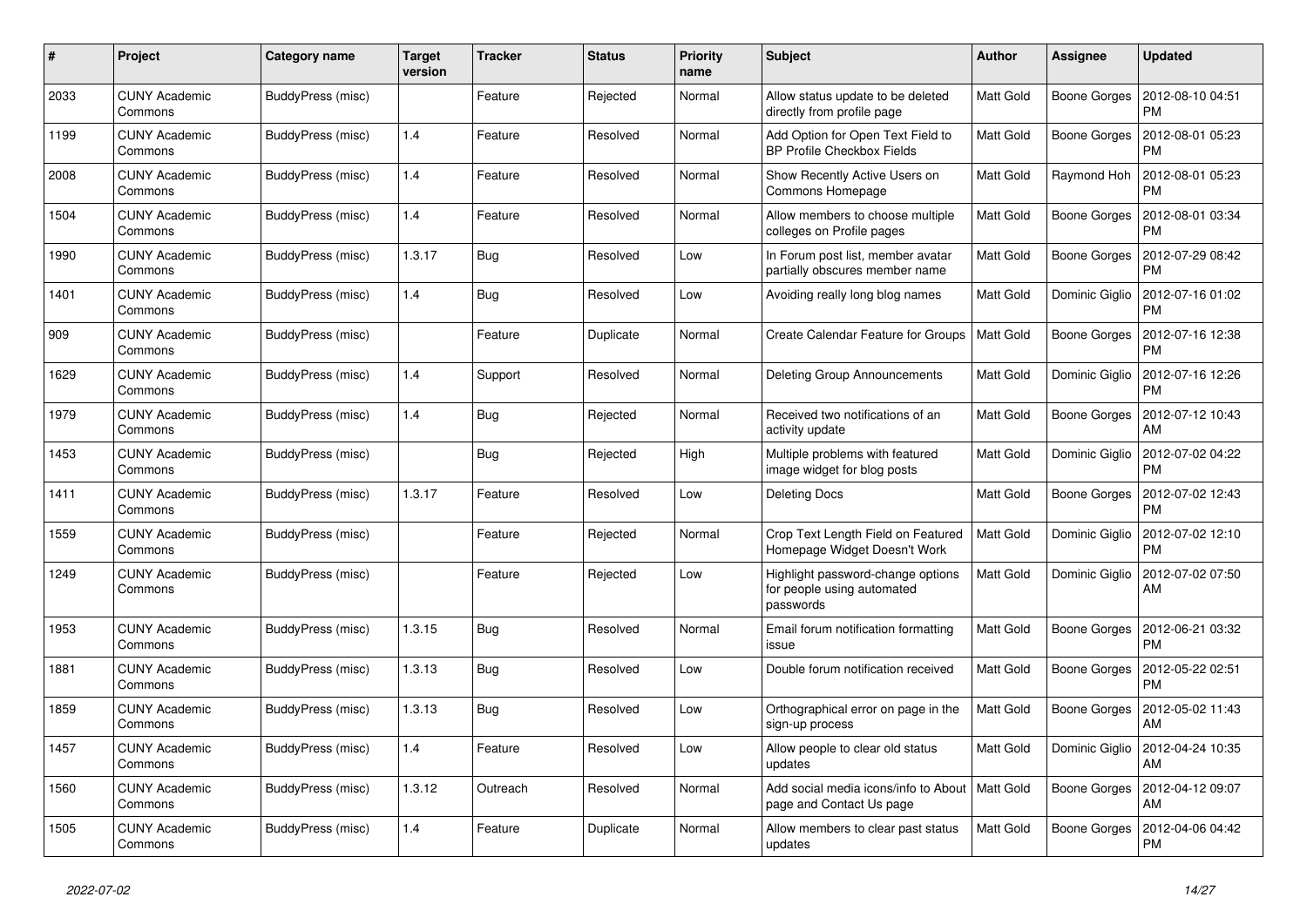| #    | Project                         | Category name     | <b>Target</b><br>version | <b>Tracker</b> | <b>Status</b> | <b>Priority</b><br>name | <b>Subject</b>                                                                        | <b>Author</b>    | <b>Assignee</b>     | <b>Updated</b>                        |
|------|---------------------------------|-------------------|--------------------------|----------------|---------------|-------------------------|---------------------------------------------------------------------------------------|------------------|---------------------|---------------------------------------|
| 1614 | <b>CUNY Academic</b><br>Commons | BuddyPress (misc) | 1.3.11                   | <b>Bug</b>     | Resolved      | Normal                  | Non-CUNY Sign-Up Code<br>Disappears After Creation                                    | <b>Matt Gold</b> |                     | Boone Gorges   2012-04-05 01:50<br>AM |
| 1657 | <b>CUNY Academic</b><br>Commons | BuddyPress (misc) | 1.3.10                   | <b>Bug</b>     | Resolved      | Normal                  | Caching Issues                                                                        | Matt Gold        |                     | 2012-04-04 10:17<br>AM                |
| 1672 | <b>CUNY Academic</b><br>Commons | BuddyPress (misc) | 1.3.11                   | Bug            | Resolved      | Normal                  | Activity replies in groups                                                            | Matt Gold        | Boone Gorges        | 2012-04-04 09:37<br>AM                |
| 1784 | <b>CUNY Academic</b><br>Commons | BuddyPress (misc) | 1.3.11                   | Bug            | Resolved      | Normal                  | Date/Content Problems on Forum<br>digest emails                                       | Matt Gold        | Boone Gorges        | 2012-04-03 08:28<br><b>PM</b>         |
| 1794 | <b>CUNY Academic</b><br>Commons | BuddyPress (misc) | 1.3.10                   | <b>Bug</b>     | Resolved      | Normal                  | Remove "Notice anything new"<br>notification                                          | Matt Gold        | Boone Gorges        | 2012-03-29 09:45<br><b>PM</b>         |
| 1663 | <b>CUNY Academic</b><br>Commons | BuddyPress (misc) | 1.3.9                    | Support        | Resolved      | Normal                  | Please add info on Private --> Public<br>Group Announcement Functionality<br>to Codex | <b>Matt Gold</b> | Sarah<br>Morgano    | 2012-03-01 10:26<br>AM                |
| 1624 | <b>CUNY Academic</b><br>Commons | BuddyPress (misc) | Future<br>release        | Feature        | Rejected      | Low                     | Group's announcements disappear<br>when group privacy changed                         | <b>Matt Gold</b> | Boone Gorges        | 2012-02-29 09:31<br>AM                |
| 762  | <b>CUNY Academic</b><br>Commons | BuddyPress (misc) |                          | <b>Bug</b>     | Resolved      | Normal                  | <b>Resolve Email Notification Problems</b><br>with Lehman addresses                   | Matt Gold        |                     | 2012-02-28 10:52<br>AM                |
| 1568 | <b>CUNY Academic</b><br>Commons | BuddyPress (misc) | Not tracked              | <b>Bug</b>     | Resolved      | Normal                  | Member reports problem with email<br>notifications                                    | <b>Matt Gold</b> |                     | 2012-02-28 10:51<br>AM                |
| 1390 | <b>CUNY Academic</b><br>Commons | BuddyPress (misc) | 1.4                      | Feature        | Resolved      | Normal                  | Show "Kitchen Sink" by Default in<br><b>TinyMCE</b>                                   | <b>Matt Gold</b> | Dominic Giglio      | 2012-02-28 10:37<br>AM                |
| 1648 | <b>CUNY Academic</b><br>Commons | BuddyPress (misc) | 1.3.9                    | Feature        | Resolved      | Urgent                  | Add Password Protect WordPress<br>Plugin                                              | Matt Gold        |                     | 2012-02-24 10:22<br>AM                |
| 1616 | <b>CUNY Academic</b><br>Commons | BuddyPress (misc) | 1.3.7                    | <b>Bug</b>     | Resolved      | Low                     | BP Docs timeout issue                                                                 | Matt Gold        | Boone Gorges        | 2012-02-21 03:23<br><b>PM</b>         |
| 1555 | <b>CUNY Academic</b><br>Commons | BuddyPress (misc) | 1.3.6                    | Bug            | Resolved      | Low                     | Sticky forum post shows up twice in<br>post listings                                  | Matt Gold        | Boone Gorges        | 2012-02-08 06:44<br><b>PM</b>         |
| 1558 | <b>CUNY Academic</b><br>Commons | BuddyPress (misc) | 1.3.6                    | <b>Bug</b>     | Resolved      | Normal                  | Login Issues                                                                          | Matt Gold        | Boone Gorges        | 2012-02-08 06:40<br><b>PM</b>         |
| 1571 | <b>CUNY Academic</b><br>Commons | BuddyPress (misc) | 1.3.6                    | <b>Bug</b>     | Resolved      | Low                     | Non-CUNY Sign-Up Code Pages<br>Published                                              | Matt Gold        | Boone Gorges        | 2012-02-08 04:46<br><b>PM</b>         |
| 1615 | <b>CUNY Academic</b><br>Commons | BuddyPress (misc) |                          | Feature        | Duplicate     | Low                     | Forum search                                                                          | <b>Matt Gold</b> | <b>Boone Gorges</b> | 2012-02-04 10:22<br>AM                |
| 1556 | <b>CUNY Academic</b><br>Commons | BuddyPress (misc) | 1.3.6                    | Feature        | Rejected      | Normal                  | New option for College profile field                                                  | Matt Gold        | Boone Gorges        | 2012-01-19 08:12<br>AM                |
| 1546 | <b>CUNY Academic</b><br>Commons | BuddyPress (misc) | 1.3.5                    | <b>Bug</b>     | Resolved      | Low                     | Unable to view comparative<br>document history in BP Docs                             | Matt Gold        | Boone Gorges        | 2012-01-17 06:13<br><b>PM</b>         |
| 1545 | <b>CUNY Academic</b><br>Commons | BuddyPress (misc) | 1.3.5                    | <b>Bug</b>     | Resolved      | Normal                  | Problem with BP Doc Comment Edit<br>Icon in Forums                                    | <b>Matt Gold</b> | Boone Gorges        | 2012-01-16 06:14<br><b>PM</b>         |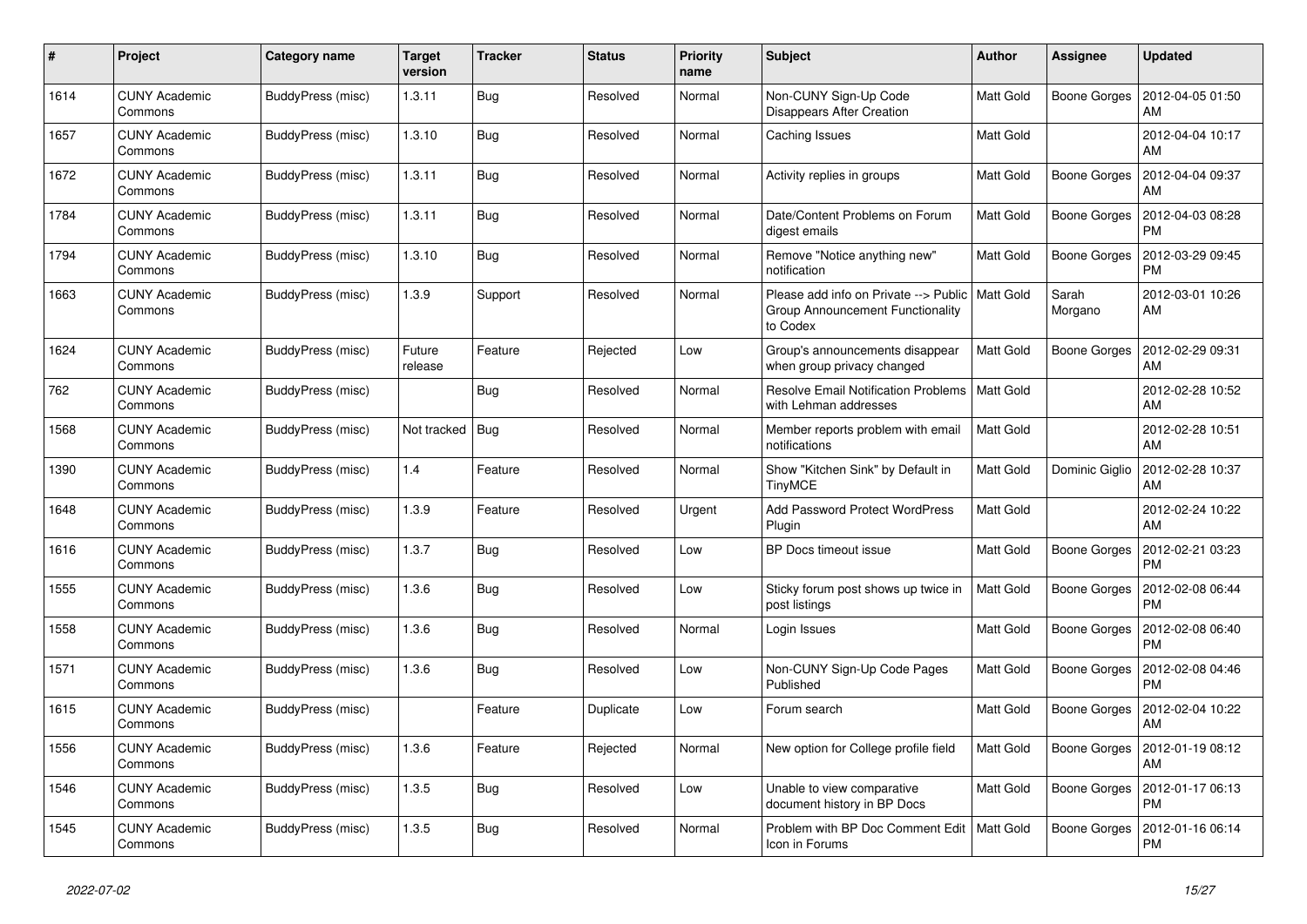| #    | Project                         | Category name            | <b>Target</b><br>version | <b>Tracker</b> | <b>Status</b> | <b>Priority</b><br>name | Subject                                                                       | Author           | <b>Assignee</b>     | <b>Updated</b>                        |
|------|---------------------------------|--------------------------|--------------------------|----------------|---------------|-------------------------|-------------------------------------------------------------------------------|------------------|---------------------|---------------------------------------|
| 1498 | <b>CUNY Academic</b><br>Commons | BuddyPress (misc)        | 1.3.3                    | <b>Bug</b>     | Resolved      | Normal                  | Non-Logged in User Redirect<br>Feature not working                            | Matt Gold        | Boone Gorges        | 2012-01-11 04:57<br>PM                |
| 1487 | <b>CUNY Academic</b><br>Commons | BuddyPress (misc)        | 1.3.3                    | Feature        | Resolved      | Normal                  | Bug when using Featured Widget to<br>display a page                           | <b>Matt Gold</b> | <b>Boone Gorges</b> | 2012-01-10 10:05<br>PM                |
| 1507 | <b>CUNY Academic</b><br>Commons | <b>BuddyPress (misc)</b> | 1.3.3                    | Feature        | Resolved      | Normal                  | Add Custom Sidebar Plugin                                                     | Matt Gold        | Boone Gorges        | 2012-01-10 07:30<br><b>PM</b>         |
| 1503 | <b>CUNY Academic</b><br>Commons | BuddyPress (misc)        | 1.3.3                    | Bug            | Resolved      | Normal                  | File list not showing file descriptions                                       | Matt Gold        | <b>Boone Gorges</b> | 2012-01-10 07:28<br><b>PM</b>         |
| 1488 | <b>CUNY Academic</b><br>Commons | BuddyPress (misc)        | 1.3.3                    | <b>Bug</b>     | Resolved      | Normal                  | Unable to edit forum post                                                     | <b>Matt Gold</b> | Boone Gorges        | 2012-01-10 07:20<br><b>PM</b>         |
| 1495 | <b>CUNY Academic</b><br>Commons | BuddyPress (misc)        | 1.3.3                    | Bug            | Rejected      | Low                     | Newest Member Filter on homepage<br>not working                               | Matt Gold        | Boone Gorges        | 2011-12-22 11:29<br>AM                |
| 1455 | <b>CUNY Academic</b><br>Commons | BuddyPress (misc)        | 1.3.1                    | Bug            | Resolved      | Normal                  | Errant error message on Groups<br>page                                        | Matt Gold        | Boone Gorges        | 2011-12-16 02:05<br><b>PM</b>         |
| 1451 | <b>CUNY Academic</b><br>Commons | BuddyPress (misc)        | 1.3.1                    | Bug            | Resolved      | Normal                  | Social Media Profile Icons Not<br>Showing Up Automatically?                   | Matt Gold        | <b>Boone Gorges</b> | 2011-12-15 07:06<br>PM                |
| 1441 | <b>CUNY Academic</b><br>Commons | BuddyPress (misc)        | Not tracked              | Support        | Rejected      | Normal                  | Hiding BP Admin bar on a<br>subdomain blog                                    | Matt Gold        | Boone Gorges        | 2011-12-14 04:01<br><b>PM</b>         |
| 1294 | <b>CUNY Academic</b><br>Commons | BuddyPress (misc)        | Not tracked              | Bug            | Resolved      | Normal                  | Profile Field Search by College Not<br><b>Working Correctly</b>               | <b>Matt Gold</b> | Boone Gorges        | 2011-12-09 07:11<br>AM                |
| 1394 | <b>CUNY Academic</b><br>Commons | BuddyPress (misc)        | 1.3                      | Feature        | Rejected      | Normal                  | Update Filters to include new BP<br>Profile roles                             | <b>Matt Gold</b> | Boone Gorges        | 2011-12-09 07:11<br>AM                |
| 1412 | <b>CUNY Academic</b><br>Commons | BuddyPress (misc)        | 1.3                      | <b>Bug</b>     | Resolved      | Normal                  | Alter text on pop-up message about<br>role field                              | Matt Gold        | Boone Gorges        | 2011-12-08 12:58<br><b>PM</b>         |
| 1400 | <b>CUNY Academic</b><br>Commons | BuddyPress (misc)        | 1.2.7                    | Bug            | Resolved      | Normal                  | Firefox Login Caching Issue                                                   | <b>Matt Gold</b> | Boone Gorges        | 2011-12-06 05:53<br><b>PM</b>         |
| 1393 | <b>CUNY Academic</b><br>Commons | <b>BuddyPress (misc)</b> | Not tracked              | Feature        | Resolved      | Normal                  | Add Postdoc option to Profile Role                                            | Matt Gold        | Matt Gold           | 2011-12-03 04:17<br><b>PM</b>         |
| 1387 | <b>CUNY Academic</b><br>Commons | BuddyPress (misc)        | Not tracked              | Feature        | Resolved      | Normal                  | Add Alumnus/a Category for BP<br><b>Profile Fields</b>                        | Matt Gold        | Matt Gold           | 2011-11-29 12:04<br>AM                |
| 1345 | <b>CUNY Academic</b><br>Commons | BuddyPress (misc)        | 1.3                      | <b>Bug</b>     | Resolved      | Normal                  | Consider Adding BuddyPress Group<br>for Community Admins and Mods<br>Plugin   | Matt Gold        | Boone Gorges        | 2011-11-28 03:17<br><b>PM</b>         |
| 1256 | <b>CUNY Academic</b><br>Commons | BuddyPress (misc)        | 1.3                      | Feature        | Resolved      | Normal                  | Enable BP Docs by default on<br>Commons groups                                | Matt Gold        |                     | Boone Gorges   2011-11-15 02:27<br>PM |
| 1344 | <b>CUNY Academic</b><br>Commons | BuddyPress (misc)        | 1.3                      | <b>Bug</b>     | Resolved      | Normal                  | Activity Feed Items not Appearing in<br>Group                                 | Matt Gold        |                     | Boone Gorges   2011-11-14 11:26<br>AM |
| 1321 | <b>CUNY Academic</b><br>Commons | BuddyPress (misc)        | 1.2.5                    | <b>Bug</b>     | Duplicate     | Normal                  | BP Doc Comment Doesn't Show Up<br>on Doc (but does appear in group<br>stream) | Matt Gold        | Boone Gorges        | 2011-11-04 08:04<br>AM                |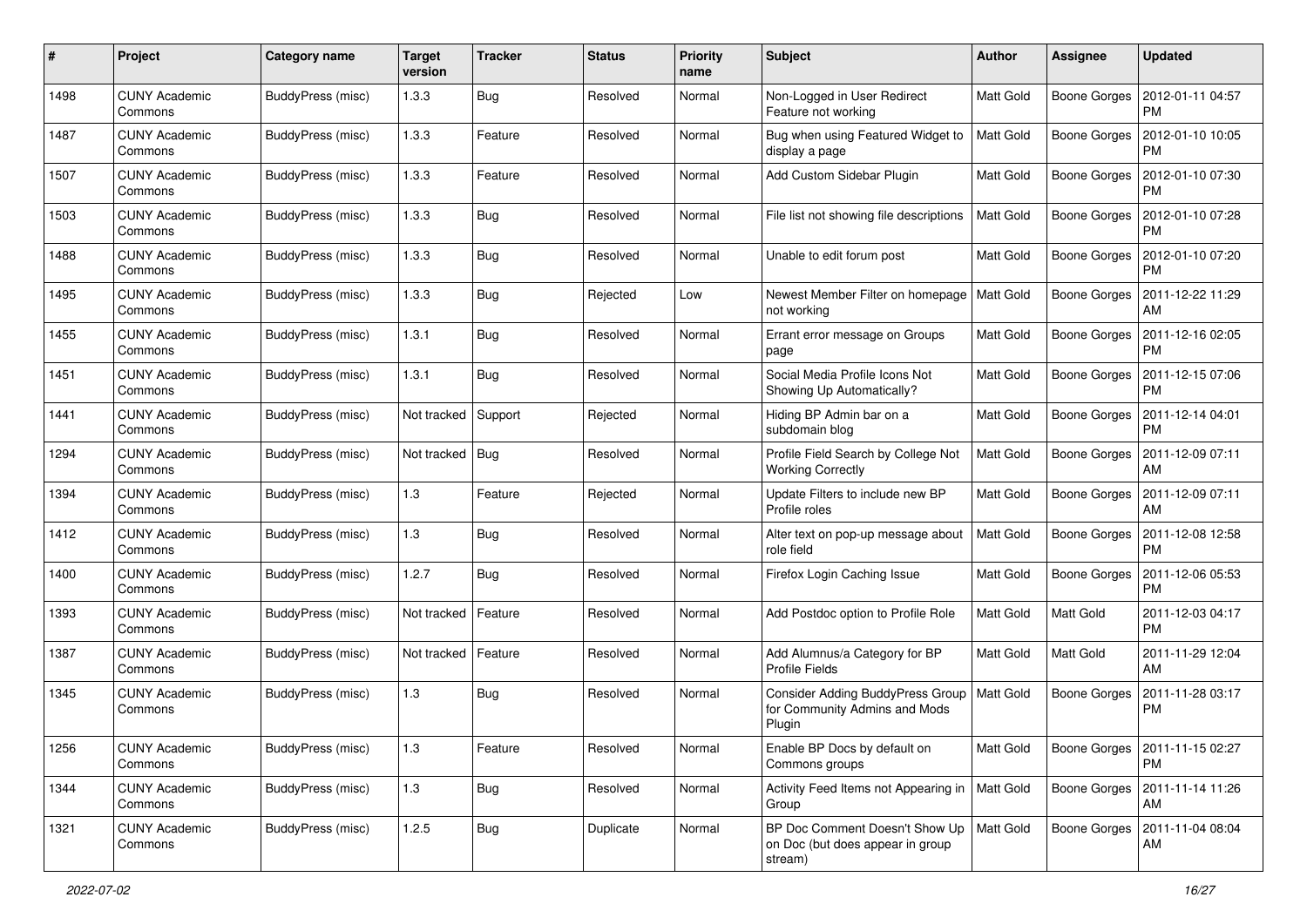| #    | Project                         | Category name            | <b>Target</b><br>version | <b>Tracker</b> | <b>Status</b> | <b>Priority</b><br>name | <b>Subject</b>                                                                       | <b>Author</b>    | Assignee         | <b>Updated</b>                |
|------|---------------------------------|--------------------------|--------------------------|----------------|---------------|-------------------------|--------------------------------------------------------------------------------------|------------------|------------------|-------------------------------|
| 643  | <b>CUNY Academic</b><br>Commons | BuddyPress (misc)        | 1.3                      | Feature        | Resolved      | Normal                  | Create Mechanism to Require<br>People to Fill Out New Identity<br>Profile Field      | Matt Gold        | Boone Gorges     | 2011-10-19 01:50<br><b>PM</b> |
| 626  | <b>CUNY Academic</b><br>Commons | BuddyPress (misc)        | Not tracked   Bug        |                | Resolved      | Normal                  | Edit Help Blog Post on Syncing<br>Group/Blog Authorship                              | Matt Gold        | Sarah<br>Morgano | 2011-10-13 11:29<br>AM        |
| 642  | <b>CUNY Academic</b><br>Commons | BuddyPress (misc)        | Not tracked              | Feature        | Resolved      | Normal                  | <b>Create new BuddyPress Profile</b><br>Field to Designate Role                      | Matt Gold        | Matt Gold        | 2011-09-24 03:22<br><b>PM</b> |
| 906  | <b>CUNY Academic</b><br>Commons | BuddyPress (misc)        | 1.3                      | Feature        | Resolved      | Low                     | Allow users to edit BP Doc<br>comments                                               | Matt Gold        | Boone Gorges     | 2011-09-14 01:27<br>AM        |
| 1162 | CUNY Academic<br>Commons        | BuddyPress (misc)        | 1.2.5                    | Feature        | Resolved      | Normal                  | Organization of "My Blogs"<br>Dropdown on Nav Bar                                    | Matt Gold        | Boone Gorges     | 2011-09-14 01:24<br>AM        |
| 697  | <b>CUNY Academic</b><br>Commons | BuddyPress (misc)        | 1.3                      | Feature        | Resolved      | Normal                  | Member request: Indented text in<br>Forum Posts                                      | Matt Gold        | Boone Gorges     | 2011-09-13 03:29<br><b>PM</b> |
| 532  | CUNY Academic<br>Commons        | BuddyPress (misc)        | 1.3                      | Feature        | Resolved      | Normal                  | Allow members to paste in a group<br>of email addresses when sending<br>invites      | Matt Gold        | Boone Gorges     | 2011-09-13 01:12<br><b>PM</b> |
| 649  | <b>CUNY Academic</b><br>Commons | BuddyPress (misc)        | 1.3                      | Feature        | Resolved      | Normal                  | Create Copy All button for<br><b>BuddyPress Docs</b>                                 | Matt Gold        | Boone Gorges     | 2011-09-13 11:59<br>AM        |
| 1117 | <b>CUNY Academic</b><br>Commons | BuddyPress (misc)        | 1.2.5                    | Bug            | Resolved      | Normal                  | Character Display Error in Feed                                                      | Matt Gold        | Boone Gorges     | 2011-09-12 06:29<br><b>PM</b> |
| 1145 | CUNY Academic<br>Commons        | BuddyPress (misc)        | 1.2.5                    | Bug            | Resolved      | Low                     | Alert Box on Group Join                                                              | Matt Gold        | Boone Gorges     | 2011-09-12 05:56<br><b>PM</b> |
| 1143 | <b>CUNY Academic</b><br>Commons | BuddyPress (misc)        | 1.2.5                    | <b>Bug</b>     | Resolved      | Normal                  | Notifications of Old Posts                                                           | Matt Gold        |                  | 2011-08-30 09:56<br><b>PM</b> |
| 351  | <b>CUNY Academic</b><br>Commons | <b>BuddyPress (misc)</b> | Not tracked              | <b>Bug</b>     | Rejected      | Normal                  | <b>Invited Group Members Aren't</b><br>Automatically Added to Groups                 | Matt Gold        | Boone Gorges     | 2011-08-22 06:54<br><b>PM</b> |
| 466  | CUNY Academic<br>Commons        | BuddyPress (misc)        | Not tracked   Bug        |                | Rejected      | Normal                  | Friendship Requests coming out of<br>nowhere                                         | <b>Matt Gold</b> | Boone Gorges     | 2011-08-22 06:52<br><b>PM</b> |
| 590  | CUNY Academic<br>Commons        | BuddyPress (misc)        | Not tracked   Bug        |                | Resolved      | Normal                  | Roadmap Discussion                                                                   | Matt Gold        | Boone Gorges     | 2011-08-22 06:51<br><b>PM</b> |
| 599  | <b>CUNY Academic</b><br>Commons | BuddyPress (misc)        | Future<br>release        | Feature        | Assigned      | Normal                  | Consider adding rating plugins for<br><b>BuddyPress/BBPress</b>                      | Matt Gold        | Boone Gorges     | 2011-08-22 06:50<br><b>PM</b> |
| 735  | <b>CUNY Academic</b><br>Commons | BuddyPress (misc)        | 1.2.5                    | Feature        | Resolved      | Normal                  | BP Docs - Include Check-Box to<br>Avoid Email Notifications of Minor<br><b>Edits</b> | Matt Gold        | Boone Gorges     | 2011-07-24 11:34<br>AM        |
| 993  | <b>CUNY Academic</b><br>Commons | BuddyPress (misc)        | 1.2.5                    | Bug            | Resolved      | Low                     | <b>BP Docs Notification Issue</b>                                                    | Matt Gold        | Boone Gorges     | 2011-07-20 12:10<br>AM        |
| 992  | CUNY Academic<br>Commons        | BuddyPress (misc)        | 1.2.5                    | Bug            | Resolved      | Normal                  | BP Docs comments show up on WP<br>Dashboard                                          | <b>Matt Gold</b> | Boone Gorges     | 2011-07-19 02:17<br><b>PM</b> |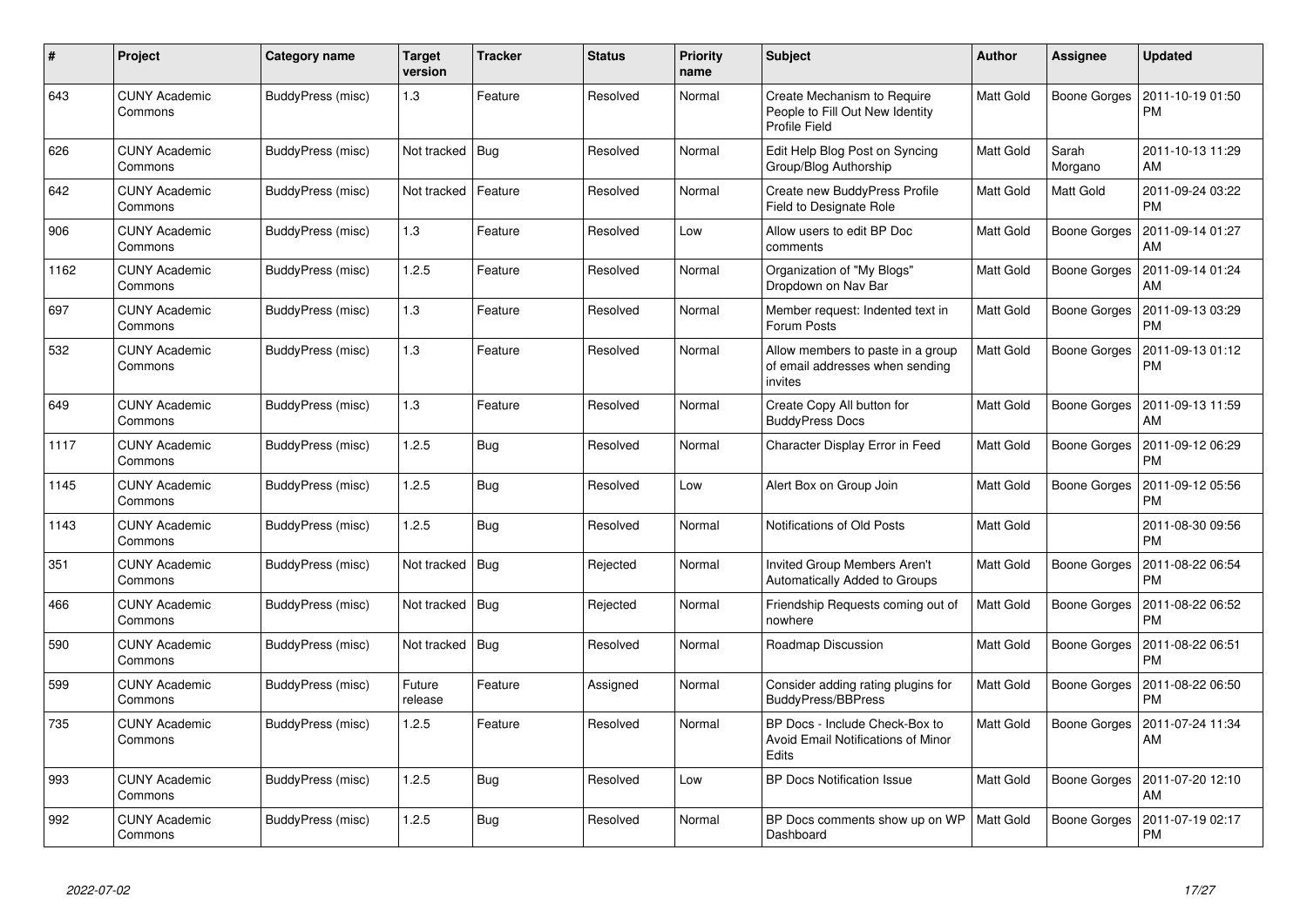| #   | Project                         | Category name     | <b>Target</b><br>version | <b>Tracker</b> | <b>Status</b> | <b>Priority</b><br>name | <b>Subject</b>                                                                    | <b>Author</b>    | <b>Assignee</b> | <b>Updated</b>                |
|-----|---------------------------------|-------------------|--------------------------|----------------|---------------|-------------------------|-----------------------------------------------------------------------------------|------------------|-----------------|-------------------------------|
| 648 | <b>CUNY Academic</b><br>Commons | BuddyPress (misc) | 1.3                      | Feature        | Resolved      | Normal                  | Create Print functionality for<br><b>BuddyPress Docs</b>                          | <b>Matt Gold</b> | Boone Gorges    | 2011-07-19 11:46<br>AM        |
| 810 | <b>CUNY Academic</b><br>Commons | BuddyPress (misc) | 1.2.4                    | <b>Bug</b>     | Resolved      | Normal                  | Can't see all blogs in "My Blogs"                                                 | Matt Gold        | Boone Gorges    | 2011-07-12 10:51<br><b>PM</b> |
| 905 | <b>CUNY Academic</b><br>Commons | BuddyPress (misc) | 1.2.4                    | Bug            | Resolved      | Low                     | <b>BP Docs Authentication Issue</b>                                               | Matt Gold        | Boone Gorges    | 2011-07-12 01:39<br><b>PM</b> |
| 950 | <b>CUNY Academic</b><br>Commons | BuddyPress (misc) | 1.2.4                    | Bug            | Rejected      | Normal                  | Spam/Moderation Issue                                                             | Matt Gold        | Boone Gorges    | 2011-07-11 09:15<br>AM        |
| 929 | <b>CUNY Academic</b><br>Commons | BuddyPress (misc) | Not tracked              | Support        | Resolved      | Normal                  | Request: Change Member ID                                                         | Matt Gold        | Boone Gorges    | 2011-07-08 02:25<br><b>PM</b> |
| 908 | <b>CUNY Academic</b><br>Commons | BuddyPress (misc) | 1.2.4                    | <b>Bug</b>     | Resolved      | Normal                  | Free a BP Doc from Locked Status                                                  | Matt Gold        | Boone Gorges    | 2011-07-02 11:15<br><b>PM</b> |
| 856 | <b>CUNY Academic</b><br>Commons | BuddyPress (misc) | 1.2.4                    | Bug            | Resolved      | Low                     | Text-alignment issue on group                                                     | Matt Gold        | Raymond Hoh     | 2011-06-22 10:02<br><b>PM</b> |
| 557 | <b>CUNY Academic</b><br>Commons | BuddyPress (misc) | 1.3                      | Feature        | Rejected      | Normal                  | Denied Size and Extension Alerts on<br>Forum posts                                | l Matt Gold      | Boone Gorges    | 2011-06-17 02:58<br><b>PM</b> |
| 774 | <b>CUNY Academic</b><br>Commons | BuddyPress (misc) | 1.3                      | Feature        | Resolved      | Normal                  | Consider Allowing Email to Be Sent<br><b>Between Unfriended Members</b>           | Matt Gold        | Boone Gorges    | 2011-06-16 04:06<br><b>PM</b> |
| 806 | <b>CUNY Academic</b><br>Commons | BuddyPress (misc) | 1.2.4                    | Bug            | Resolved      | Normal                  | <b>BP Docs Notification Throttling</b><br><b>Issues</b>                           | Matt Gold        | Boone Gorges    | 2011-06-08 12:17<br><b>PM</b> |
| 783 | <b>CUNY Academic</b><br>Commons | BuddyPress (misc) | 1.2.4                    | <b>Bug</b>     | Resolved      | Normal                  | Broken Avatar Images                                                              | Matt Gold        | Boone Gorges    | 2011-06-06 02:49<br>РM        |
| 782 | <b>CUNY Academic</b><br>Commons | BuddyPress (misc) | 1.2.3                    | Feature        | Resolved      | Normal                  | Add Captcha Plugin                                                                | Matt Gold        | Boone Gorges    | 2011-06-06 10:37<br>AM        |
| 778 | <b>CUNY Academic</b><br>Commons | BuddyPress (misc) | 1.2.2                    | Bug            | Resolved      | Normal                  | Private BP Docs Comment<br>Notification in RSS Feed                               | <b>Matt Gold</b> | Boone Gorges    | 2011-06-02 09:29<br>AM        |
| 763 | <b>CUNY Academic</b><br>Commons | BuddyPress (misc) | 1.2.3                    | Bug            | Resolved      | Low                     | Resaving BP Docs Preferences on<br>Same Setting Produces Unclear<br>Error Message | <b>Matt Gold</b> | Boone Gorges    | 2011-06-02 09:19<br>AM        |
| 325 | <b>CUNY Academic</b><br>Commons | BuddyPress (misc) | 1.3                      | Feature        | Resolved      | Normal                  | Add folder hierarchies to Group<br>Documents plugin                               | <b>Matt Gold</b> | Boone Gorges    | 2011-05-23 01:33<br>AM        |
| 746 | <b>CUNY Academic</b><br>Commons | BuddyPress (misc) | 1.3                      | <b>Bug</b>     | Resolved      | Normal                  | Create Pop-Up Login Overlay                                                       | Matt Gold        | Raymond Hoh     | 2011-05-16 06:32<br><b>PM</b> |
| 724 | <b>CUNY Academic</b><br>Commons | BuddyPress (misc) | 1.2.1                    | Bug            | Rejected      | Normal                  | Word Limit on Email Notifications of<br>Forum Posts?                              | <b>Matt Gold</b> | Boone Gorges    | 2011-05-11 12:04<br><b>PM</b> |
| 627 | <b>CUNY Academic</b><br>Commons | BuddyPress (misc) | 1.2                      | Feature        | Resolved      | Normal                  | Add LaTeX support for BP Group<br>Forums                                          | <b>Matt Gold</b> | Boone Gorges    | 2011-05-09 05:21<br><b>PM</b> |
| 661 | <b>CUNY Academic</b><br>Commons | BuddyPress (misc) | 1.2                      | <b>Bug</b>     | Resolved      | Low                     | HTML Special Characters Appear in<br><b>Email Notification Text</b>               | Matt Gold        | Raymond Hoh     | 2011-05-04 08:55<br>AM        |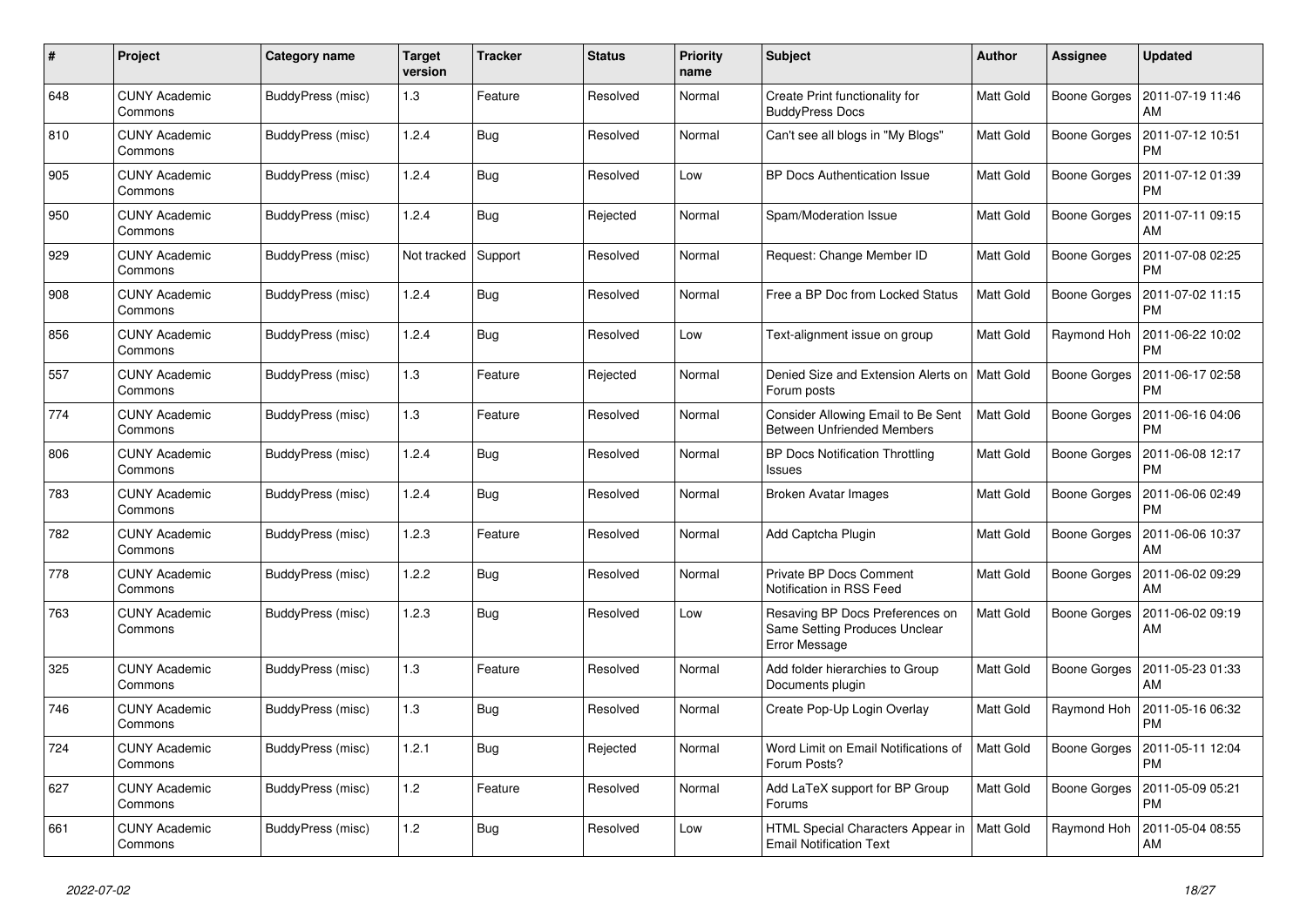| $\#$ | Project                         | Category name            | <b>Target</b><br>version | <b>Tracker</b> | <b>Status</b> | <b>Priority</b><br>name | Subject                                                                                               | Author           | <b>Assignee</b>     | <b>Updated</b>                               |
|------|---------------------------------|--------------------------|--------------------------|----------------|---------------|-------------------------|-------------------------------------------------------------------------------------------------------|------------------|---------------------|----------------------------------------------|
| 731  | <b>CUNY Academic</b><br>Commons | BuddyPress (misc)        | 1.2.1                    | <b>Bug</b>     | Resolved      | Normal                  | Member reports a problem posting<br>to a private group                                                | <b>Matt Gold</b> | Boone Gorges        | 2011-05-03 07:10<br><b>PM</b>                |
| 656  | <b>CUNY Academic</b><br>Commons | BuddyPress (misc)        | 1.2                      | Bug            | Resolved      | Low                     | <b>Conflicting Email Subscription</b><br>Messages                                                     | <b>Matt Gold</b> | Boone Gorges        | 2011-04-10 10:10<br><b>PM</b>                |
| 674  | <b>CUNY Academic</b><br>Commons | BuddyPress (misc)        | Not tracked              | <b>Bug</b>     | Rejected      | Normal                  | <b>Errant Friend Request?</b>                                                                         | Matt Gold        | Boone Gorges        | 2011-04-06 11:28<br><b>PM</b>                |
| 660  | <b>CUNY Academic</b><br>Commons | BuddyPress (misc)        | 1.2                      | <b>Bug</b>     | Resolved      | Low                     | HTML Markup appears in activity<br>comment                                                            | Matt Gold        | <b>Boone Gorges</b> | 2011-04-04 02:39<br><b>PM</b>                |
| 651  | <b>CUNY Academic</b><br>Commons | <b>BuddyPress (misc)</b> | Not tracked              | Feature        | Resolved      | Normal                  | Update Roadmap                                                                                        | <b>Matt Gold</b> | Boone Gorges        | 2011-03-26 07:20<br><b>PM</b>                |
| 646  | <b>CUNY Academic</b><br>Commons | BuddyPress (misc)        | 1.2                      | Bug            | Resolved      | Low                     | Change Error Message Non<br>Logged-In Users See When<br>Authorized Page is Requested<br>Without Login | Matt Gold        | Boone Gorges        | 2011-03-22 10:28<br>AM                       |
| 629  | <b>CUNY Academic</b><br>Commons | BuddyPress (misc)        | 1.2                      | Feature        | Resolved      | Normal                  | Create Required Profile Field to<br>Define User Status                                                | <b>Matt Gold</b> | Matt Gold           | 2011-03-17 06:34<br>PM                       |
| 638  | <b>CUNY Academic</b><br>Commons | BuddyPress (misc)        | 1.1.11                   | Bug            | Resolved      | Normal                  | Email Notifications Include Odd<br>Characters                                                         | <b>Matt Gold</b> | Boone Gorges        | 2011-03-16 11:06<br>AM                       |
| 635  | <b>CUNY Academic</b><br>Commons | <b>BuddyPress (misc)</b> | Future<br>release        | Feature        | Assigned      | Normal                  | Big Blue Button - Videoconferencing   Matt Gold<br>in Groups and Blogs                                |                  | <b>Boone Gorges</b> | 2011-03-14 03:24<br>PM                       |
| 348  | <b>CUNY Academic</b><br>Commons | BuddyPress (misc)        | 1.2                      | Feature        | Resolved      | Normal                  | Create status marker to show which<br>invited group members have already<br>received group invites    | Matt Gold        | <b>Boone Gorges</b> | 2011-03-08 09:08<br><b>PM</b>                |
| 349  | <b>CUNY Academic</b><br>Commons | BuddyPress (misc)        | 1.2                      | Feature        | Resolved      | Normal                  | Add explanatory note to Group Send   Matt Gold<br><b>Invites Page</b>                                 |                  | Boone Gorges        | 2011-03-08 08:44<br><b>PM</b>                |
| 612  | <b>CUNY Academic</b><br>Commons | BuddyPress (misc)        | 1.1.10                   | Bug            | Resolved      | Normal                  | Member reports trouble uploading<br>documents to groups                                               | <b>Matt Gold</b> | Boone Gorges        | 2011-03-07 10:12<br><b>PM</b>                |
| 614  | <b>CUNY Academic</b><br>Commons | BuddyPress (misc)        | 1.1.10                   | Bug            | Rejected      | Low                     | Log out button on BP Admin bar<br>covers logo                                                         | Matt Gold        | <b>Boone Gorges</b> | 2011-03-04 05:58<br><b>PM</b>                |
| 613  | <b>CUNY Academic</b><br>Commons | BuddyPress (misc)        | 1.1.10                   | Bug            | Resolved      | Normal                  | Member reports group blog / group<br>member syncing                                                   | Matt Gold        | Boone Gorges        | 2011-03-03 09:26<br>AM                       |
| 623  | <b>CUNY Academic</b><br>Commons | BuddyPress (misc)        | 1.2                      | Feature        | Resolved      | Normal                  | <b>BuddyPress Docs: Move</b><br>Paste-from-Word Icon Into Top Row<br>of Tiny-MCE icons                | Matt Gold        | <b>Boone Gorges</b> | 2011-02-28 06:33<br><b>PM</b>                |
| 606  | <b>CUNY Academic</b><br>Commons | BuddyPress (misc)        | 1.1.10                   | <b>Bug</b>     | Rejected      | Low                     | Avatars don't show up in list of<br>members on group invite tool                                      | Matt Gold        |                     | Boone Gorges   2011-02-24 11:47<br>PM        |
| 605  | <b>CUNY Academic</b><br>Commons | BuddyPress (misc)        | 1.1.10                   | <b>Bug</b>     | Rejected      | Normal                  | Member search on Group Invite<br>Page Not Working                                                     | Matt Gold        |                     | Boone Gorges   2011-02-24 11:41<br><b>PM</b> |
| 510  | <b>CUNY Academic</b><br>Commons | BuddyPress (misc)        | 1.2                      | Feature        | Resolved      | Normal                  | Change group slug placement on<br>group admin menu                                                    | Matt Gold        |                     | Boone Gorges   2011-02-21 04:51<br>PM        |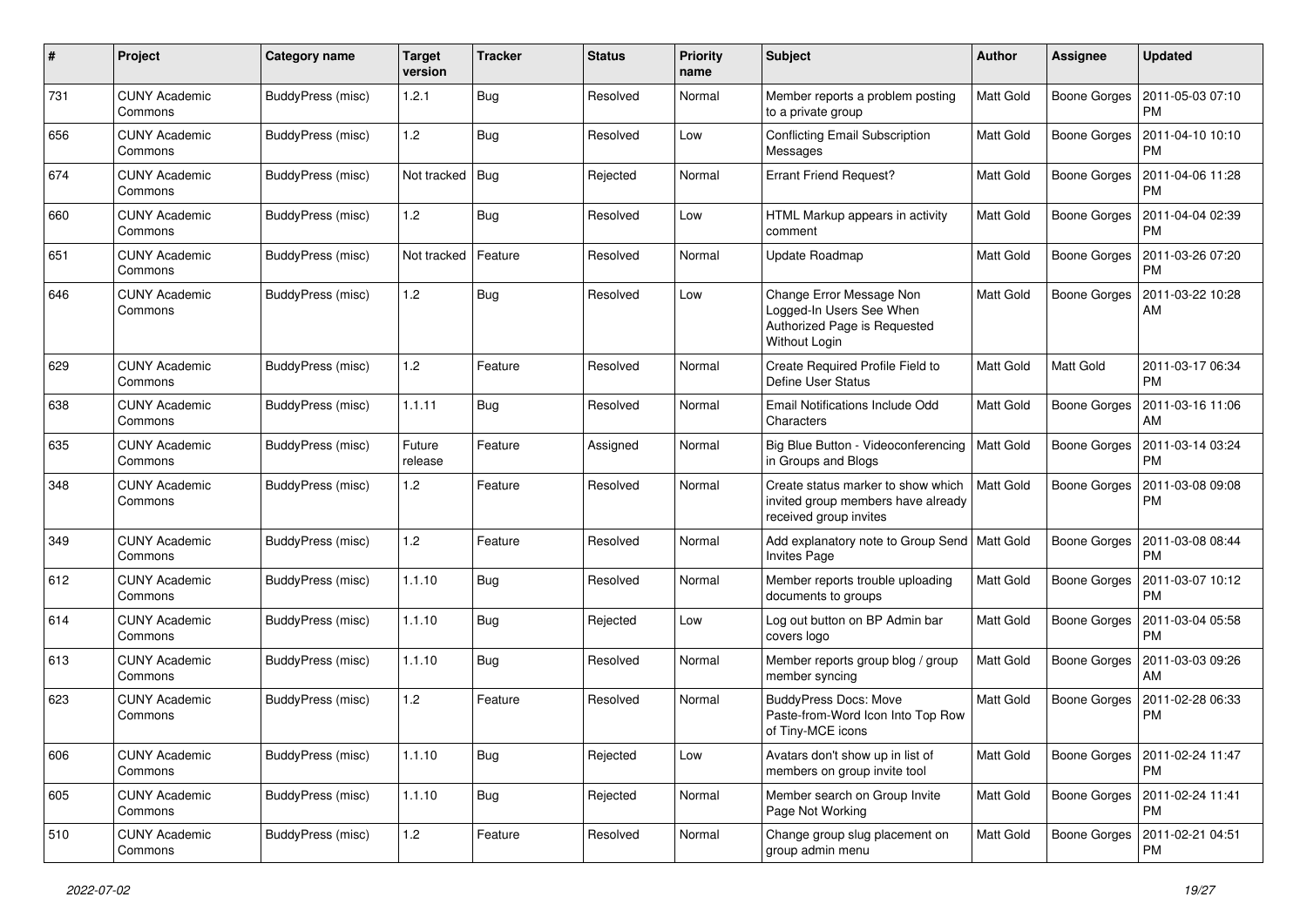| $\#$ | Project                         | Category name     | <b>Target</b><br>version | <b>Tracker</b> | <b>Status</b> | <b>Priority</b><br>name | <b>Subject</b>                                                                           | <b>Author</b>    | <b>Assignee</b> | <b>Updated</b>                |
|------|---------------------------------|-------------------|--------------------------|----------------|---------------|-------------------------|------------------------------------------------------------------------------------------|------------------|-----------------|-------------------------------|
| 362  | <b>CUNY Academic</b><br>Commons | BuddyPress (misc) | 1.2                      | Feature        | Resolved      | Low                     | Require Confirmation on Leaving a<br>Group                                               | <b>Matt Gold</b> | Boone Gorges    | 2011-02-21 02:51<br><b>PM</b> |
| 574  | <b>CUNY Academic</b><br>Commons | BuddyPress (misc) | 1.1.10                   | <b>Bug</b>     | Resolved      | High                    | Members unable to read documents<br>posted to groups                                     | Matt Gold        | Boone Gorges    | 2011-02-10 03:01<br><b>PM</b> |
| 568  | <b>CUNY Academic</b><br>Commons | BuddyPress (misc) | 1.1.10                   | Bug            | Resolved      | High                    | Member reports trouble uploading<br>documents to groups                                  | Matt Gold        | Boone Gorges    | 2011-02-10 02:33<br><b>PM</b> |
| 561  | <b>CUNY Academic</b><br>Commons | BuddyPress (misc) |                          | <b>Bug</b>     | Resolved      | Normal                  | <b>Copyright Violation</b>                                                               | Matt Gold        | Matt Gold       | 2011-02-05 03:10<br><b>PM</b> |
| 546  | <b>CUNY Academic</b><br>Commons | BuddyPress (misc) | 1.1.8                    | <b>Bug</b>     | Resolved      | Normal                  | Add Group/Group Blog Author<br>Syncing on an Automated Basis to<br>the Group Blog Plugin | Matt Gold        | Boone Gorges    | 2011-02-03 08:44<br>AM        |
| 538  | <b>CUNY Academic</b><br>Commons | BuddyPress (misc) | 1.1.8                    | Bug            | Resolved      | Normal                  | News feed assigns incorrect<br>trackback origins                                         | Matt Gold        | Boone Gorges    | 2011-02-02 11:22<br>AM        |
| 540  | <b>CUNY Academic</b><br>Commons | BuddyPress (misc) | 1.1.8                    | <b>Bug</b>     | Resolved      | Normal                  | Long BP Group Doc Names Hide<br>Edit/Delete Options                                      | <b>Matt Gold</b> | Boone Gorges    | 2011-02-02 10:58<br>AM        |
| 533  | <b>CUNY Academic</b><br>Commons | BuddyPress (misc) | 1.1.8                    | <b>Bug</b>     | Resolved      | Normal                  | Minor CSS issue on group page                                                            | Matt Gold        | Boone Gorges    | 2011-02-02 09:44<br>AM        |
| 539  | <b>CUNY Academic</b><br>Commons | BuddyPress (misc) | 1.2                      | Feature        | Rejected      | Normal                  | Allow document category names to<br>be edited                                            | Matt Gold        | Boone Gorges    | 2011-01-24 12:52<br><b>PM</b> |
| 531  | <b>CUNY Academic</b><br>Commons | BuddyPress (misc) | 1.1.7                    | <b>Bug</b>     | Resolved      | Low                     | Member reports problems with<br>avatar cropping                                          | Matt Gold        | Boone Gorges    | 2011-01-04 05:10<br><b>PM</b> |
| 527  | <b>CUNY Academic</b><br>Commons | BuddyPress (misc) | 1.1.7                    | <b>Bug</b>     | Resolved      | Low                     | BP Admin Bar Doesn't Show up on<br>Cityscape Theme                                       | Matt Gold        | Boone Gorges    | 2011-01-04 03:39<br><b>PM</b> |
| 428  | <b>CUNY Academic</b><br>Commons | BuddyPress (misc) | 1.2                      | Feature        | Resolved      | Normal                  | Consider adding Log Out button to<br><b>BP Admin Bar</b>                                 | <b>Matt Gold</b> | Boone Gorges    | 2010-12-22 12:12<br><b>PM</b> |
| 467  | <b>CUNY Academic</b><br>Commons | BuddyPress (misc) | Not tracked              | Bug            | Resolved      | Low                     | CAC Blog no longer listed on<br>BP-Admin Bar "My Blogs" list                             | Matt Gold        | Boone Gorges    | 2010-12-21 12:38<br><b>PM</b> |
| 456  | <b>CUNY Academic</b><br>Commons | BuddyPress (misc) | Not tracked              | Bug            | Resolved      | Normal                  | <b>Check Sitewide Plugins</b>                                                            | Matt Gold        | Boone Gorges    | 2010-12-21 12:31<br><b>PM</b> |
| 507  | <b>CUNY Academic</b><br>Commons | BuddyPress (misc) | 1.1.6                    | <b>Bug</b>     | Resolved      | High                    | Invite Anyone Rejects CUNY Email<br>Addresses                                            | Matt Gold        | Boone Gorges    | 2010-12-21 11:26<br>AM        |
| 498  | <b>CUNY Academic</b><br>Commons | BuddyPress (misc) |                          | Feature        | Duplicate     | Normal                  | Create ability to respond to forum<br>posts by email                                     | Matt Gold        | Boone Gorges    | 2010-12-20 11:34<br>AM        |
| 350  | <b>CUNY Academic</b><br>Commons | BuddyPress (misc) | 1.2                      | Feature        | Resolved      | Normal                  | Move "Send Invites" Button                                                               | Matt Gold        | Boone Gorges    | 2010-12-20 11:29<br>AM        |
| 328  | <b>CUNY Academic</b><br>Commons | BuddyPress (misc) | Future<br>release        | Feature        | Duplicate     | Normal                  | Make Group Invitation Status<br>Clearer                                                  | <b>Matt Gold</b> | Boone Gorges    | 2010-12-20 11:08<br>AM        |
| 500  | <b>CUNY Academic</b><br>Commons | BuddyPress (misc) | Future<br>release        | Feature        | Assigned      | Normal                  | <b>Export Group Data</b>                                                                 | Matt Gold        | Boone Gorges    | 2010-12-19 12:09<br><b>PM</b> |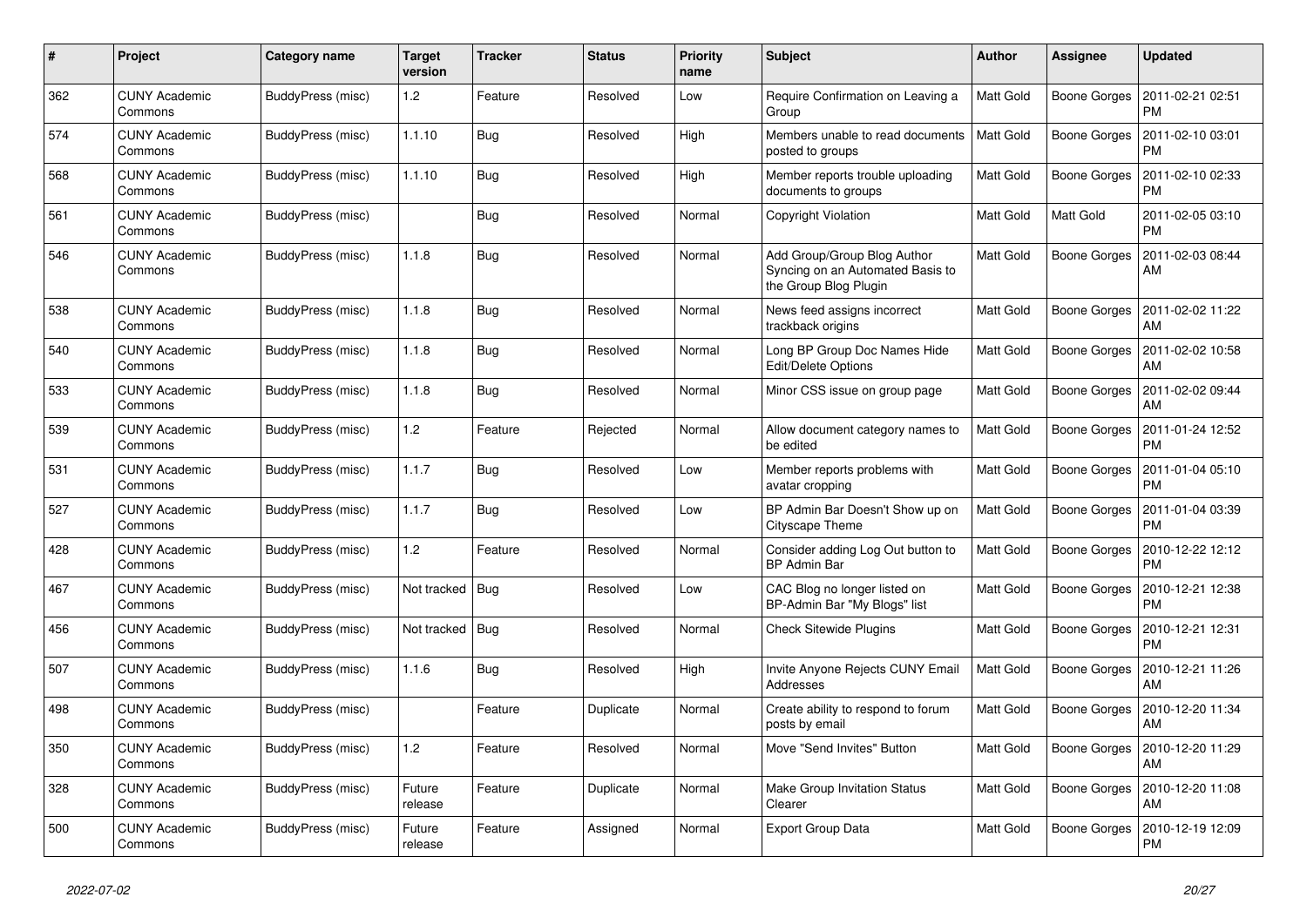| #   | Project                         | Category name     | <b>Target</b><br>version | Tracker    | <b>Status</b> | <b>Priority</b><br>name | <b>Subject</b>                                                    | <b>Author</b>    | <b>Assignee</b>     | <b>Updated</b>                |
|-----|---------------------------------|-------------------|--------------------------|------------|---------------|-------------------------|-------------------------------------------------------------------|------------------|---------------------|-------------------------------|
| 486 | <b>CUNY Academic</b><br>Commons | BuddyPress (misc) | 1.1.4                    | Feature    | Resolved      | Normal                  | Add "Post Topic" to Group Forum<br>pages                          | <b>Matt Gold</b> | Boone Gorges        | 2010-12-16 11:13<br>AM        |
| 458 | <b>CUNY Academic</b><br>Commons | BuddyPress (misc) | 1.1.3                    | Bug        | Resolved      | Normal                  | Notifications Not Received for Own<br>Messages                    | <b>Matt Gold</b> | Boone Gorges        | 2010-12-13 08:28<br><b>PM</b> |
| 457 | <b>CUNY Academic</b><br>Commons | BuddyPress (misc) | 1.1.2                    | Bug        | Resolved      | High                    | Unable to Upload Documents as<br>Forum Attachments                | Matt Gold        | Boone Gorges        | 2010-12-10 06:56<br>PM        |
| 391 | <b>CUNY Academic</b><br>Commons | BuddyPress (misc) | Not tracked              | Feature    | Resolved      | Normal                  | Announce changes to Group<br>Interface                            | Matt Gold        | <b>Brian Foote</b>  | 2010-12-09 05:18<br><b>PM</b> |
| 451 | <b>CUNY Academic</b><br>Commons | BuddyPress (misc) | Not tracked              | Bug        | Resolved      | High                    | Members Unable to Upload<br>Documents to Groups                   | Matt Gold        | <b>Boone Gorges</b> | 2010-12-09 12:32<br><b>PM</b> |
| 435 | <b>CUNY Academic</b><br>Commons | BuddyPress (misc) | Future<br>release        | Feature    | Assigned      | Normal                  | Include Avatar Images in Forum<br><b>Post Notification Emails</b> | Matt Gold        | Boone Gorges        | 2010-12-08 12:40<br><b>PM</b> |
| 450 | <b>CUNY Academic</b><br>Commons | BuddyPress (misc) |                          | <b>Bug</b> | Duplicate     | Normal                  | Email Notifications Summary vs. Full   Matt Gold<br>Posts         |                  | Boone Gorges        | 2010-12-08 07:30<br>AM        |
| 436 | <b>CUNY Academic</b><br>Commons | BuddyPress (misc) | 1.1.1                    | <b>Bug</b> | Resolved      | Normal                  | Who's Online Widget                                               | Matt Gold        | Boone Gorges        | 2010-12-07 08:14<br>AM        |
| 340 | <b>CUNY Academic</b><br>Commons | BuddyPress (misc) | 1.1                      | <b>Bug</b> | Resolved      | High                    | BP Admin Bar Menu Mouseover<br><b>Areas Too Sensitive</b>         | <b>Matt Gold</b> | Boone Gorges        | 2010-12-01 09:48<br>AM        |
| 361 | <b>CUNY Academic</b><br>Commons | BuddyPress (misc) | 1.1                      | Feature    | Resolved      | Normal                  | Change Wording of Options on<br><b>Friend Request Responses</b>   | Matt Gold        | Chris Stein         | 2010-11-24 01:42<br><b>PM</b> |
| 307 | <b>CUNY Academic</b><br>Commons | BuddyPress (misc) | 1.1                      | Feature    | Resolved      | Low                     | Possible to Change in Group Slug?                                 | Matt Gold        | Boone Gorges        | 2010-11-20 09:12<br>AM        |
| 377 | <b>CUNY Academic</b><br>Commons | BuddyPress (misc) | Future<br>release        | Feature    | Assigned      | Normal                  | Like buttons                                                      | Matt Gold        | Boone Gorges        | 2010-11-16 05:13<br><b>PM</b> |
| 352 | <b>CUNY Academic</b><br>Commons | BuddyPress (misc) | 1.1                      | <b>Bug</b> | Resolved      | Normal                  | Member reports problems with<br>avatar cropping                   | <b>Matt Gold</b> | Boone Gorges        | 2010-11-16 05:07<br><b>PM</b> |
| 279 | <b>CUNY Academic</b><br>Commons | BuddyPress (misc) | 1.1                      | <b>Bug</b> | Rejected      | Normal                  | Members Report Problems with<br>Notifications                     | Matt Gold        | Boone Gorges        | 2010-11-16 04:37<br><b>PM</b> |
| 387 | <b>CUNY Academic</b><br>Commons | BuddyPress (misc) | 1.1                      | <b>Bug</b> | Resolved      | Normal                  | Disable activity replies for group<br>announcements               | <b>Matt Gold</b> | Boone Gorges        | 2010-11-16 04:20<br><b>PM</b> |
| 257 | <b>CUNY Academic</b><br>Commons | BuddyPress (misc) | 1.1                      | Feature    | Resolved      | Normal                  | Add avatar dimensions to the<br>Change Avatar page.               | <b>Matt Gold</b> | Chris Stein         | 2010-11-16 03:58<br><b>PM</b> |
| 32  | <b>CUNY Academic</b><br>Commons | BuddyPress (misc) | 1.1                      | Feature    | Resolved      | Low                     | Add BP External Group Blogs Plugin                                | Matt Gold        | Boone Gorges        | 2010-10-06 05:12<br><b>PM</b> |
| 363 | <b>CUNY Academic</b><br>Commons | BuddyPress (misc) | Not tracked              | Bug        | Resolved      | Normal                  | Member listed twice in group                                      | Matt Gold        | Boone Gorges        | 2010-10-06 10:35<br>AM        |
| 360 | CUNY Academic<br>Commons        | BuddyPress (misc) | 1.0.3                    | <b>Bug</b> | Resolved      | High                    | <b>Activity Feed Problems</b>                                     | Matt Gold        | Boone Gorges        | 2010-09-28 11:45<br>AM        |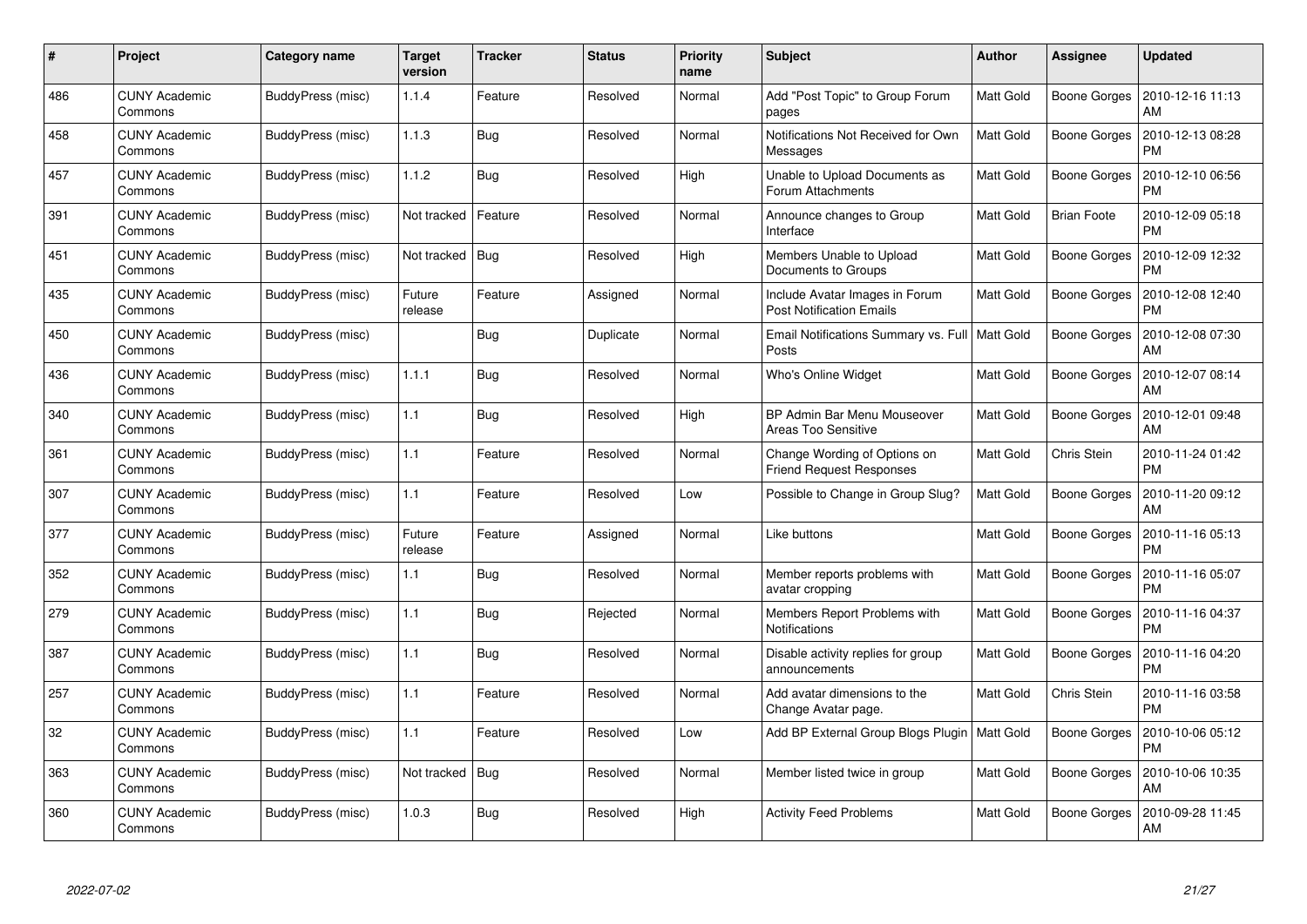| #   | Project                         | Category name     | <b>Target</b><br>version | <b>Tracker</b> | <b>Status</b> | <b>Priority</b><br>name | <b>Subject</b>                                                               | <b>Author</b>    | Assignee            | <b>Updated</b>                |
|-----|---------------------------------|-------------------|--------------------------|----------------|---------------|-------------------------|------------------------------------------------------------------------------|------------------|---------------------|-------------------------------|
| 36  | <b>CUNY Academic</b><br>Commons | BuddyPress (misc) | 1.1                      | Feature        | Resolved      | Normal                  | Digest Version of Group Forums<br>Notification Plugin                        | Matt Gold        | Boone Gorges        | 2010-09-26 11:10<br>AM        |
| 339 | <b>CUNY Academic</b><br>Commons | BuddyPress (misc) | Future<br>release        | Feature        | Rejected      | Low                     | Offer Views/Previews of Documents<br>in Group Docs folder                    | <b>Matt Gold</b> | <b>Boone Gorges</b> | 2010-09-20 09:03<br><b>PM</b> |
| 346 | CUNY Academic<br>Commons        | BuddyPress (misc) | 1.0.3                    | Bug            | Resolved      | High                    | News Nav Bar Link on Wiki Pages<br>Points to Wrong Page                      | Matt Gold        | Boone Gorges        | 2010-09-20 05:28<br>PM        |
| 332 | <b>CUNY Academic</b><br>Commons | BuddyPress (misc) | 1.0.3                    | Feature        | Resolved      | Low                     | Embed Links in Forum Notification<br>Posts                                   | Matt Gold        | Boone Gorges        | 2010-09-14 09:34<br>AM        |
| 330 | <b>CUNY Academic</b><br>Commons | BuddyPress (misc) | Not tracked              | Feature        | Resolved      | Low                     | Create avatar/gravatar for<br>Commons WP profile page                        | Matt Gold        | Boone Gorges        | 2010-09-10 03:36<br>PM        |
| 282 | <b>CUNY Academic</b><br>Commons | BuddyPress (misc) | 1.1                      | Feature        | Resolved      | Normal                  | Alter "Kick and Ban" Group<br>Functionality                                  | Matt Gold        | Boone Gorges        | 2010-09-08 06:14<br><b>PM</b> |
| 281 | <b>CUNY Academic</b><br>Commons | BuddyPress (misc) | 1.1                      | Feature        | Resolved      | Low                     | Change "Kick and Ban" terminology<br>in Group Interface                      | <b>Matt Gold</b> | Boone Gorges        | 2010-09-08 06:14<br><b>PM</b> |
| 323 | <b>CUNY Academic</b><br>Commons | BuddyPress (misc) | 1.0.3                    | Bug            | Resolved      | Normal                  | Multiple listings of member account<br>in BP group                           | Matt Gold        | Boone Gorges        | 2010-09-08 02:40<br><b>PM</b> |
| 322 | <b>CUNY Academic</b><br>Commons | BuddyPress (misc) | 1.0.2                    | Feature        | Resolved      | High                    | Raising Limitation on Emailed<br>Invites                                     | Matt Gold        | Boone Gorges        | 2010-09-03 07:07<br>AM        |
| 314 | <b>CUNY Academic</b><br>Commons | BuddyPress (misc) | 1.0.2                    | Bug            | Resolved      | Normal                  | Changing Blog Title in BuddyPress<br>Menus                                   | Matt Gold        | Boone Gorges        | 2010-09-02 10:59<br>AM        |
| 320 | <b>CUNY Academic</b><br>Commons | BuddyPress (misc) | Not tracked              | Bug            | Resolved      | Normal                  | Multiple listings of account in BP<br>group                                  | Matt Gold        | Boone Gorges        | 2010-09-01 07:37<br>AM        |
| 233 | <b>CUNY Academic</b><br>Commons | BuddyPress (misc) | 1.0                      | Feature        | Resolved      | Low                     | Add time limit to forum post editing<br>capabilities                         | Matt Gold        | Boone Gorges        | 2010-08-29 02:09<br><b>PM</b> |
| 278 | <b>CUNY Academic</b><br>Commons | BuddyPress (misc) | 1.0.1                    | Bug            | Resolved      | Normal                  | Group Blog plugin creates<br>subdirectory, not subdomain blogs               | Matt Gold        | Boone Gorges        | 2010-08-29 01:52<br><b>PM</b> |
| 229 | <b>CUNY Academic</b><br>Commons | BuddyPress (misc) | Future<br>release        | Feature        | Rejected      | Low                     | Text color on BP elements                                                    | Matt Gold        | Chris Stein         | 2010-08-26 04:26<br><b>PM</b> |
| 306 | <b>CUNY Academic</b><br>Commons | BuddyPress (misc) | 1.0.1                    | Bug            | Rejected      | Low                     | Text on Group Page should be<br>darker                                       | Matt Gold        | <b>Boone Gorges</b> | 2010-08-26 04:23<br><b>PM</b> |
| 264 | <b>CUNY Academic</b><br>Commons | BuddyPress (misc) |                          | Bug            | Resolved      | Normal                  | user reports receiving two<br>notifications for each new group<br>forum post | Matt Gold        | Boone Gorges        | 2010-08-26 02:57<br><b>PM</b> |
| 241 | <b>CUNY Academic</b><br>Commons | BuddyPress (misc) |                          | Bug            | Resolved      | Normal                  | <b>Emailed Group Activity Updates</b><br>Contain Escape Characters           | Matt Gold        | Boone Gorges        | 2010-08-25 01:30<br><b>PM</b> |
| 301 | <b>CUNY Academic</b><br>Commons | BuddyPress (misc) |                          | Bug            | Resolved      | High                    | User unable to upload documents                                              | <b>Matt Gold</b> | Boone Gorges        | 2010-08-25 12:06<br><b>PM</b> |
| 258 | <b>CUNY Academic</b><br>Commons | BuddyPress (misc) | 1.0                      | Feature        | Resolved      | Normal                  | Remove posting text box on group<br>homepages                                | Matt Gold        | <b>Boone Gorges</b> | 2010-08-23 04:09<br><b>PM</b> |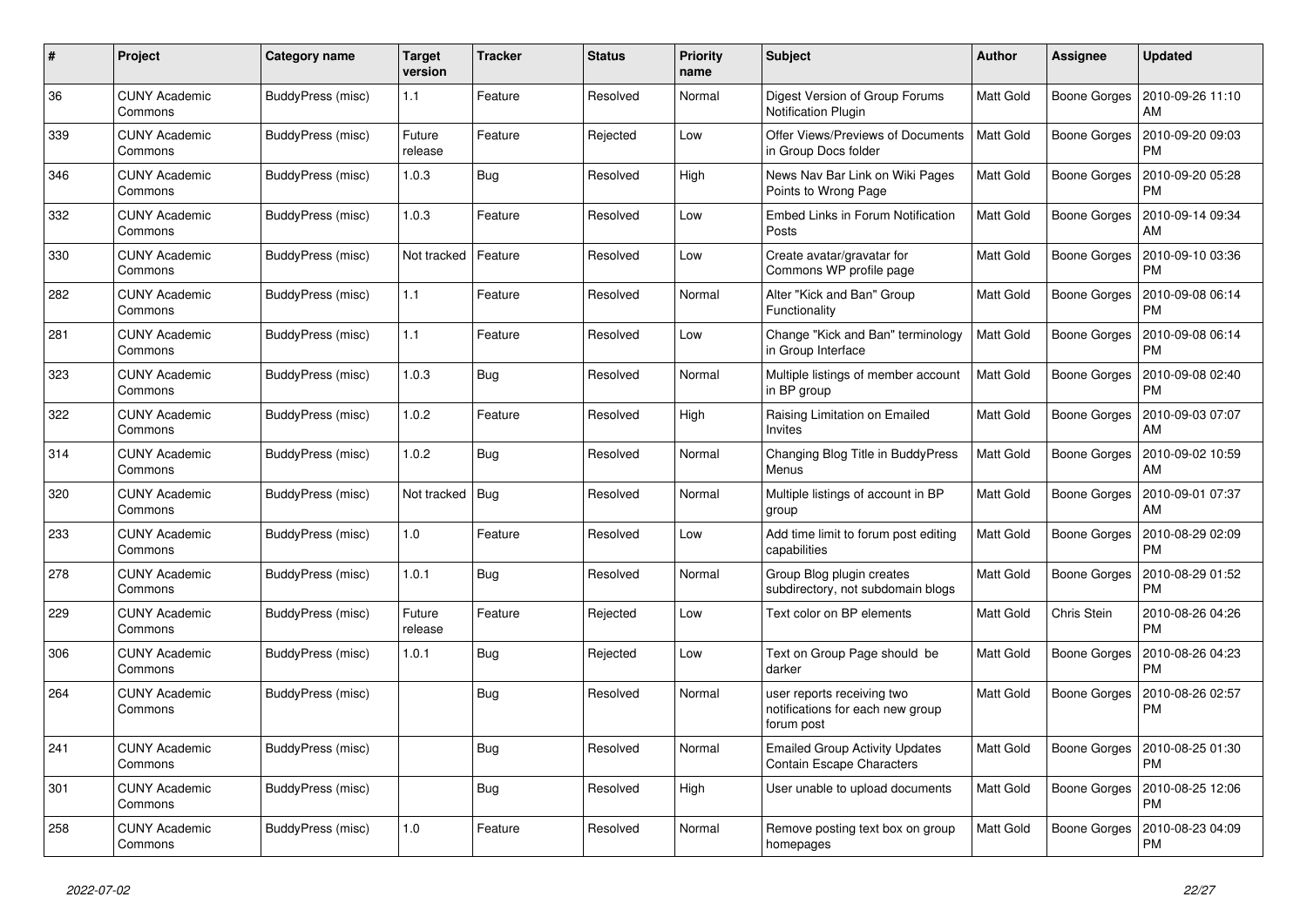| $\#$ | Project                         | Category name     | <b>Target</b><br>version | <b>Tracker</b> | <b>Status</b> | <b>Priority</b><br>name | <b>Subject</b>                                                                                                               | <b>Author</b>    | Assignee            | <b>Updated</b>                |
|------|---------------------------------|-------------------|--------------------------|----------------|---------------|-------------------------|------------------------------------------------------------------------------------------------------------------------------|------------------|---------------------|-------------------------------|
| 280  | <b>CUNY Academic</b><br>Commons | BuddyPress (misc) |                          | Support        | Resolved      | Normal                  | Prospective Member has trouble<br>signing up                                                                                 | <b>Matt Gold</b> | Boone Gorges        | 2010-07-27 09:41<br>AM        |
| 193  | CUNY Academic<br>Commons        | BuddyPress (misc) | 1.1                      | Feature        | Rejected      | Low                     | Replace "Kick and Ban" terminology<br>on group member admin page with<br>kinder, gentler language                            | <b>Matt Gold</b> | Boone Gorges        | 2010-07-22 02:38<br><b>PM</b> |
| 266  | <b>CUNY Academic</b><br>Commons | BuddyPress (misc) | 1.0.1                    | Bug            | Resolved      | Normal                  | <b>Account Deletion Process</b>                                                                                              | <b>Matt Gold</b> | Boone Gorges        | 2010-07-19 11:07<br>AM        |
| 259  | <b>CUNY Academic</b><br>Commons | BuddyPress (misc) |                          | Feature        | Resolved      | Normal                  | Send group document description<br>with email notification                                                                   | <b>Matt Gold</b> | Boone Gorges        | 2010-06-24 03:46<br><b>PM</b> |
| 261  | CUNY Academic<br>Commons        | BuddyPress (misc) |                          | Feature        | Resolved      | Normal                  | Add "more groups" and "more<br>blogs" and "more members" links to<br>homepage under lists of recently<br>active groups/blogs | Matt Gold        | Boone Gorges        | 2010-06-24 03:44<br><b>PM</b> |
| 254  | <b>CUNY Academic</b><br>Commons | BuddyPress (misc) |                          | Feature        | Resolved      | Normal                  | Move "Upload a New Document"<br>link                                                                                         | <b>Matt Gold</b> | Boone Gorges        | 2010-06-22 06:53<br><b>PM</b> |
| 181  | <b>CUNY Academic</b><br>Commons | BuddyPress (misc) |                          | Bug            | Resolved      | Low                     | spam comments showing up in<br>activity stream                                                                               | <b>Matt Gold</b> | Boone Gorges        | 2010-06-22 06:53<br><b>PM</b> |
| 235  | <b>CUNY Academic</b><br>Commons | BuddyPress (misc) |                          | Bug            | Resolved      | Normal                  | BP Admin Bar Not Appearing on<br>Help Blog                                                                                   | <b>Matt Gold</b> | <b>Boone Gorges</b> | 2010-05-20 06:15<br><b>PM</b> |
| 218  | <b>CUNY Academic</b><br>Commons | BuddyPress (misc) |                          | Feature        | Resolved      | Normal                  | Who's Online listing on homepage                                                                                             | <b>Matt Gold</b> | Boone Gorges        | 2010-05-20 05:49<br><b>PM</b> |
| 205  | <b>CUNY Academic</b><br>Commons | BuddyPress (misc) |                          | <b>Bug</b>     | Resolved      | High                    | <b>Cannot Create Account</b>                                                                                                 | Matt Gold        | Boone Gorges        | 2010-05-20 03:18<br><b>PM</b> |
| 145  | <b>CUNY Academic</b><br>Commons | BuddyPress (misc) |                          | <b>Bug</b>     | Resolved      | Normal                  | Trackbacks are being attributed to<br>'ungooglable'                                                                          | <b>Matt Gold</b> | Boone Gorges        | 2010-05-20 03:07<br><b>PM</b> |
| 249  | <b>CUNY Academic</b><br>Commons | BuddyPress (misc) |                          | <b>Bug</b>     | Resolved      | Normal                  | New group contains activity stream<br>post from older group                                                                  | Matt Gold        | Boone Gorges        | 2010-05-20 03:00<br><b>PM</b> |
| 247  | <b>CUNY Academic</b><br>Commons | BuddyPress (misc) |                          | Bug            | Resolved      | Normal                  | Email problem on signup                                                                                                      | Matt Gold        | Boone Gorges        | 2010-05-18 03:09<br><b>PM</b> |
| 240  | CUNY Academic<br>Commons        | BuddyPress (misc) |                          | Bug            | Resolved      | Normal                  | Invite Anyone - CUNY email domain<br>produces error                                                                          | Matt Gold        | Boone Gorges        | 2010-05-14 12:39<br><b>PM</b> |
| 209  | <b>CUNY Academic</b><br>Commons | BuddyPress (misc) |                          | <b>Bug</b>     | Resolved      | High                    | Members Report that Forum<br>Attachments not working                                                                         | Matt Gold        | Boone Gorges        | 2010-05-14 12:13<br><b>PM</b> |
| 215  | <b>CUNY Academic</b><br>Commons | BuddyPress (misc) |                          | Bug            | Resolved      | Low                     | Inaccurate dates on group page`                                                                                              | Matt Gold        | Boone Gorges        | 2010-05-12 12:11<br><b>PM</b> |
| 239  | <b>CUNY Academic</b><br>Commons | BuddyPress (misc) |                          | Bug            | Resolved      | Normal                  | Forum Post Error                                                                                                             | <b>Matt Gold</b> | Boone Gorges        | 2010-05-12 11:48<br>AM        |
| 238  | CUNY Academic<br>Commons        | BuddyPress (misc) |                          | Feature        | Resolved      | Low                     | Change Subject Line of Group<br><b>Document Emails</b>                                                                       | <b>Matt Gold</b> | Boone Gorges        | 2010-05-12 11:27<br>AM        |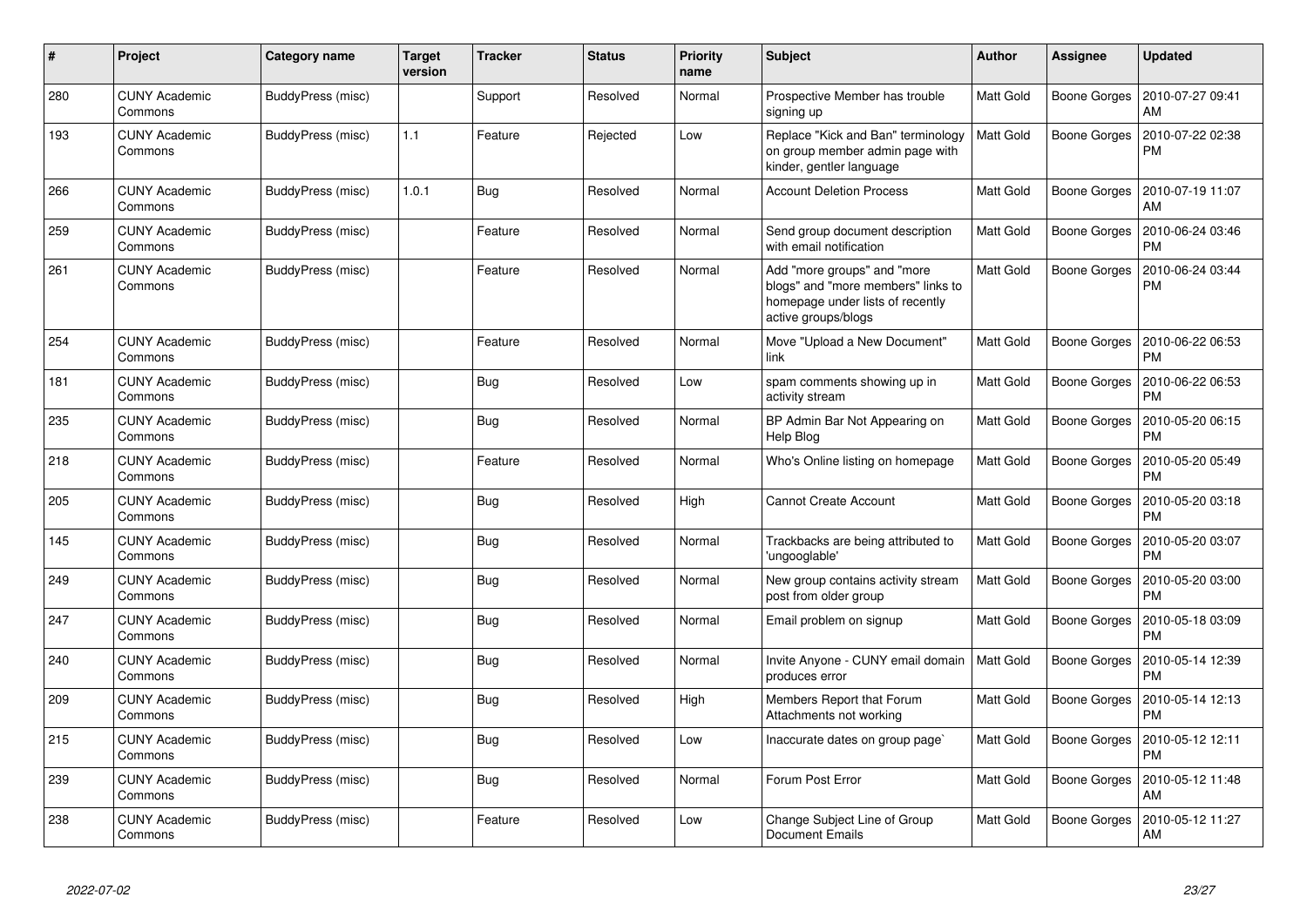| #   | Project                         | Category name     | <b>Target</b><br>version | Tracker    | <b>Status</b> | <b>Priority</b><br>name | <b>Subject</b>                                                    | <b>Author</b>    | Assignee            | <b>Updated</b>                |
|-----|---------------------------------|-------------------|--------------------------|------------|---------------|-------------------------|-------------------------------------------------------------------|------------------|---------------------|-------------------------------|
| 237 | <b>CUNY Academic</b><br>Commons | BuddyPress (misc) |                          | Feature    | Resolved      | Low                     | Change Subject Line of Emailed<br><b>Group Updates</b>            | Matt Gold        | Boone Gorges        | 2010-05-12 11:24<br>AM        |
| 212 | <b>CUNY Academic</b><br>Commons | BuddyPress (misc) |                          | Feature    | Resolved      | High                    | Create a way for group members to<br>send out email announcements | Matt Gold        | Boone Gorges        | 2010-05-12 10:11<br>AM        |
| 231 | <b>CUNY Academic</b><br>Commons | BuddyPress (misc) |                          | Feature    | Resolved      | Normal                  | Select from all groups on email<br>invites                        | Matt Gold        | Boone Gorges        | 2010-05-12 10:08<br>AM        |
| 188 | <b>CUNY Academic</b><br>Commons | BuddyPress (misc) |                          | Feature    | Resolved      | Low                     | Allow Group Documents to be<br>Sorted by Date                     | Matt Gold        | Boone Gorges        | 2010-05-11 10:14<br>PM        |
| 223 | <b>CUNY Academic</b><br>Commons | BuddyPress (misc) |                          | <b>Bug</b> | Resolved      | Normal                  | Uploaded Group Document Failed<br>to Create Email Notification    | Matt Gold        | Boone Gorges        | 2010-05-11 10:12<br>PM        |
| 177 | <b>CUNY Academic</b><br>Commons | BuddyPress (misc) |                          | Feature    | Resolved      | Normal                  | Allow members to edit forum posts                                 | Matt Gold        | Boone Gorges        | 2010-05-11 10:01<br>РM        |
| 184 | <b>CUNY Academic</b><br>Commons | BuddyPress (misc) |                          | Support    | Resolved      | Normal                  | Allowing Users to Delete Accounts                                 | Matt Gold        | <b>Boone Gorges</b> | 2010-05-11 09:54<br><b>PM</b> |
| 222 | <b>CUNY Academic</b><br>Commons | BuddyPress (misc) |                          | <b>Bug</b> | Resolved      | High                    | No way for group admins to invite<br>new members                  | Matt Gold        | Boone Gorges        | 2010-05-11 09:02<br><b>PM</b> |
| 224 | <b>CUNY Academic</b><br>Commons | BuddyPress (misc) |                          | Feature    | Resolved      | Low                     | <b>Sort Group Documents</b>                                       | <b>Matt Gold</b> | Boone Gorges        | 2010-05-11 07:36<br>PM        |
| 34  | <b>CUNY Academic</b><br>Commons | BuddyPress (misc) |                          | Feature    | Resolved      | Low                     | <b>Create Privacy Settings for Profile</b><br>Data                | Matt Gold        | Boone Gorges        | 2010-05-11 06:52<br><b>PM</b> |
| 156 | <b>CUNY Academic</b><br>Commons | BuddyPress (misc) |                          | <b>Bug</b> | Resolved      | Low                     | <b>Sticky Posts and Recently Active</b><br><b>Topics List</b>     | Matt Gold        | Boone Gorges        | 2010-05-11 05:22<br>PM        |
| 204 | <b>CUNY Academic</b><br>Commons | BuddyPress (misc) |                          | Bug        | Resolved      | Normal                  | Embiggen list of my groups                                        | Matt Gold        | Boone Gorges        | 2010-05-11 05:13<br>PM        |
| 185 | <b>CUNY Academic</b><br>Commons | BuddyPress (misc) |                          | <b>Bug</b> | Resolved      | Immediate               | Private Group Info/Documents on<br><b>Activity Stream</b>         | Matt Gold        | Boone Gorges        | 2010-05-11 05:01<br><b>PM</b> |
| 174 | <b>CUNY Academic</b><br>Commons | BuddyPress (misc) |                          | Bug        | Resolved      | Normal                  | College names no longer active<br>links on profiles               | Matt Gold        | Boone Gorges        | 2010-05-11 05:00<br>РM        |
| 173 | <b>CUNY Academic</b><br>Commons | BuddyPress (misc) |                          | Bug        | Resolved      | Normal                  | Blockquote display cut off in mac<br>browsers                     | Matt Gold        | Boone Gorges        | 2010-05-11 04:58<br>PM        |
| 154 | <b>CUNY Academic</b><br>Commons | BuddyPress (misc) |                          | Bug        | Resolved      | Low                     | Order of posts on Forum page                                      | Matt Gold        | Boone Gorges        | 2010-05-11 04:53<br>PM        |
| 152 | <b>CUNY Academic</b><br>Commons | BuddyPress (misc) |                          | <b>Bug</b> | Resolved      | Normal                  | HTML Tags Added to Email<br>Notifications                         | Matt Gold        | Boone Gorges        | 2010-05-11 04:52<br>PM        |
| 159 | <b>CUNY Academic</b><br>Commons | BuddyPress (misc) |                          | Bug        | Resolved      | Normal                  | Member reports trouble with<br><b>Notification Settings</b>       | Matt Gold        | Boone Gorges        | 2010-05-11 04:50<br>PM        |
| 153 | <b>CUNY Academic</b><br>Commons | BuddyPress (misc) |                          | <b>Bug</b> | Resolved      | Normal                  | User Asked to login again while<br>trying to submit wire post     | Matt Gold        | <b>Boone Gorges</b> | 2010-05-11 04:48<br>PM        |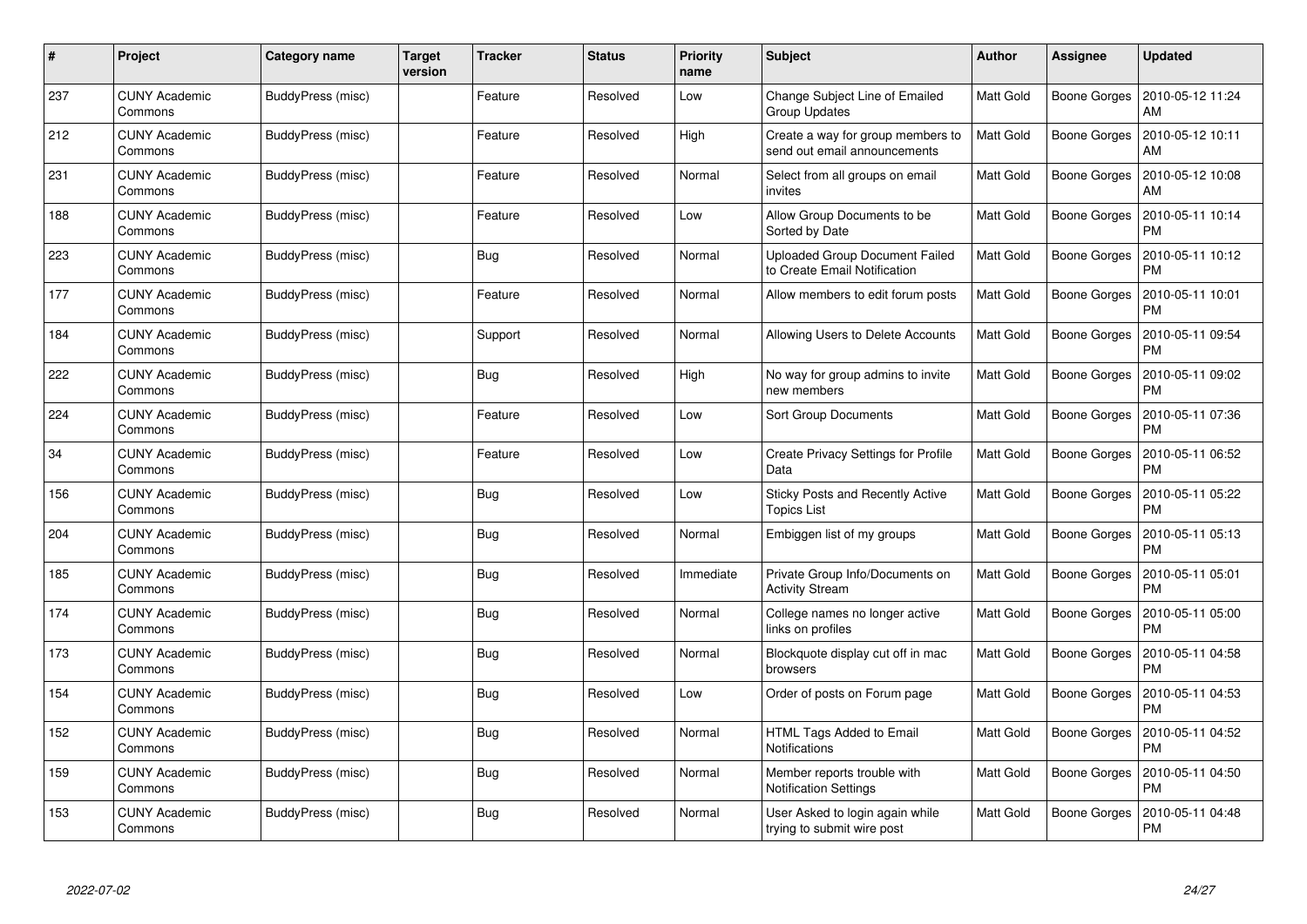| #   | Project                         | Category name     | <b>Target</b><br>version | Tracker    | <b>Status</b> | <b>Priority</b><br>name | <b>Subject</b>                                                             | <b>Author</b>    | <b>Assignee</b>     | <b>Updated</b>                |
|-----|---------------------------------|-------------------|--------------------------|------------|---------------|-------------------------|----------------------------------------------------------------------------|------------------|---------------------|-------------------------------|
| 143 | <b>CUNY Academic</b><br>Commons | BuddyPress (misc) |                          | <b>Bug</b> | Resolved      | Normal                  | Friendship Acceptance Error<br>Message                                     | <b>Matt Gold</b> | Boone Gorges        | 2010-05-11 04:44<br><b>PM</b> |
| 189 | <b>CUNY Academic</b><br>Commons | BuddyPress (misc) |                          | Bug        | Resolved      | Normal                  | <b>Trouble Uploading Document</b>                                          | <b>Matt Gold</b> | Boone Gorges        | 2010-05-11 04:31<br><b>PM</b> |
| 220 | <b>CUNY Academic</b><br>Commons | BuddyPress (misc) |                          | <b>Bug</b> | Resolved      | High                    | Hidden Groups showing up in<br>homepage group listing                      | <b>Matt Gold</b> | Boone Gorges        | 2010-05-07 10:30<br>AM        |
| 187 | <b>CUNY Academic</b><br>Commons | BuddyPress (misc) |                          | <b>Bug</b> | Resolved      | Normal                  | Group Member unable to be<br>promoted to admin status                      | Matt Gold        | Boone Gorges        | 2010-04-02 09:26<br>PM        |
| 180 | <b>CUNY Academic</b><br>Commons | BuddyPress (misc) |                          | <b>Bug</b> | Resolved      | Normal                  | Incorrect Link on Friendship<br><b>Request Notification Issues</b>         | <b>Matt Gold</b> | Boone Gorges        | 2010-03-13 08:47<br>AM        |
| 172 | <b>CUNY Academic</b><br>Commons | BuddyPress (misc) |                          | Bug        | Resolved      | Normal                  | Forum Notifications not working                                            | Matt Gold        |                     | 2010-03-04 07:28<br>AM        |
| 138 | <b>CUNY Academic</b><br>Commons | BuddyPress (misc) |                          | Bug        | Resolved      | Normal                  | Broken Links in Forum Notification<br>Emails                               | Matt Gold        | <b>Boone Gorges</b> | 2010-03-02 07:59<br><b>PM</b> |
| 148 | <b>CUNY Academic</b><br>Commons | BuddyPress (misc) |                          | <b>Bug</b> | Resolved      | Normal                  | TinyMCE Problem with URLs in<br>Posts                                      | Matt Gold        | Boone Gorges        | 2010-02-25 12:22<br><b>PM</b> |
| 155 | <b>CUNY Academic</b><br>Commons | BuddyPress (misc) |                          | Bug        | Resolved      | Normal                  | Problem with Group Blog<br><b>BuddyPress Plugin</b>                        | Matt Gold        | Boone Gorges        | 2010-01-23 07:19<br>AM        |
| 160 | <b>CUNY Academic</b><br>Commons | BuddyPress (misc) |                          | Bug        | Resolved      | Low                     | Sticky Posts and Recently Active<br><b>Topics List</b>                     | Matt Gold        | Boone Gorges        | 2010-01-21 02:02<br><b>PM</b> |
| 149 | <b>CUNY Academic</b><br>Commons | BuddyPress (misc) |                          | Bug        | Resolved      | Normal                  | <b>Email Notifications and TinyMCE</b>                                     | Matt Gold        | Boone Gorges        | 2010-01-08 09:33<br><b>PM</b> |
| 134 | <b>CUNY Academic</b><br>Commons | BuddyPress (misc) |                          | Bug        | Resolved      | Low                     | Div Overflow Issue on Mail Interface                                       | Matt Gold        | Boone Gorges        | 2009-12-13 06:28<br><b>PM</b> |
| 64  | <b>CUNY Academic</b><br>Commons | BuddyPress (misc) |                          | Feature    | Resolved      | Normal                  | Create links to file attachments in<br><b>BP Forum Subscription Plugin</b> | <b>Matt Gold</b> | Boone Gorges        | 2009-12-10 01:29<br><b>PM</b> |
| 130 | <b>CUNY Academic</b><br>Commons | BuddyPress (misc) |                          | <b>Bug</b> | Resolved      | Normal                  | Link to Blog on Group Pages leads<br>back to Group                         | Matt Gold        | <b>Boone Gorges</b> | 2009-12-10 01:28<br><b>PM</b> |
| 41  | <b>CUNY Academic</b><br>Commons | BuddyPress (misc) |                          | <b>Bug</b> | Resolved      | Normal                  | User listed twice in group                                                 | <b>Matt Gold</b> | Matt Gold           | 2009-12-08 07:35<br><b>PM</b> |
| 67  | <b>CUNY Academic</b><br>Commons | BuddyPress (misc) |                          | Feature    | Resolved      | Low                     | Who's Online                                                               | Matt Gold        | <b>Boone Gorges</b> | 2009-12-08 07:33<br><b>PM</b> |
| 31  | <b>CUNY Academic</b><br>Commons | BuddyPress (misc) |                          | Feature    | Resolved      | Low                     | Upgrade to BuddyPress 1.1                                                  | <b>Matt Gold</b> | Boone Gorges        | 2009-12-08 04:00<br><b>PM</b> |
| 50  | <b>CUNY Academic</b><br>Commons | BuddyPress (misc) |                          | Feature    | Resolved      | Low                     | Give Group Moderators Additional<br>Privileges                             | Matt Gold        | <b>Boone Gorges</b> | 2009-12-08 02:23<br><b>PM</b> |
| 37  | CUNY Academic<br>Commons        | BuddyPress (misc) |                          | Feature    | Resolved      | Low                     | Move Member Search up on<br>Member page                                    | Matt Gold        | Boone Gorges        | 2009-12-07 08:20<br>AM        |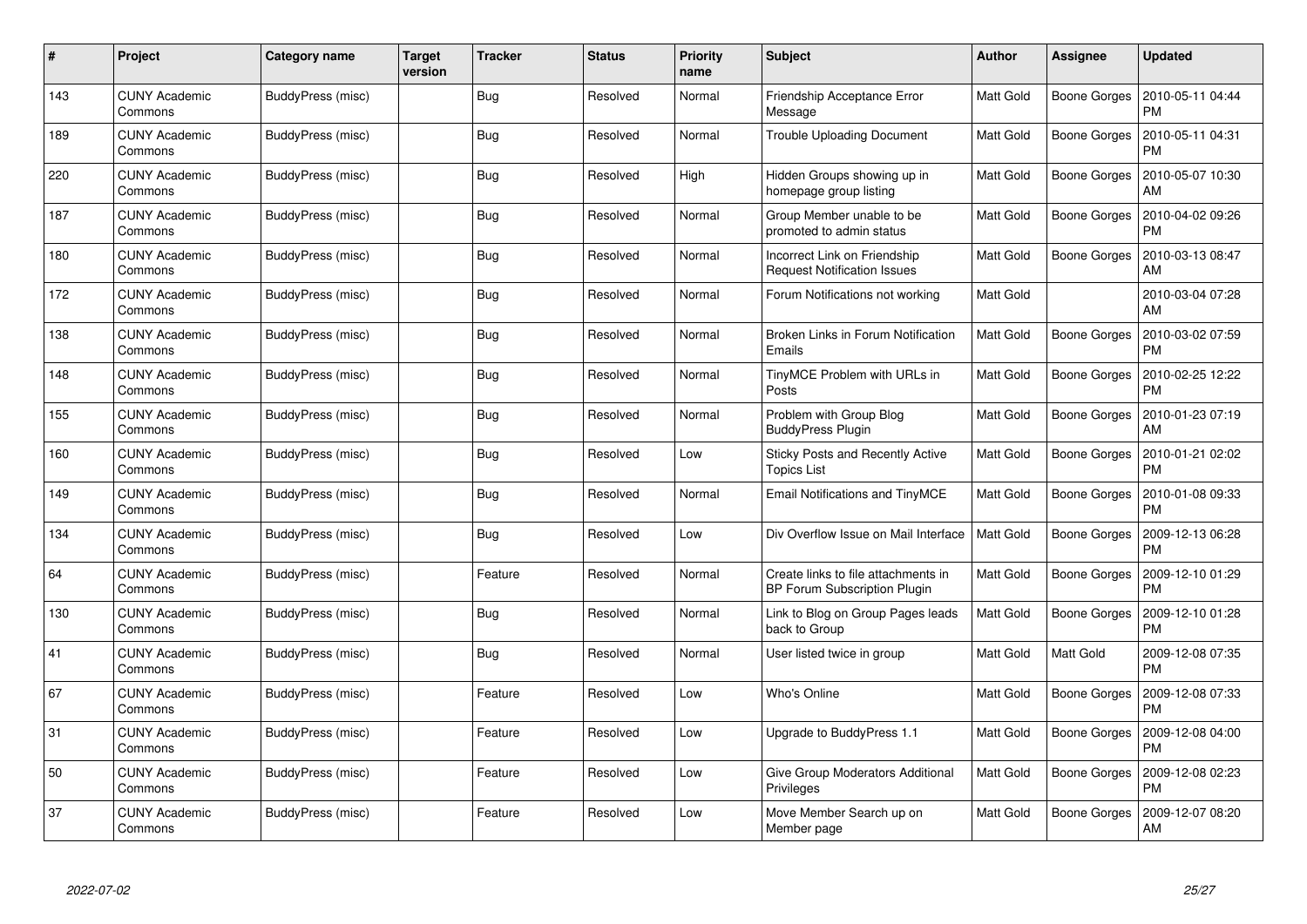| #              | Project                         | Category name          | <b>Target</b><br>version | Tracker    | <b>Status</b> | <b>Priority</b><br>name | <b>Subject</b>                                             | <b>Author</b>    | <b>Assignee</b>     | <b>Updated</b>                |
|----------------|---------------------------------|------------------------|--------------------------|------------|---------------|-------------------------|------------------------------------------------------------|------------------|---------------------|-------------------------------|
| 69             | <b>CUNY Academic</b><br>Commons | BuddyPress (misc)      |                          | <b>Bug</b> | Resolved      | Normal                  | UserName doesn't appear in News<br><b>Feed Wiki Edit</b>   | Matt Gold        | <b>Boone Gorges</b> | 2009-12-03 09:33<br>AM        |
| 66             | <b>CUNY Academic</b><br>Commons | BuddyPress (misc)      |                          | Feature    | Resolved      | Normal                  | Remove "Popular" listing from<br><b>Members Widget</b>     | Matt Gold        | Boone Gorges        | 2009-11-18 09:20<br>AM        |
| 56             | <b>CUNY Academic</b><br>Commons | BuddyPress (misc)      |                          | <b>Bug</b> | Resolved      | Normal                  | Addition of a Profile Field Option<br>Removes Existing One | <b>Matt Gold</b> | Zach Davis          | 2009-10-27 05:14<br><b>PM</b> |
| 53             | <b>CUNY Academic</b><br>Commons | BuddyPress (misc)      |                          | <b>Bug</b> | Resolved      | Normal                  | Search on Group Page Not<br>Working, Leads to Home Page    | Matt Gold        | Boone Gorges        | 2009-10-22 10:51<br>AM        |
| 55             | <b>CUNY Academic</b><br>Commons | BuddyPress (misc)      |                          | Feature    | Resolved      | Low                     | Length of RSS feed on News page                            | Matt Gold        | <b>Boone Gorges</b> | 2009-10-22 10:32<br>AM        |
| 47             | <b>CUNY Academic</b><br>Commons | BuddyPress (misc)      |                          | Bug        | Resolved      | Normal                  | Request to Join Group Lost                                 | Matt Gold        |                     | 2009-10-19 04:08<br><b>PM</b> |
| 30             | <b>CUNY Academic</b><br>Commons | BuddyPress (misc)      |                          | Bug        | Resolved      | Normal                  | Hidden Forum Activity Showing up<br>in News Feed           | Matt Gold        | <b>Boone Gorges</b> | 2009-09-30 02:51<br><b>PM</b> |
| $\overline{7}$ | <b>CUNY Academic</b><br>Commons | BuddyPress (misc)      |                          | Bug        | Resolved      | Normal                  | BuddyPress theme error on iPhone                           | Matt Gold        | Boone Gorges        | 2009-09-15 07:39<br><b>PM</b> |
| 9149           | <b>CUNY Academic</b><br>Commons | <b>BuddyPress Docs</b> | 1.12.8                   | Bug        | Resolved      | Normal                  | Doc listing layout issue                                   | <b>Matt Gold</b> | Boone Gorges        | 2018-02-13 10:36<br>AM        |
| 9105           | <b>CUNY Academic</b><br>Commons | <b>BuddyPress Docs</b> | 1.12.7                   | <b>Bug</b> | Resolved      | Urgent                  | BP doc titles/dates messed up                              | Matt Gold        | Boone Gorges        | 2018-01-23 11:00<br>AM        |
| 8945           | <b>CUNY Academic</b><br>Commons | <b>BuddyPress Docs</b> | Not tracked              | Support    | Duplicate     | Normal                  | Spam report                                                | <b>Matt Gold</b> | Boone Gorges        | 2017-11-28 01:39<br><b>PM</b> |
| 5486           | <b>CUNY Academic</b><br>Commons | <b>BuddyPress Docs</b> | 1.9.15                   | <b>Bug</b> | Resolved      | Low                     | Doc history not showing up                                 | Matt Gold        | Boone Gorges        | 2016-04-24 11:50<br>AM        |
| 1187           | <b>CUNY Academic</b><br>Commons | <b>BuddyPress Docs</b> | Future<br>release        | Feature    | Rejected      | Normal                  | <b>Personal Docs</b>                                       | <b>Matt Gold</b> | Boone Gorges        | 2015-11-12 12:58<br>AM        |
| 2523           | <b>CUNY Academic</b><br>Commons | <b>BuddyPress Docs</b> | Future<br>release        | Feature    | Assigned      | Normal                  | Allow Users to Upload Images to BP<br><b>Docs</b>          | Matt Gold        | Boone Gorges        | 2015-11-09 06:14<br>PM        |
| 4722           | <b>CUNY Academic</b><br>Commons | <b>BuddyPress Docs</b> | Not tracked              | <b>Bug</b> | Rejected      | Normal                  | Doc listing overflow issue                                 | <b>Matt Gold</b> | Boone Gorges        | 2015-10-11 10:09<br><b>PM</b> |
| 4057           | <b>CUNY Academic</b><br>Commons | <b>BuddyPress Docs</b> | 1.8.1                    | Bug        | Resolved      | Normal                  | Canceling edit mode of BP Doc<br>reloads editing screen    | Matt Gold        | <b>Boone Gorges</b> | 2015-06-01 03:08<br><b>PM</b> |
| 3688           | <b>CUNY Academic</b><br>Commons | <b>BuddyPress Docs</b> | 1.7.6                    | Bug        | Resolved      | Normal                  | Doc creation didn't create email<br>notification           | Matt Gold        | Boone Gorges        | 2014-12-12 08:57<br>AM        |
| 3599           | <b>CUNY Academic</b><br>Commons | <b>BuddyPress Docs</b> | 1.7.2                    | <b>Bug</b> | Resolved      | Normal                  | Silent BP Docs edits                                       | Matt Gold        | Boone Gorges        | 2014-11-01 02:20<br><b>PM</b> |
| 3581           | CUNY Academic<br>Commons        | <b>BuddyPress Docs</b> | 1.7.1                    | <b>Bug</b> | Resolved      | Normal                  | BuddyPress Docs Line Break issue                           | Matt Gold        | Boone Gorges        | 2014-10-20 02:56<br><b>PM</b> |